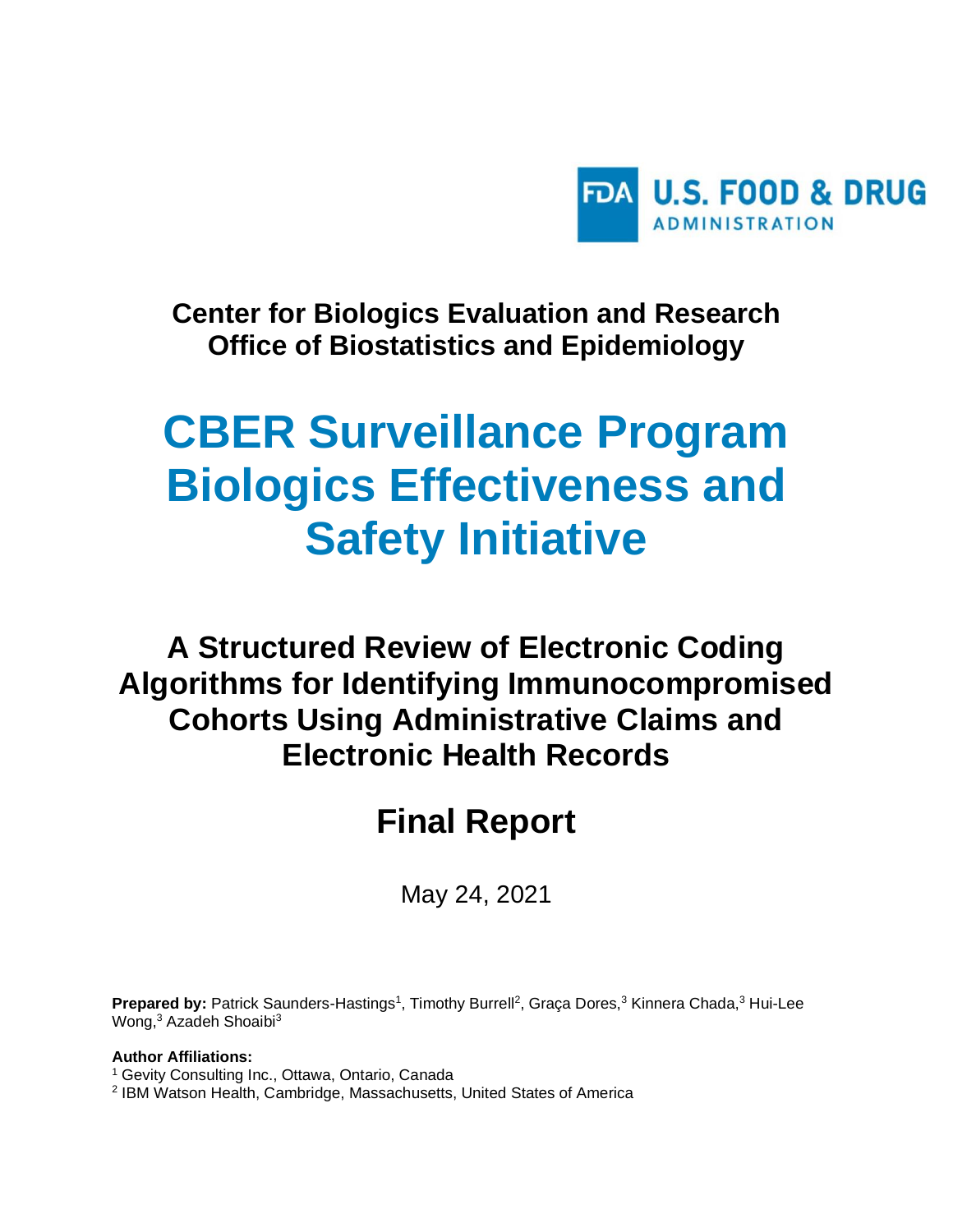$3$  Center for Biologics Evaluation and Research, Food and Drug Administration, Silver Spring, Maryland, United States of America

*This page is intentionally left blank*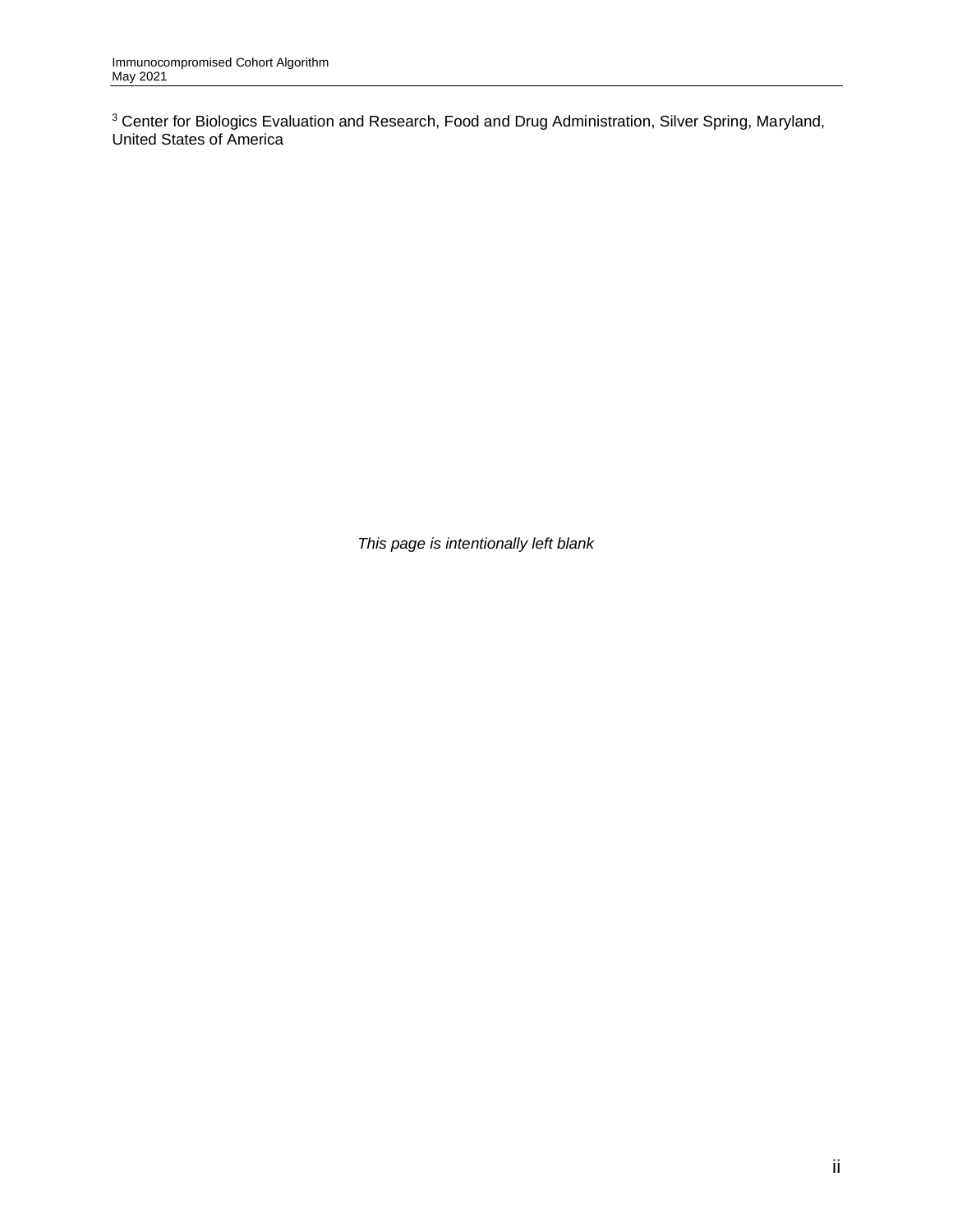# **Table of Contents**

| A                                                                                                 |  |
|---------------------------------------------------------------------------------------------------|--|
| В                                                                                                 |  |
| С                                                                                                 |  |
| C1                                                                                                |  |
| 2.a<br>2.b<br>Literature Search Results for Specific Diseases or Groups of Conditions  12<br>2.c. |  |
| D                                                                                                 |  |
| Е                                                                                                 |  |
| F                                                                                                 |  |
| F <sub>1</sub>                                                                                    |  |
| F <sub>2</sub>                                                                                    |  |
| F3                                                                                                |  |
| F4                                                                                                |  |
| F5                                                                                                |  |
| F6                                                                                                |  |
| F7                                                                                                |  |
| F8                                                                                                |  |
| F <sub>9</sub>                                                                                    |  |
| G                                                                                                 |  |
| G1                                                                                                |  |
| G <sub>2</sub>                                                                                    |  |
| H                                                                                                 |  |
| L                                                                                                 |  |
| J                                                                                                 |  |
|                                                                                                   |  |
|                                                                                                   |  |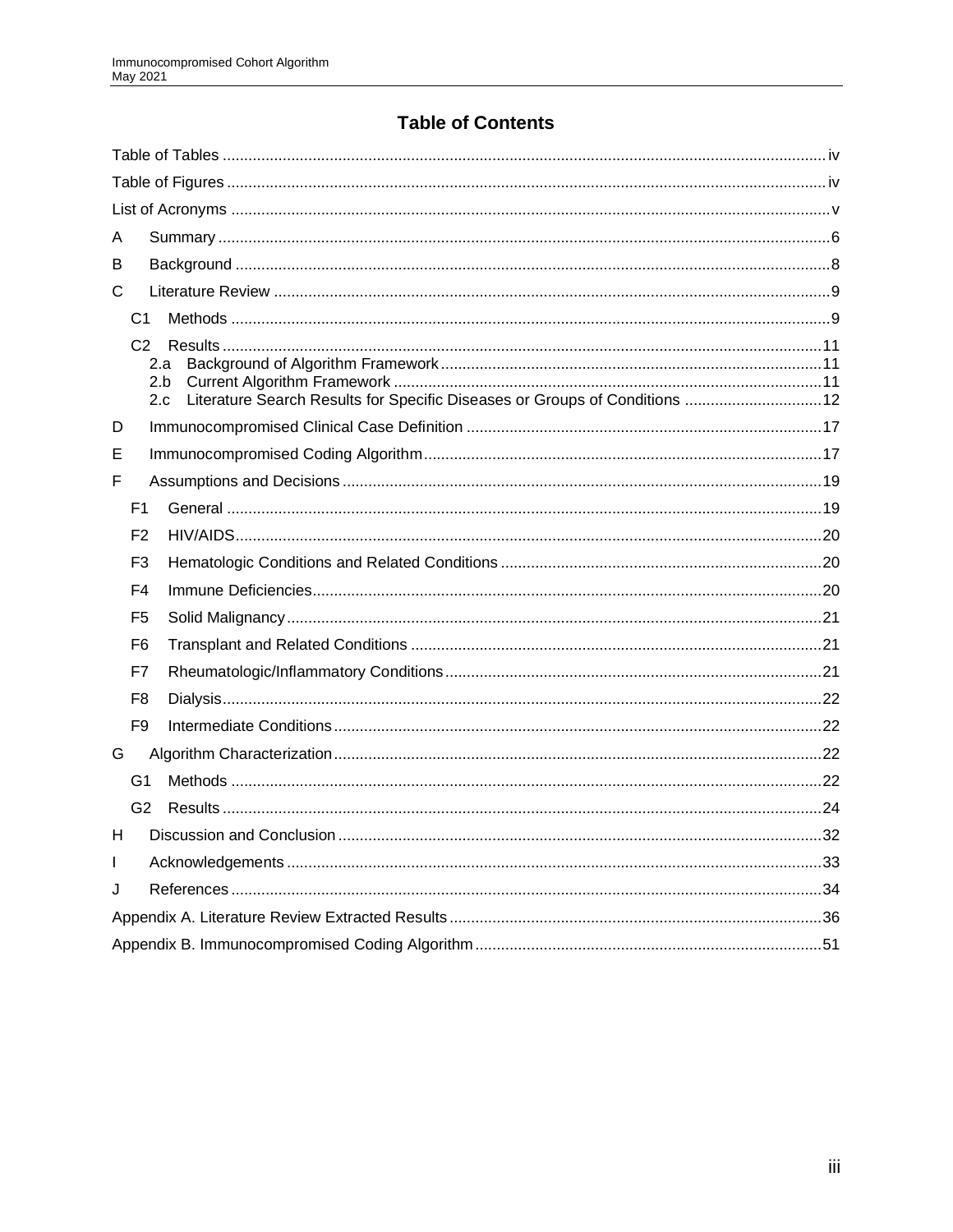# **Table of Tables**

<span id="page-3-0"></span>

| Table 2. Autoimmune conditions reported as immunosuppressive by Sunesen and colleagues 15 |  |
|-------------------------------------------------------------------------------------------|--|
| Table 3. Summary of immunocompromised cohort algorithm categories, MarketScan Research    |  |
|                                                                                           |  |

# **Table of Figures**

<span id="page-3-1"></span>

| Figure 1. Patients meeting criteria for at least one immunocompromised category in the MarketScan<br>Research Databases, January 1, 2014–December 31, 2017, stratified by age group. 25                              |
|----------------------------------------------------------------------------------------------------------------------------------------------------------------------------------------------------------------------|
| Figure 2. Age-specific proportion of patients (1–85+)* meeting criteria for HIV/AIDS category in the<br>MarketScan Research Databases, per 1,000 enrolled population, by age and gender (January 1, 2014–<br>.26     |
| Figure 3. Age-specific proportion of patients (1-85+)* meeting criteria for Hematologic Malignancies &<br>Related Conditions category in the MarketScan Research Databases, per 1,000 enrolled population, by        |
| Figure 4. Age-specific proportion of patients (1–85+)* meeting criteria for Immune Deficiencies<br>(Treatment-Independent) category in the MarketScan Research Databases, per 1,000 enrolled                         |
| Figure 5. Age-specific proportion of patients (1–85+)* meeting criteria for Immune Deficiencies<br>(Treatment-Dependent) category in the MarketScan Research Databases, per 1,000 enrolled population,<br>28         |
| Figure 6. Age-specific proportion of patients (1–85+)* meeting criteria for Solid Malignancies category in<br>the MarketScan Research Databases, per 1,000 enrolled population, by age and gender (January 1,<br>.28 |
| Figure 7. Age-specific proportion of patients (1–85+)* meeting criteria for Transplants and Related<br>Conditions category in the MarketScan Research Databases, per 1,000 enrolled population, by age and<br>.29    |
| Figure 8. Age-specific proportion of patients (1-85+)* meeting criteria for Rheumatologic & Inflammatory<br>Conditions category in the MarketScan Research Databases, per 1,000 enrolled population, by age and      |
| Figure 9. Age-specific proportion of patients (1-85+)* meeting criteria for Dialysis category in the<br>MarketScan Research Databases, per 1,000 enrolled population, by age and gender (January 1, 2014–            |
| Figure 10. Age-specific proportion of patients (1–85) <sup>*</sup> meeting criteria for at least one<br>immunocompromised category in the MarketScan Research Databases, per 1,000 enrolled population, by           |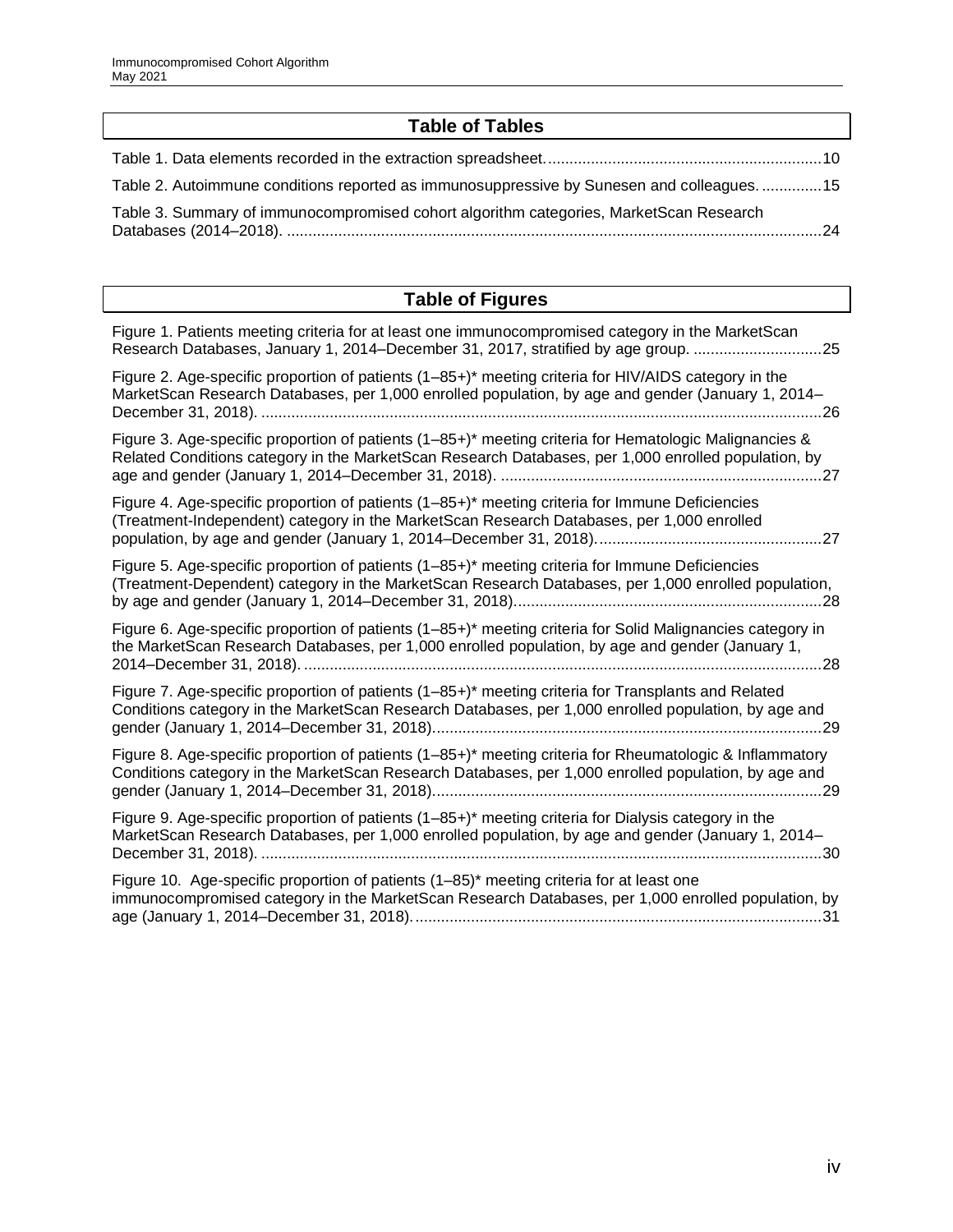<span id="page-4-0"></span>

| <b>List of Acronyms</b> |                                                                                 |  |  |  |  |
|-------------------------|---------------------------------------------------------------------------------|--|--|--|--|
| <b>AFHSB</b>            | United States Armed Forces Health Surveillance Branch                           |  |  |  |  |
| AHRQ                    | Agency for Healthcare Research and Quality                                      |  |  |  |  |
| <b>AIDS</b>             | Acquired Immunodeficiency Syndrome                                              |  |  |  |  |
| <b>BEST</b>             | <b>Biologics Effectiveness and Safety</b>                                       |  |  |  |  |
| <b>CBER</b>             | Center for Biologics Evaluation and Research                                    |  |  |  |  |
| CDC                     | Centers for Disease Control and Prevention                                      |  |  |  |  |
| <b>CNS</b>              | <b>Central Nervous System</b>                                                   |  |  |  |  |
| СI                      | Confidence Interval                                                             |  |  |  |  |
| <b>CPT</b>              | <b>Current Procedural Terminology</b>                                           |  |  |  |  |
| <b>EHR</b>              | <b>Electronic Health Record</b>                                                 |  |  |  |  |
| <b>FDA</b>              | Food and Drug Administration                                                    |  |  |  |  |
| <b>GEMs</b>             | <b>General Equivalence Mappings</b>                                             |  |  |  |  |
| <b>HCPCS</b>            | Healthcare Common Procedure Coding System                                       |  |  |  |  |
| <b>HIV</b>              | Human Immunodeficiency Virus                                                    |  |  |  |  |
| ICD-9-CM                | International Classification of Diseases, Ninth Revision, Clinical Modification |  |  |  |  |
| ICD-10-CM               | International Classification of Diseases, Tenth Revision, Clinical Modification |  |  |  |  |
| <b>ITT</b>              | Intention to Treat                                                              |  |  |  |  |
| <b>LOINC</b>            | Logical Observation Identifiers Names and Codes                                 |  |  |  |  |
| <b>MPR</b>              | <b>Medication Possession Ratio</b>                                              |  |  |  |  |
| <b>NDC</b>              | <b>National Drug Code</b>                                                       |  |  |  |  |
| <b>NEC</b>              | Not Elsewhere Classified                                                        |  |  |  |  |
| <b>NOS</b>              | Not Otherwise Specified                                                         |  |  |  |  |
| <b>NPV</b>              | Negative Predictive Value                                                       |  |  |  |  |
| <b>PICO</b>             | Population, Intervention, Comparator, Outcome                                   |  |  |  |  |
| <b>PID</b>              | Primary Immunodeficiency Disease                                                |  |  |  |  |
| <b>PPV</b>              | <b>Positive Predictive Value</b>                                                |  |  |  |  |
| <b>RX</b>               | Treatment                                                                       |  |  |  |  |
| <b>SME</b>              | <b>Subject Matter Expert</b>                                                    |  |  |  |  |
| U.S.                    | <b>United States</b>                                                            |  |  |  |  |
| <b>WBC</b>              | White Blood Cell                                                                |  |  |  |  |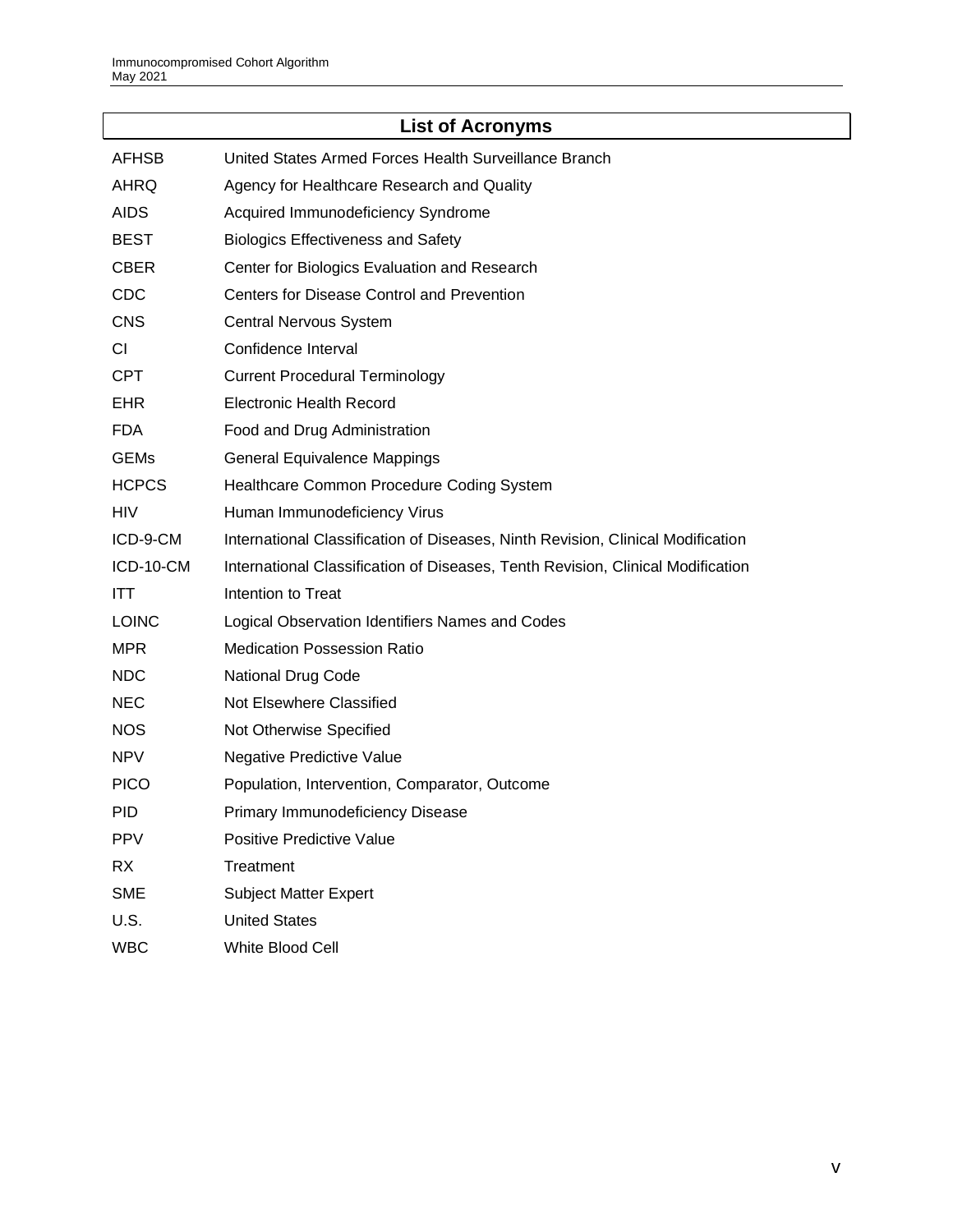#### <span id="page-5-0"></span>**A Summary**

The United States (U.S.) Food and Drug Administration (FDA) Biologics Effectiveness and Safety (BEST) Initiative conducted a structured literature review (through May 17, 2020) to develop validated coding algorithms for identifying immunocompromised individuals in large administrative healthcare databases. The studies selected for this targeted review used billing codes in claims or electronic health record (EHR) databases. A key challenge in developing this algorithm was the lack of a standard, widely accepted definition for 'clinical immunosuppression'. As a result, we used a previously-published, independently-validated algorithm presented by Greenberg and colleagues.<sup>1</sup> In this study, the authors developed six categories of immunosuppression, based on previously published classification schemes.<sup>2-4</sup> The overall and category-specific validity of the Greenberg algorithm is summarized as follows, with sensitivity values consistently lower than other performance measures:

- **Overall:** positive predictive value (PPV) 94.4% (95% confidence interval [CI] 88.8–97.7%); negative predictive value (NPV) 94.3% (95% CI 91.0–96.6%); sensitivity 87.4% (95% CI 80.6– 92.5%); specificity 97.6% (95% ci 95.0–99.9%)
- **Human immunodeficiency virus (HIV)/Acquired immunodeficiency syndrome (AIDS):** PPV 100.0% (95% CI 47.8–100.0%); NPV 99.8% (95% CI 98.7–100.0%); sensitivity 83.3% (95% CI 35.9–99.6%); specificity 100.0% (95% CI 99.1–100.0%)
- **Organ transplant:** PPV 95.7% (95% CI 78.1–99.0%); NPV 99.1% (95% CI % 97.3–99.8%); sensitivity 88.0% (95% CI 68.8–97.5%); specificity 97.7% (95% CI 98.3–100.0%)
- **Rheumatologic/inflammatory:** PPV 91.7% (95% CI73.0–99.0%); NPV 97.8% (95% CI % 95.6– 99.1%); sensitivity 75.9% (95% CI 56.5–89.7%); specificity 99.4% (95% CI 97.9–99.9%)
- **Hematological malignancy:** PPV 88.9% (95% CI 73.9–96.9%); NPV 97.9% (95% CI 95.9– 99.1%); sensitivity 80.0% (95% CI 64.4–90.9%); specificity 99% (95% CI 97.3–99.7%)
- **Solid malignancy:** PPV 75.0% (95% CI 34.9–96.8%); NPV 98.5% (95% CI % 96.6–99.5%); sensitivity 54.5% (95% CI 23.4–83.3%); specificity 99.4% (95% CI 97.9–99.9%)
- **Other intrinsic immune conditions:** PPV 71.4% (95% CI 53.7–85.4%); NPV 99.2% (95% CI 97.2–99.8%); sensitivity 89.3% (95% CI 71.8–97.7%); specificity 97.5% (95% CI 95.4–98.8%)

The findings from this literature review — specifically related to the Greenberg algorithm — were leveraged to develop a comprehensive-code based algorithm for identifying immunocompromised individuals. Codes were mapped from ICD-9-CM to International Classification of Diseases, Tenth Revision, Clinical Modification (ICD-10-CM) via forward–backward mapping, using General Equivalence Mappings (GEMs) for reference.<sup>i</sup> The draft algorithm was then reviewed by clinical subject matter experts (SMEs) from FDA Center for Biologics Evaluation and Research (CBER) (GD), IBM (TB), and Acumen. In addition, previous efforts to identify immunocompromised individuals by CBER (unpublished) and the Agency for Healthcare Research and Quality (AHRQ) informed development of the algorithm.

The final algorithm proposes nine categories for users seeking to identify individuals that may be immunocompromised. The algorithm was developed with a focus on optimizing sensitivity, and the application of these categories, and of certain codes within these categories, may vary depending on user priorities.

Most categories (with the exception of transplants and related conditions) required at least two claims on different days for a positive identification. In the literature, performance improved when more than one code was required. Additionally, this was supported by clinical judgement that these chronic conditions would be associated with more than one claim in true cases. An exclusion criterion was proposed for individuals whose most recent claim was over six months before the index date (to be defined based on research question), based on the clinical judgement that immunocompromising conditions can resolve

<sup>i</sup> Additional information about GEMs and the methodology for forward and backward mapping can be found at Centers for Medicaid and Medicare Services. (2017). 2018 ICD-10-CM and GEMs. Available at https://www.cms.gov/Medicare/Coding/ICD10/2018-ICD-10-CM-and-GEMs. Researchers used the following website to map ICD-9-CM codes to ICD-10-CM[: https://www.icd10data.com.](https://www.icd10data.com/)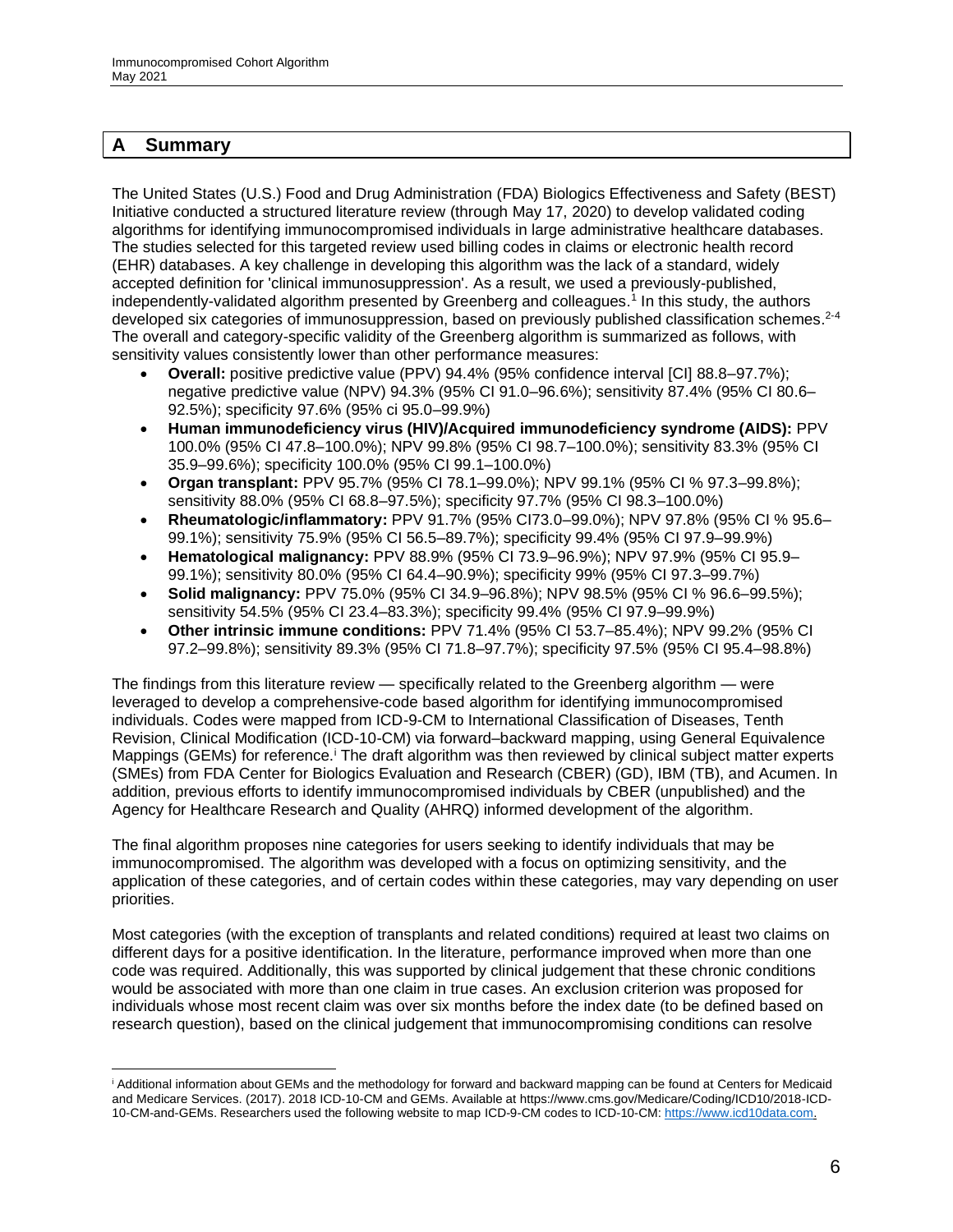and may not result in immunosuppression for life. The algorithm for the nine disease groups is summarized as follows:

- 1) **HIV/AIDS:** ≥2 claims for ANY HIV/AIDS diagnostic or procedural codes.
	- a. This category is viewed as immunocompromised regardless of treatment status (treatment [RX]-independent)
	- b. EXCLUDE cases where the most recent claim is MORE THAN 6 months prior to the index date.
- 2) **Hematologic Malignancy and Related Conditions**: ≥2 claims for ANY relevant diagnostic codes.
	- a. This category is viewed as immunocompromised regardless of treatment status (RXindependent).
	- b. EXCLUDE cases where the most recent claim is MORE THAN 6 months prior to the index date.
- 3) **Immune deficiencies (treatment-independent)ii**: ≥2 claims for ANY treatment-independent immune deficiency diagnostic codes.
	- a. This category is viewed as immunocompromised regardless of treatment status (RXindependent).
	- b. EXCLUDE cases where the most recent claim is MORE THAN 6 months prior to the index date.
- 4) **Immune deficiencies (treatment-dependent):** ≥2 claims for ANY treatment-dependent immune deficiency diagnostic codes AND one of:
	- a. ≥2 claims for ANY codes for chemotherapy or radiation
	- b. ≥2 claims for ANY codes for immune-modulating or immunosuppressant therapy
	- c. EXCLUDE cases where the most recent claim is MORE THAN 6 months prior to the index date.

NOTE: Codes for brachytherapy (internal radiation via the insertion of implants) may also be considered by users seeking to apply a more inclusive definition of radiation therapy. It is recommended that this category be ignored in regular applications of the algorithm, as brachytherapy is less likely to be immunosuppressive, but it may be of value to those with a specific interest in brachytherapy.

- 5) **Solid Malignancy:** ≥2 claims for ANY solid malignancy diagnostic codes AND one of:
	- a. ≥2 claims for ANY codes for chemotherapy or radiation
	- b. ≥2 claims for ANY codes for immune-modulating or immunosuppressant therapy
	- c. EXCLUDE cases where the most recent claim is MORE THAN 6 months prior to the index date.

NOTE: Codes for brachytherapy may also be considered by users seeking to apply a more inclusive definition of radiation therapy. It is recommended that this category be ignored in regular applications of the algorithm, but it may be of value to those with a specific interest in brachytherapy.

- 6) **Transplant and Related Conditions:** ≥1 claims for ANY transplant or related condition diagnostic codes AND one of:
	- a. ≥2 claims for ANY codes for chemotherapy or radiation
	- b. ≥2 claims for ANY codes for immune-modulating or immunosuppressant therapy
	- c. EXCLUDE cases where the most recent claim is MORE THAN 6 months prior to the index date.

NOTE: Codes for brachytherapy may also be considered by users seeking to apply a more inclusive definition of radiation therapy. It is recommended that this category be ignored in regular applications of the algorithm, but it may be of value to those with a specific interest in brachytherapy.

- 7) **Rheumatologic/Inflammatory:** ≥2 claims for ANY rheumatologic or inflammatory condition diagnostic codes AND one of:
	- a. ≥2 claims for ANY codes for chemotherapy or radiation

ii Treatment-independent categories include conditions that are viewed as immunocompromising. Treatment-dependent categories include conditions associated with treatment viewed as immunocompromising. Additional information on the distinction between treatment-independent and treatment-dependent categories is provided in Sectio[n C2.](#page-10-0)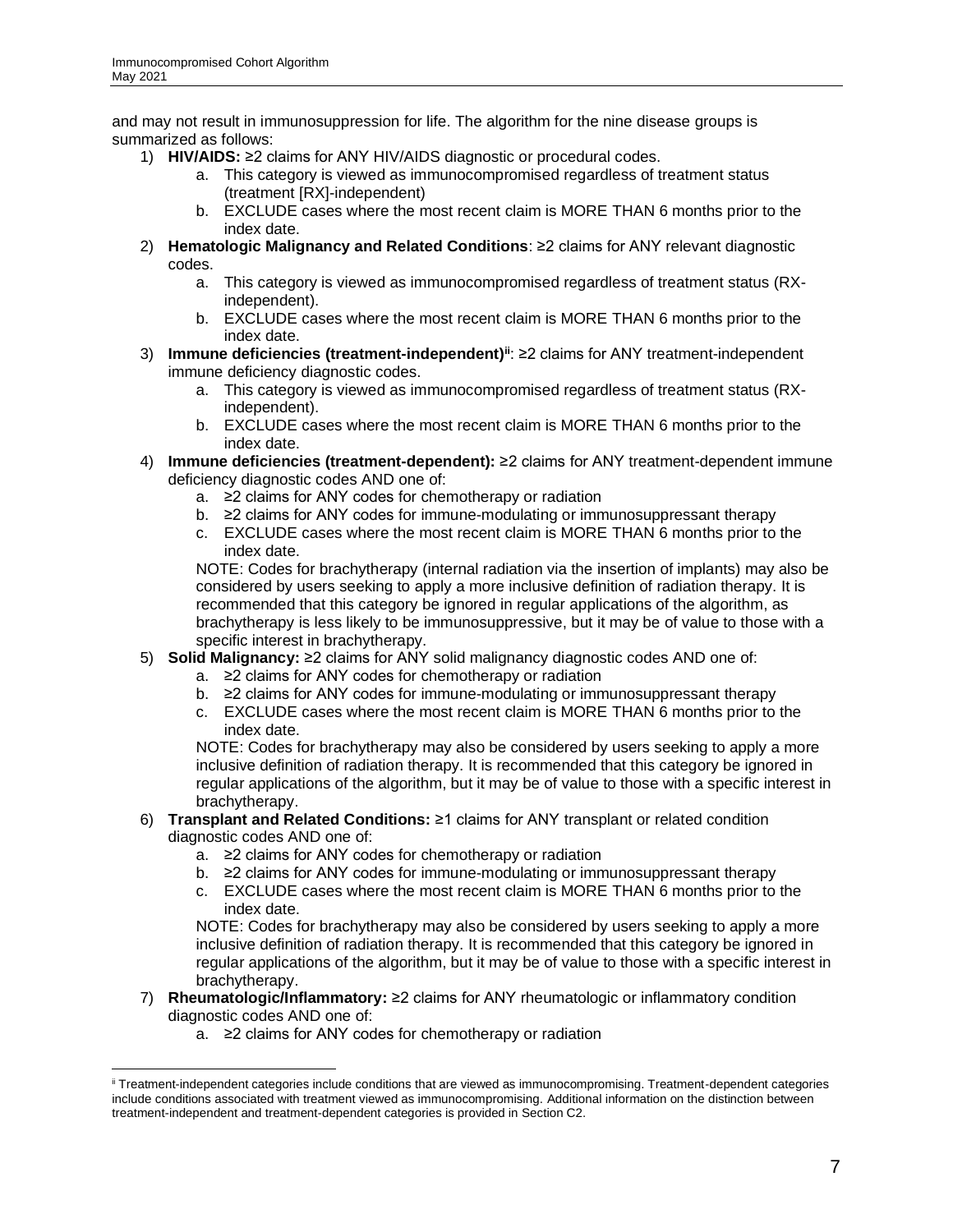- b. ≥2 claims for ANY codes for immune-modulating or immunosuppressant therapy
- c. ≥2 claims for ANY steroid diagnosis codes
- a. A 90-day medication possession ratio (MPR) ≥75% for ANY steroid prescription codes
- b. EXCLUDE cases where the most recent claim is MORE THAN 6 months prior to the index date.

NOTE: Codes for brachytherapy may also be considered by users seeking to apply a more inclusive definition of radiation therapy. It is recommended that this category be ignored in regular applications of the algorithm, but it may be of value to those with a specific interest in brachytherapy.

NOTE: It should be indicated that steroid MPR is based on an Intention to Treat (ITT) analysis, as the ratio depends on days' supply reported in a claim and does not account for patient compliance. For example, receiving a 90-day steroid prescription would automatically put a patient above the MPR ≥75% threshold, albeit with no guarantee of steroid use.

- 8) **Dialysis:** ≥2 claims for ANY dialysis diagnostic or procedural codes
	- a. EXCLUDE cases where most recent claim is MORE THAN 6 months prior to the index date.
- 9) **Intermediate conditions** ≥2 claims for ANY intermediate condition diagnostic codes AND one of:
	- a. ≥2 claims for ANY codes for chemotherapy or radiation
	- b. ≥2 claims for ANY codes for immune-modulating or immunosuppressant therapy
	- c. EXCLUDE cases where treatment claim predates diagnostic claim OR where most recent claim is MORE THAN 6 months prior to the index date.

NOTE: These conditions were viewed as unlikely to be immunocompromising but were included for optional use by users seeking to be as inclusive as possible.

NOTE: Codes for brachytherapy may also be considered by users seeking to apply a more inclusive definition of radiation therapy. It is recommended that this category be ignored in regular applications of the algorithm, but it may be of value to those with a specific interest in brachytherapy.

As an initial step in assessing the feasibility of using the algorithm to identify immunocompromised individuals, the algorithm was applied in the IBM MarketScan® Research Databases (Commercial and Medicare Supplemental), a large collection of commercially insured individuals in the U.S. Statistics describing the frequency and proportions of immunocompromising disease categories were generated.

#### <span id="page-7-0"></span>**B Background**

Among other responsibilities, the U.S. FDA is mandated to protect public health by ensuring the safety and efficacy of drugs, biologics, and medical devices.<sup>iii</sup> FDA CBER protects and advances the public health by assuring the safety and effectiveness of biologics and related products, including blood products, vaccines, allergenics, tissues, and cellular and gene therapies. CBER initiated the BEST Initiative to monitor the safety and effectiveness of biologic products using large datasets of clinical and administrative healthcare data.

Some products that CBER regulates, such as vaccines, have higher risk for adverse events among those who are immunocompromised.<sup>2</sup> A person with a weakened immune system is considered immunocompromised which increases the risk and severity of primary infections, reactivation of infections<sup>5</sup>, and serious outcomes such as sepsis.<sup>1,3</sup> Although the number of immunocompromised individuals is unknown, the prevalence of immunosuppressed individuals in the U.S. has been estimated to be approximately 3%.<sup>5</sup> A validated claims-based algorithm with known performance metrics affords identification of these conditions in biologic surveillance studies.

iii U.S. Food and Drug Administration. What We Do. March 28, 2018.<https://www.fda.gov/aboutfda/whatwedo/>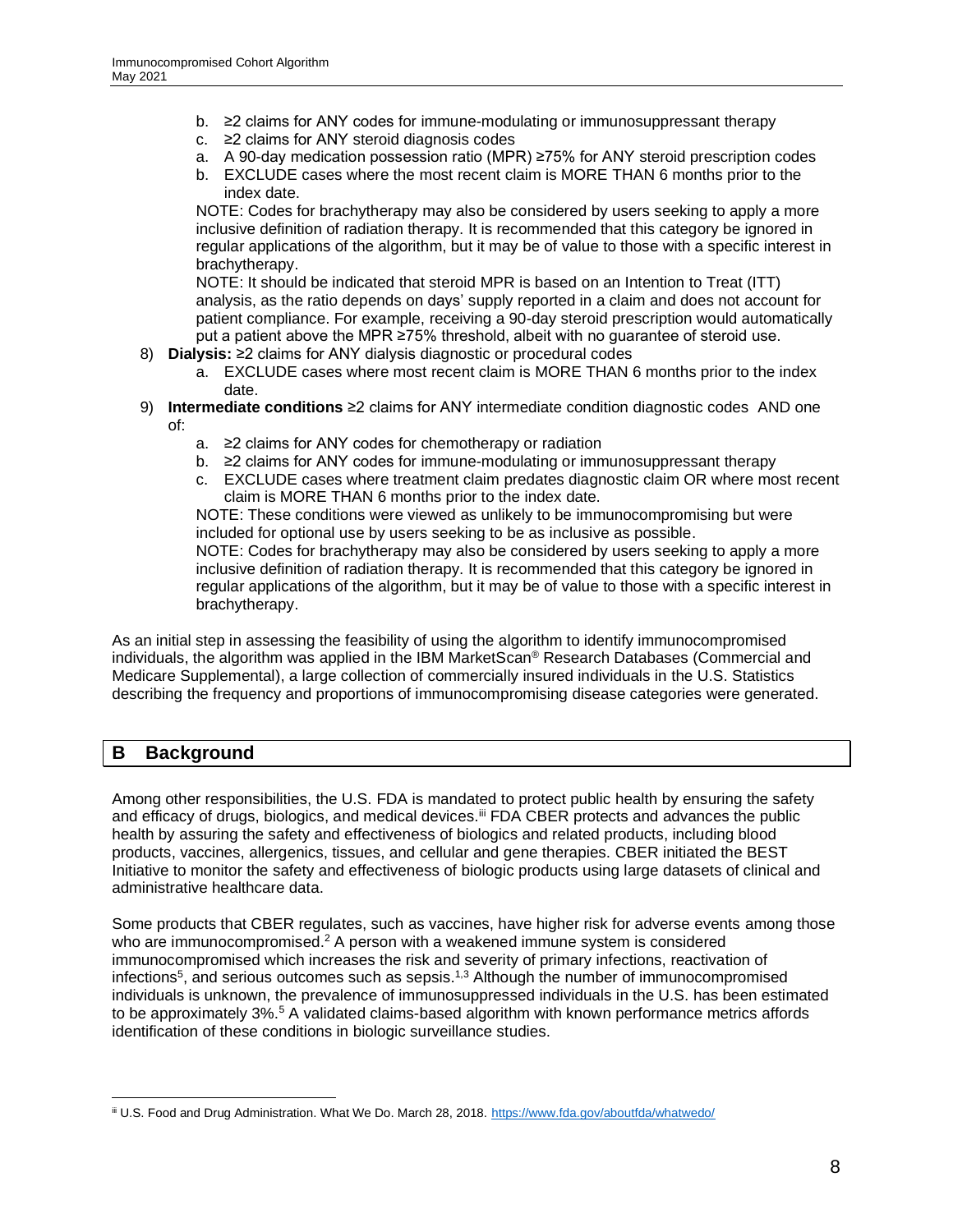The objective of this review was to assess the availability of validated algorithms for identifying immunocompromised individuals from administrative claims data. These code algorithms could draw on a variety of standard code sets, including the International Classification of Diseases (ICD), the Healthcare Common Procedure Coding System (HCPCS), Current Procedural Terminology (CPT®), National Drug Codes (NDCs), and Logical Observation Identifiers Names and Codes (LOINC). Information from this review was used in development of algorithms where validated algorithms were not available.

A structured literature review of code algorithms for identifying immunocompromised cohorts using administrative claims and EHRs was conducted, leveraging findings from U.S. and international studies to inform algorithm development. The focus of the review was on algorithms derived from administrative claims data (i.e., claims-based), while algorithms derived from EHRs that used standard billing code sets (i.e., EHR-based) were also considered. The draft algorithm was then subject to review by clinical SMEs IBM (TB, JB), FDA CBER (JC, DT), and Acumen, and testing in the IBM MarketScan® Research Databases (Commercial and Medicare Supplemental), a large collection of U.S. administrative insurance claims data accessed via the Treatment Pathways online analytic platform. **Section [C](#page-8-0)**summarizes the literature review methodology and findings; **Section [D](#page-16-0)** provides a clinical case definition for immunosuppression, which could be used in further assessing the performance of the proposed algorithm via chart review validation studies; **Sections [E](#page-16-1)** and **[F](#page-18-0)** present the algorithm and its associated assumptions and decisions, respectively; **Section [G](#page-21-2)** presents the approach for and results of the initial application of the algorithm to characterize the immunocompromised population in a claims database; and **Section [H](#page-32-0)** provides discussion and conclusions.

# <span id="page-8-0"></span>**C Literature Review**

# <span id="page-8-1"></span>*C1 Methods*

The workgroup developed a literature review search strategy based upon a Population, Intervention, Comparator, and Outcome (PICO) framework. The PICO framework for this review can be summarized as follows:

- **Population:** *any population group (human), immunocompromised, immunosuppressed, HIV, AIDS, malignancy, transplant, dialysis, autoimmune*
- **Intervention:** *any intervention or no intervention*
- **Comparator:** *any comparator, placebo*
- **Outcome:** *immunocompromised, immunosuppressed, HIV, AIDS, malignancy, transplant, dialysis, autoimmune*

The setting for eligible studies was any clinically observable environment that led an individual to seek care.

The review process began with conducting comprehensive searches of existing publications available in the CBER<sup>iv</sup> and Center for Drug Evaluation and Research Sentinel<sup>y</sup> databases. CBER previously developed a draft immunocompromised algorithm (unpublished) that served as a starting point for algorithm development efforts. Next, a structured review of the peer-reviewed literature was conducted, using PubMed, Medline, and Google Scholar to identify relevant resources. Only English language publications were selected for review. No restriction was imposed on publication date for the PubMed search (inception to May 17, 2020). The Google Scholar search was limited to January 2000 through May 17, 2020.

iv U.S. Food and Drug Administration. Innovation and Regulatory Science. Accessed on July 10, 2020.

<https://www.fda.gov/vaccines-blood-biologics/science-research-biologics/innovation-and-regulatory-science>

<sup>v</sup> Sentinel. Publications and Presentations. <https://www.sentinelinitiative.org/communications/publications>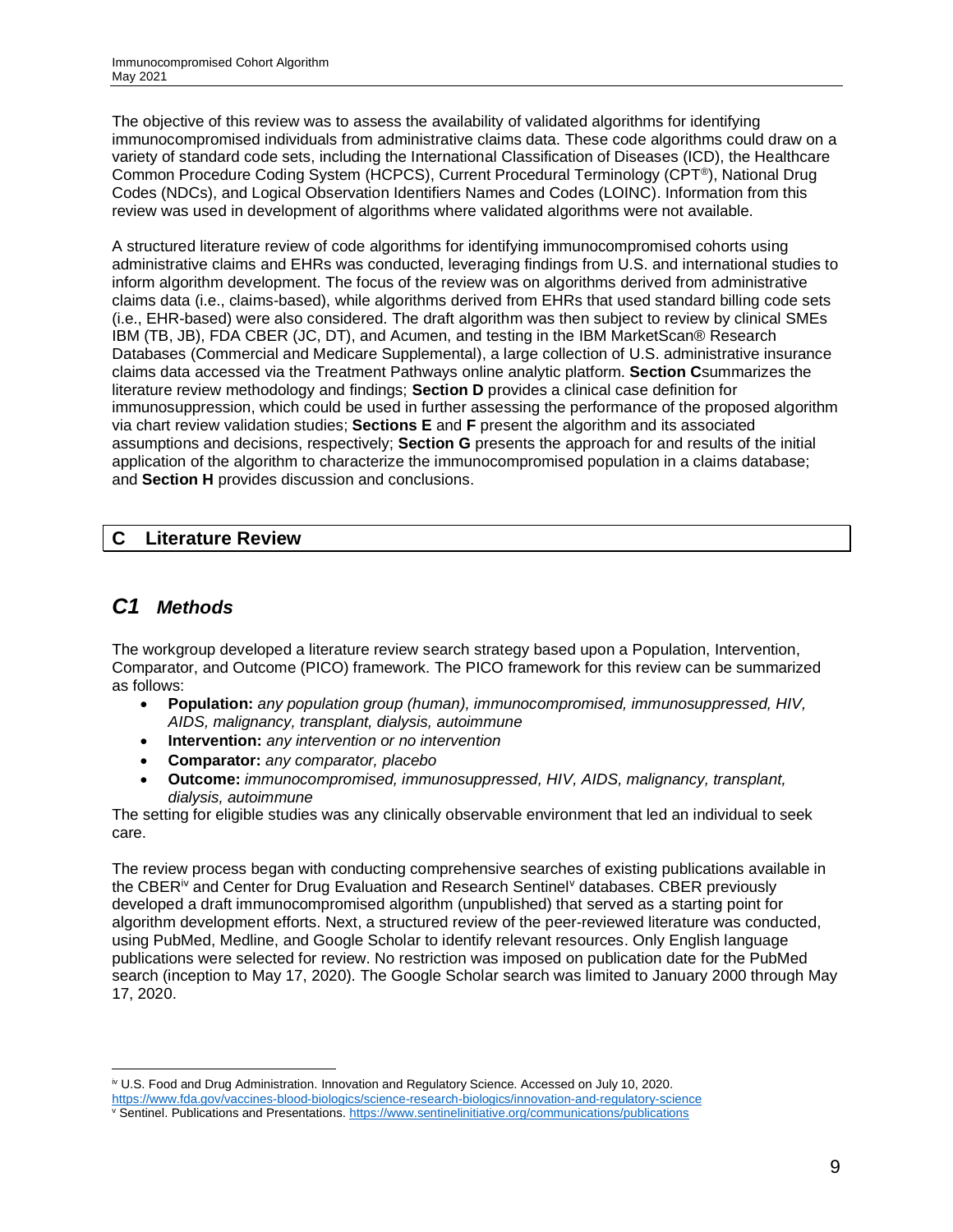Targeted and *ad hoc* searches of the gray literature were conducted, including clinical guidelines and reports from organizations such as the United States Armed Forces Health Surveillance Branch (AFHSB) and the Agency for Healthcare Research and Quality (AHRQ). AHRQ previously developed criteria for identifying individuals at high and intermediate risk of immunosuppression, which was leveraged to further expand the code list developed by CBER clinicians. A snowballing technique was also applied, wherein the bibliographies of relevant studies were scanned for additional publications. As the literature search found few articles that comprehensively covered immunodeficiency it became clear that articles needed to be further categorized into those that provided information to build an algorithm framework, and those that provided information on subcategories of diseases within an algorithm framework.

All titles and abstracts were reviewed<sup>vi</sup>, and 27 articles were reviewed in full text. Of these, 19 were retained for extraction and informed algorithm development. A Microsoft® Excel spreadsheet was developed to extract relevant data. The data elements collected are provided in **[Table 1](#page-9-0)**. A relevance ranking was assigned based on the judgement of the reviewer and the available information on study location ("Country"), the algorithm specifications ("Algorithm"), and the measures of validity and diagnostic accuracy (e.g., positive predictive value [PPV] and negative predictive value [NPV]). Relevance rankings were assigned based on the following criteria:

- **Ranking 1:** U.S. claims- or EHR-based validation study (i.e., reporting measures of validity and diagnostic accuracy)
- *Ranking 2:* U.S. study that reported a claims- or EHR-based definition but no independent validation OR a non-U.S. validation study
- **Ranking 3:** Non-U.S. study that reported a claims- or EHR-based definition but no independent validation

| Data Element                           |
|----------------------------------------|
| Author                                 |
| <b>Publication Year</b>                |
| Article Relevance (Ranking 1-3)        |
| <b>Full Citation</b>                   |
| Country of Study                       |
| Data Source                            |
| <b>Years Included</b>                  |
| <b>Population Eligibility Criteria</b> |
| <b>Validation Method</b>               |
| Disease Definition                     |
| Algorithm Incidence Rules              |
| ICD-9/ICD-9-CM Codes                   |
| ICD-10/ICD-10-CM Codes                 |
| Other Codes                            |
| PPV % (95% Confidence Interval         |
| [CI])                                  |
| NPV % (95% CI)                         |
| <b>Other Performance Measures</b>      |
| Comments                               |

#### <span id="page-9-0"></span>*Table 1. Data elements recorded in the extraction spreadsheet.*

Abbreviations: ICD-9-CM, International Classification of Diseases, Ninth Revision, Clinical Modification; ICD-10-CM, International Classification of Diseases, Tenth Revision, Clinical Modification; PPV, Positive predictive value; NPV, Negative predictive value; 95% CI, 95% confidence interval

vi Since this was not a systematic review, authors did not track the total number of abstracts screened after de-duplication.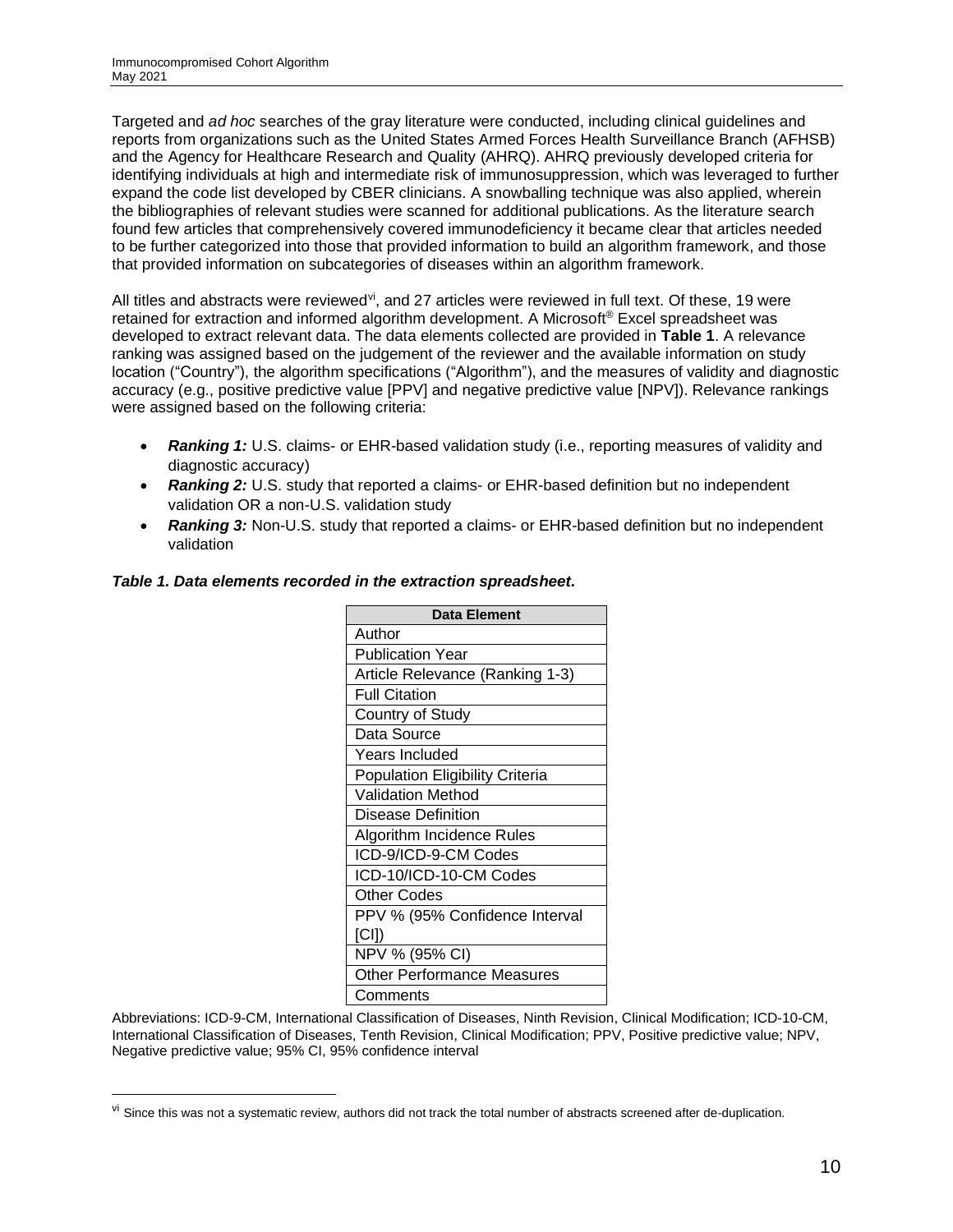# <span id="page-10-0"></span>*C2 Results*

Of the 19 articles retained for data extraction (see **[Appendix A](#page-36-0)** for additional details), articles by Greenberg and colleagues<sup>1</sup> and Sunesen and colleagues<sup>6</sup>, respectively, provided information on how to construct an overall algorithm framework for immunocompromised conditions. The algorithm framework was deemed to be critical as it helped to define the scope and breadth of diseases and conditions to be considered to be an immunocompromised condition. The remaining 17 articles provided information on specific diseases or disease groups.

#### <span id="page-10-1"></span>**2.a Background of Algorithm Framework**

CBER developed a draft algorithm for identifying an immunocompromised population in 2018; the current algorithm in this report is an update and expansion of that previous algorithm. The initial CBER draft algorithm and the algorithm proposed herein are modified versions of an algorithm developed and validated by Greenberg and colleagues,<sup>1</sup> hereafter referred to as "the Greenberg algorithm". The Greenberg algorithm used ICD-9-CM codes, which have subsequently been mapped to ICD-10-CM using GEMs. The previous CBER draft algorithm also added codes and new disease categories (e.g., dialysis) based on clinical insights and an approach developed by AHRQ.<sup>7</sup>

For this algorithm development and update effort, CBER assembled a committee of clinical SMEs to guide the update process and edit, expand, and refine the algorithm structure and code lists. As with the previous iteration, the current algorithm utilizes an approach similar to Greenberg and colleagues. 1 Greenberg and colleagues identified 4,438 patients who were diagnosed with sepsis occurring between 2010–2012 from a consortium of academic medical care systems and used a list of ICD-9-CM codes in six categories to identify those who were immunocompromised. These categories were based on work by Tolsma and colleagues,<sup>3</sup> Rubin and colleagues,<sup>2</sup> and Poutsiaka and colleagues,<sup>4</sup> though these studies did not involve validation. Using the Greenberg algorithm, three categories are considered definitely immunosuppressive: human immunodeficiency virus infection (HIV), hematologic malignancies, and other intrinsic immune conditions. Patients with the following conditions in other categories were considered immunosuppressed only if they received an immunosuppressive medication during the studied hospitalization: solid malignancies, solid organ transplantations, and rheumatologic/inflammatory conditions. From the 4,438 patients with sepsis, 421 were randomly selected for manual chart review and were categorized as immunocompromised or not; this was considered the "gold" standard. The Greenberg algorithm had an overall PPV of 94.4% (95% CI 88.8–97.7%), NPV of 94.3% (95% CI 91.0- 96.6%), sensitivity of 87.4% (95% CI 80.6–92.5%) and specificity of 97.6% (95% CI 95.0–99.9%). This Greenberg algorithm was subsequently used by Greenberg and colleagues in a study published in 2018.<sup>8</sup>

The previous CBER draft algorithm from 2018 was the starting point from which the current algorithm was built. As mentioned earlier, the 2018 algorithm modified the 2016 Greenberg algorithm.<sup>1</sup> Two noted changes were the inclusion of radiation therapy and dialysis codes. Immune cells are sensitive to radiation and the effect of radiation on the immune system is complex with many physiological aspects still unknown. The effect of ionizing radiation results in dead or damaged cells which release a variety of substances that can result in either immunosuppression or, paradoxically, have immune stimulating properties.<sup>9</sup> Dialysis codes were also added to the previous CBER algorithm as it was noted that AHRQ had classified dialysis-dependent conditions as being related to immunosuppression. The inclusion of dialysis is supported by the literature indicating chronic kidney disease patients and uremic patients have associated immune dysfunction.<sup>10-12</sup>

#### <span id="page-10-2"></span>**2.b Current Algorithm Framework**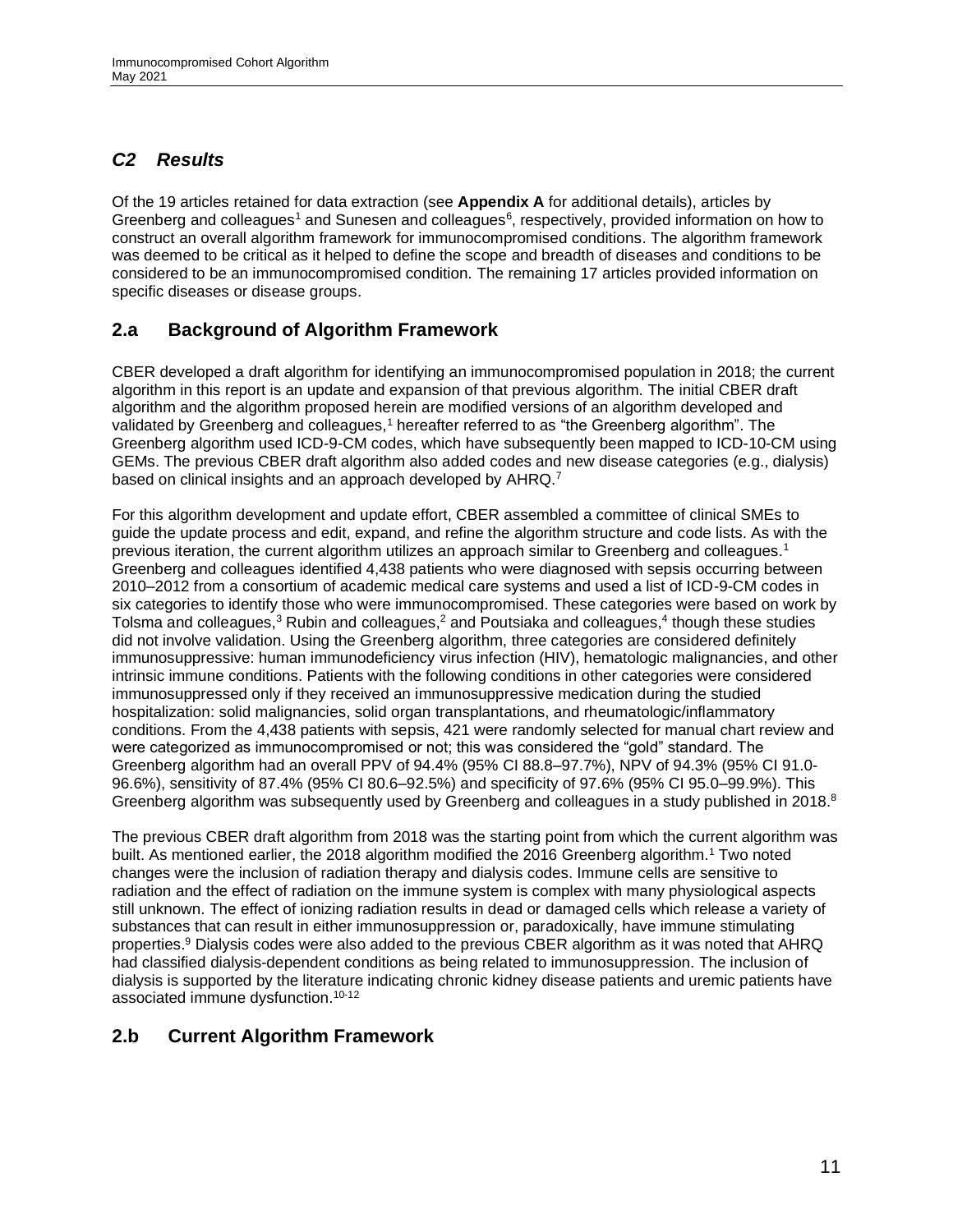For the current update to the CBER draft algorithm from 2018, the committee, comprised of clinical SMEs from FDA CBER (JC, DT), IBM (TB, JB), and Acumen, edited and expanded the algorithm in several ways. For each category, codes were re-checked and additional codes were added, if necessary.

The current algorithm retains the structure of having two major categories of conditions: conditions deemed as sufficient to identify an immunocompromised individual regardless of treatment status and those that require additional evidence of treatment (for example conditions which require treatment with an immunosuppressive medication). The nomenclature for some of the categories used in the Greenberg algorithm were changed and additional categories were added. In particular, a category was added for "intermediate" immune conditions. Conditions in this category are viewed as milder conditions that may not be associated with significant immunosuppression but that could be included by a researcher or health surveillance project seeking to be more inclusive.

Many of the decisions regarding classification of specific conditions were based on the judgment of clinical SMEs. The rationale for the decisions was based on clinical experience and, when possible, these decisions were supported by published, peer-reviewed literature.

# <span id="page-11-0"></span>**2.c Literature Search Results for Specific Diseases or Groups of Conditions**

For most of the specific diseases in the categories above, literature searches were conducted to identify published material on administrative codes (with validation when available) associated with the condition(s). The intent of the literature search was not to conduct a full systematic review, but rather to identify articles to establish, confirm, or support the use of codes and methodologies for major categories and if possible, selected specific conditions. Each publication reported either measures of diagnostic accuracy associated with claims-based algorithms (i.e., codes derived from administrative insurance claims databases) or EHR-based algorithms (i.e., codes derived from admission or discharge medical records for disease management). Additional publications identified approaches for identifying cases of immunocompromised individuals using administrative claims or EHR data but did not validate their approach. We have summarized the literature below by specific diseases or groups of conditions.

# **i HIV/AIDS**

Sunesen and colleagues defined a population of patients with immunosuppressive disorders to investigate the subsequent risk of anal squamous cell carcinoma.<sup>6</sup> Patients were enrolled in the Danish National Patient Registry from 1978–2005 with a first-time hospital contact or procedure for HIV infection, solid organ transplantation or autoimmune disease, or a first-time record of hematologic malignancy. The authors used ICD-8 and ICD-10 codes to define the categories and used ICD-10 codes of B20-24 for HIV/AIDS. A single diagnosis of HIV/AIDS was sufficient to categorize an individual as immunosuppressed as long as the encounter was not an emergency department encounter. This coding algorithm was not validated.

Antoniou and colleagues validated a case-finding algorithms for HIV using administrative data from charts of 2,040 randomly selected patients from two medical practices in Toronto, Ontario, between April 2007 and March 2009.<sup>13</sup> The relevant codes for HIV were ICD-9: 042, 043, 044 and ICD-10: B20-B24. A total of 48 algorithms were constructed and compared against chart audits as the standard. The algorithm of three physician claims over a three-year period had a sensitivity and specificity of 96.2% (95% CI 95.2– 97.9%) and 99.6% (95% CI 99.1–99.8%), respectively. The specificity of all algorithms with more than one physician claim had specificity exceeded 99%.

#### **ii Hematologic Malignancies**

Sunesen and colleagues used the following ICD-10 codes to identify hematologic malignancies: C80-85, C88, and C90-96. A single diagnosis was sufficient to categorize an individual as immunosuppressed.<sup>6</sup> Validation was not conducted.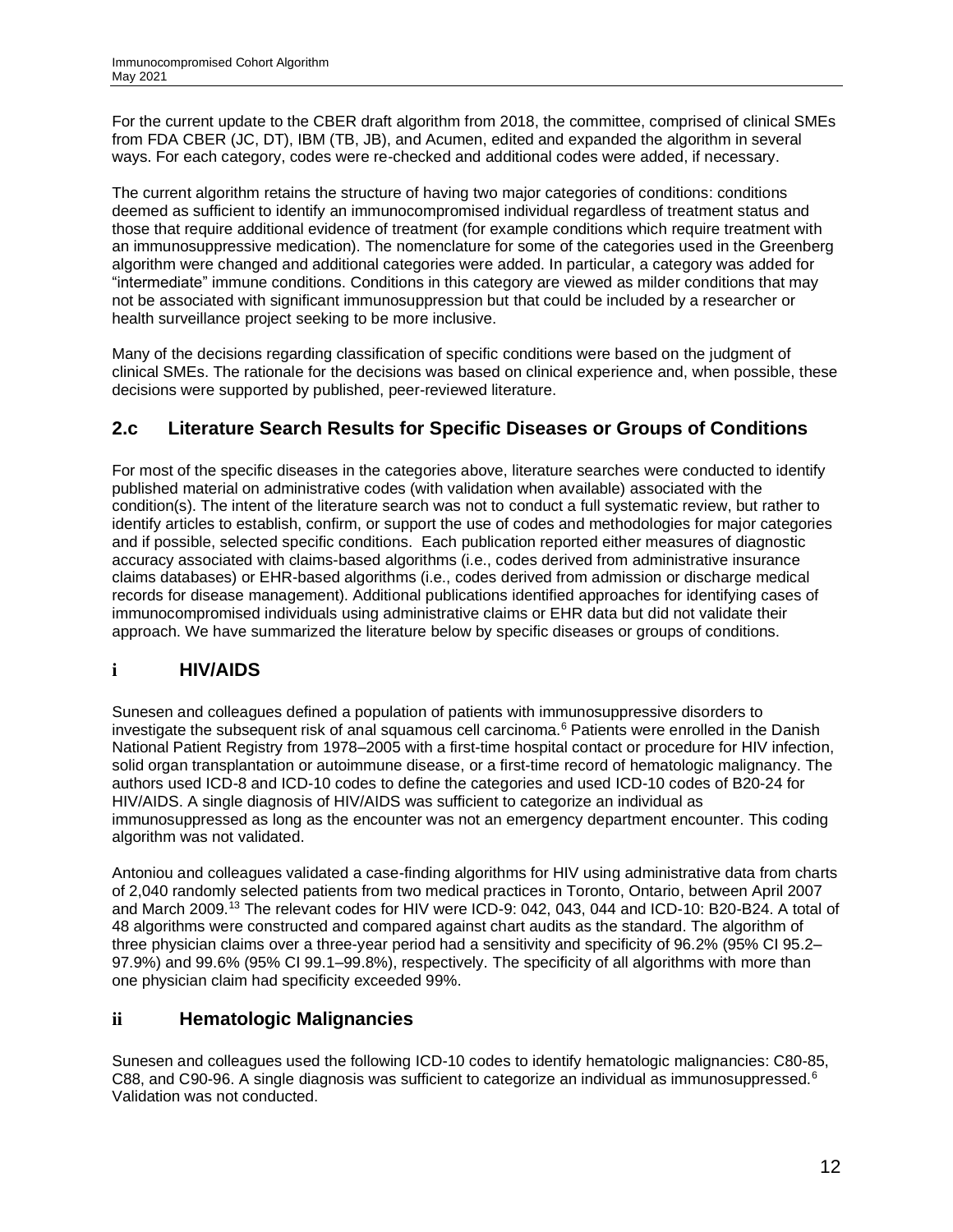Additional articles that covered specific conditions of hematological malignancies were found.

The identification of lymphoma using administrative data was systematically reviewed by Herman and colleagues. <sup>14</sup> Eleven articles with algorithms were identified, of which one by Setoguchi and colleagues presented validation measures.<sup>15</sup> This study identified patients 65 years and older from a Medicare claims database in Pennsylvania using ICD-9-CM codes 200.xx, 201.xx, 202.xx (except 202.5x and 202.6x) and CPT codes.<sup>14,15</sup> Validation was done by comparison with cancer registry reports. The four proposed algorithms had specificity greater than 99%; an algorithm with two codes recorded within 2 months had the best PPV (62.83%) and sensitivity (79.81%). Herman and colleagues suggested that the presence of a single diagnostic code for an individual is insufficient to identify lymphoma.<sup>15</sup>

Brandenburg and colleagues validated an algorithm for multiple myeloma based on at least one ICD-9- CM code 203.xx from two populations (2005-2011 and 2008-2012) from a large health system in Michigan.<sup>16</sup> For the first population (i.e., 2005–2011), a tumor registry was used to validate diagnoses and several algorithms were tested. The PPVs of the algorithms ranged from 54% to 88% and the sensitivities ranged from 30% to 88%. Based on the results of the analysis of this first population, the authors chose and applied an algorithm using a diagnosis code occurring before and after a diagnostic procedure code for the second population. For the second population, medical chart review was conducted for validation. The authors reported a PPV of 86% (95% CI 79‐92%).

In a study by Setoguchi and colleagues mentioned above, the authors also identified leukemia cases using four algorithms (specific ICD codes not provided).<sup>15</sup> The specificity of the algorithms was high (above 99%) but the sensitivity and PPV were low (sensitivity 41.8–73.6%, PPV 18.8–43.2%).

The validity of using acute myeloid leukemia codes (ICD-9-CM 204.xx-208.xx) was assessed via chart review using records in a children's hospital in Philadelphia. In a paper by Kavcic and colleagues,<sup>17</sup> an algorithm approach using one or more hospitalizations with a relevant ICD-9-CM diagnosis code yielded a sensitivity of 100% and PPV of 31%. When administrative codes for chemotherapy were added in the algorithm, the sensitivity increased to 95.7% and the PPV increased to 100%.

#### **iii Solid Malignancy**

Greenberg and colleagues provided a list of conditions and related ICD-9-CM codes for solid malignancies.<sup>1</sup> To be considered immunocompromised, a patient needed additional codes indicating treatment. Greenberg and colleagues did not specify treatment codes (e.g., immunosuppressive medications) that were included in their analysis, though a lists of codes to consider for treatmentdependent categories is provided in **[Appendix B](#page-51-0)**. Greenberg and colleagues used the following ICD-9- CM codes to identify solid malignancies:

| 140.x-199.x | Organ/system malignant tumors   |
|-------------|---------------------------------|
| 209.x       | Neuroendocrine tumors           |
| 235.x-239.x | Neoplasms of uncertain behavior |

The validation measures for a solid malignancy diagnosis with immunosuppressive medication were as follows: PPV 75.0% (95% CI 34.9–96.8%), NPV 98.5% (95% CI 96.6–99.5%), sensitivity 54.5% (95% CI 23.4–83.3%). specificity 99.4% (95% CI 97.9–99.9%).

Setoguchi and colleagues identified patients with malignancies using four algorithms.<sup>15</sup> In addition to lymphoma and leukemia, discussed above, the authors also identified lung, colorectal, stomach and breast cancers. The authors did not provide the specific ICD codes used, though validation was conducted. All four algorithms had very high specificity (greater than 98%), sensitivities ranged from 46.9% to 88.0%, and PPV ranged from 44.8% to 81.7%.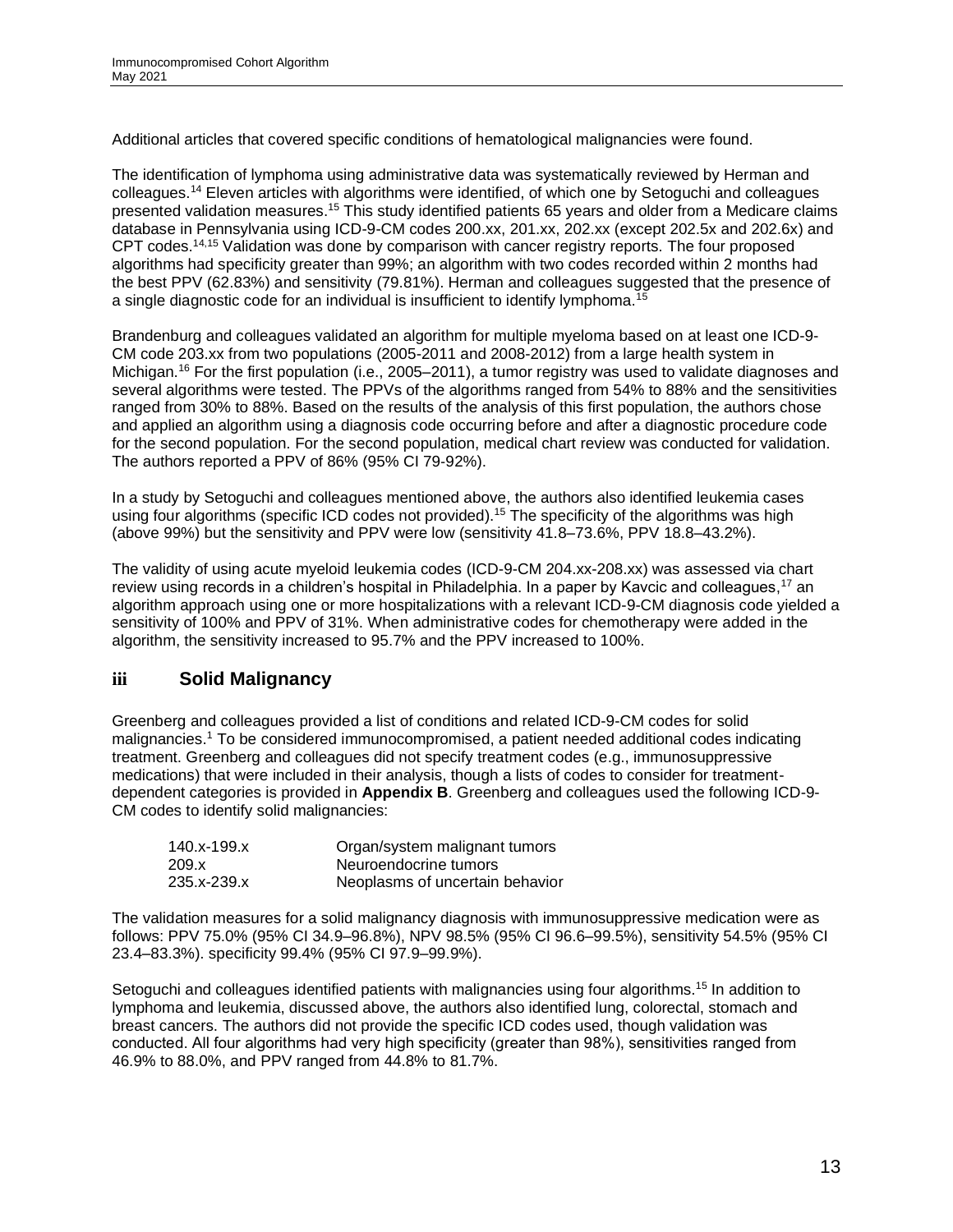Other studies used administrative data to establish cohorts for some of these conditions but did not conduct validation. Using ICD-9-CM codes 140-208, Shayne and colleagues defined a cohort of those with cancer for the purpose of studying length of hospital stays.<sup>18</sup>

#### **iv Organ Transplant**

Greenberg and colleagues (2016) provide a list of conditions and related ICD-9-CM codes for organ transplantation. To be considered immunocompromised, a patient needed additional codes indicating treatment. Greenberg and colleagues did not specify treatment codes (e.g., immunosuppressive medications) that were included in their analysis, though a list of codes to consider for treatmentdependent categories is provided in **[Appendix B](#page-51-0)**. Greenberg and colleagues reported the following ICD codes for identifying organ transplantation:

| 996.8 | Complications of transplanted organ |
|-------|-------------------------------------|
| V42.x | Organ transplant status             |

Organ transplant with immunosuppressive medications was associated with the following measures of validation: PPV 95.7% (95% CI 78.1–99.9%), NPV 99.1% (95% CI 97.3–99.8%), sensitivity 88.0% (95% CI 68.8–97.5%), specificity 99.7% (95% CI 98.3–100.0%).

#### **v Rheumatologic/Inflammatory**

Greenberg and colleagues provide a list of rheumatologic/inflammatory conditions and related ICD-9-CM diagnosis codes.<sup>1</sup> To be considered immunocompromised, a patient needed additional codes indicating treatment for the rheumatologic/inflammatory condition. Greenberg and colleagues used the following ICD-9-CM codes to identify rheumatological/inflammatory conditions:

| 135.x       | Sarcoidosis                                                   |
|-------------|---------------------------------------------------------------|
| 277.3       | Amyloidosis NOS                                               |
| 277.31      | Familial Mediterranean fever                                  |
| 277.39      | Amyloidosis NEC                                               |
| 340.x       | Multiple sclerosis                                            |
| 341.x       | Other Central Nervous System (CNS) demyelination              |
| 357.x       | Acute infective polyneuritis                                  |
| 422.x       | Acute myocarditis                                             |
| 446.x       | Polyarteritis nodosa and allied conditions                    |
| 495.9       | Allergic alveolitis/pneumonitis/NOS                           |
| 516.x       | Other alveolar and parietoalveolar pneumonopathy              |
| 555.x-558.x | Enteritis and colitis                                         |
| 695.4       | Lupus erythematosus                                           |
| 710.x       | Diffuse connective tissue disease                             |
| 711.x       | Arthropathy with infection                                    |
| 712.x       | Crystal arthropathies                                         |
| 714.x       | Rheumatoid arthritis & inflammatory polyarthropathies         |
| 720.x       | Ankylosing spondylitis and other inflammatory spondylopathies |
| 725.x       | Polymyalgia rheumatica                                        |
|             |                                                               |

CNS; Central nervous system; NOS: Not otherwise specified; NEC: Not elsewhere classified

Rheumatologic/inflammatory diagnoses with receipt of an immunosuppressive medication was associated with the following measures of validation: PPV 91.7% (95% CI 73.0–99.0%), NPV 97.8% (95% CI 95.6– 99.1%), sensitivity 75.9% (95% CI 56.5–89.7%), specificity 99.4% (95% CI 97.7–99.9%).

Additional autoimmune conditions were later added to this category by CBER. There are a large number of autoimmune diseases and patients with an autoimmune disease may be immunocompromised due to "intrinsic alteration in immune system, immunosuppressive therapies or both".<sup>6</sup> There is no consensus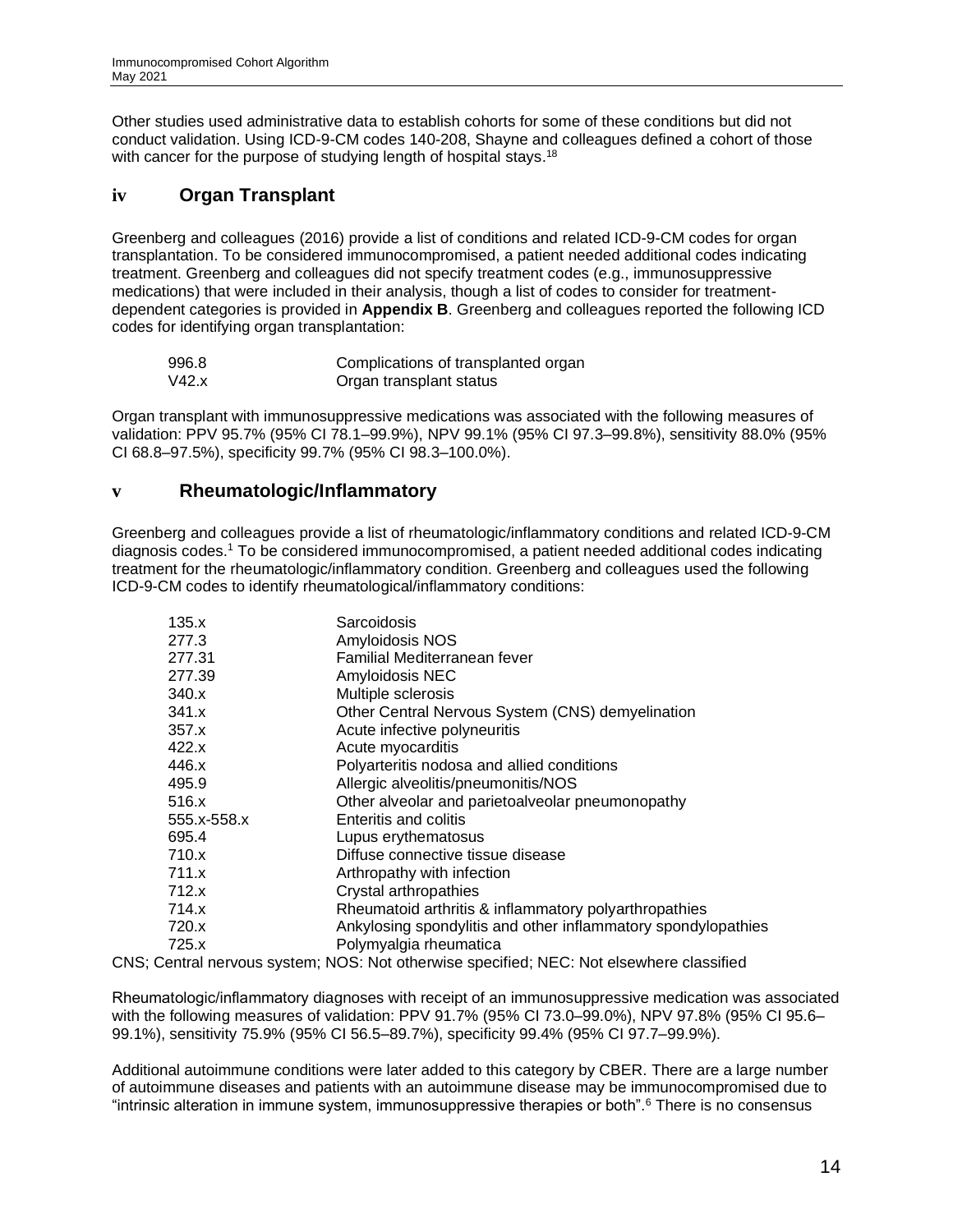criteria for defining autoimmune diseases.<sup>19-21</sup> However it is generally considered that there are over 80 autoimmune diseases, some of which are very rare. Roberts and colleagues provided ICD-9 and ICD-10 codes for 21 of these diseases.<sup>22</sup> Validation was not performed to assess the performance of these codes.

Among patients hospitalized with a diagnosis for autoimmune disease, Sunesen and colleagues reported a list of immunosuppressive conditions [\(](#page-14-1)

<span id="page-14-1"></span>**[Table 2](#page-14-1)**). <sup>6</sup> Validation was not conducted in this study.

<span id="page-14-0"></span>

| Table 2. Autoimmune conditions reported as immunosuppressive by Sunesen and colleagues. |  |  |  |
|-----------------------------------------------------------------------------------------|--|--|--|
|-----------------------------------------------------------------------------------------|--|--|--|

| ICD-10 Code*                                         | <b>ICD-10 Description</b>                   |  |  |  |
|------------------------------------------------------|---------------------------------------------|--|--|--|
| <b>Hematological system</b>                          |                                             |  |  |  |
| D59.0, D59.1                                         | Autoimmune hemolytic anemia                 |  |  |  |
| D69.3                                                | Idiopathic thrombocytopenic purpura         |  |  |  |
| <b>Endocrine system</b>                              |                                             |  |  |  |
| E05.0                                                | Graves' disease                             |  |  |  |
| E06.3                                                | Autoimmune thyroiditis                      |  |  |  |
| E27.1                                                | Addison's disease                           |  |  |  |
| Central nervous / neuromuscular system               |                                             |  |  |  |
| G35.x                                                | Multiple sclerosis                          |  |  |  |
| G70.0                                                | Myasthenia gravis                           |  |  |  |
| Gastrointestinal / hepatobiliary system              |                                             |  |  |  |
| D51.0                                                | Pernicious anemia                           |  |  |  |
| K90.0                                                | Celiac disease                              |  |  |  |
| K50, M07.4                                           | Crohn's disease                             |  |  |  |
| K51, M07.5                                           | Ulcerative colitis                          |  |  |  |
| K74.3                                                | Primary biliary cirrhosis                   |  |  |  |
| <b>Skin</b>                                          |                                             |  |  |  |
| L10.0, L10.2, L10.4, L12.0                           | Pemphigus / pemphigoid                      |  |  |  |
| L <sub>13.0</sub>                                    | Dermatitis herpetiformis                    |  |  |  |
| L40, M07.0-M07.3                                     | Psoriasis                                   |  |  |  |
| <b>Connective tissue diseases</b>                    |                                             |  |  |  |
| M05.x, M06.x, G73.7D, I32.8A, I39.8E, I41.8A, I52.8A | Rheumatoid arthritis                        |  |  |  |
| M45.x                                                | Ankylosing spondylitis                      |  |  |  |
| M33.x                                                | Polymyositis / dermatomyositis              |  |  |  |
| M32.x, G73.7C, I39.8C, N08.5A, N16.4B                | Systemic lupus erythematosus                |  |  |  |
| M35.x, G73.7A, N16.4A                                | Sjogren's syndrome                          |  |  |  |
| D86.x, G53.2, H22.1A, I41.8B, K77.8B, M63.3          | Sarcoidosis                                 |  |  |  |
| <b>Vasculitis syndromes</b>                          |                                             |  |  |  |
| M30.0                                                | Polyarteritis nodosa                        |  |  |  |
| M31.3                                                | Wegener's granulomatosis                    |  |  |  |
| M31.5, M31.6, M35.3                                  | Temporal arteritis / polymyalgia rheumatica |  |  |  |

\*ICD-10 codes for autoimmune diseases are reported in the Supporting Information of a manuscript by Sunesun and colleagues.<sup>6</sup>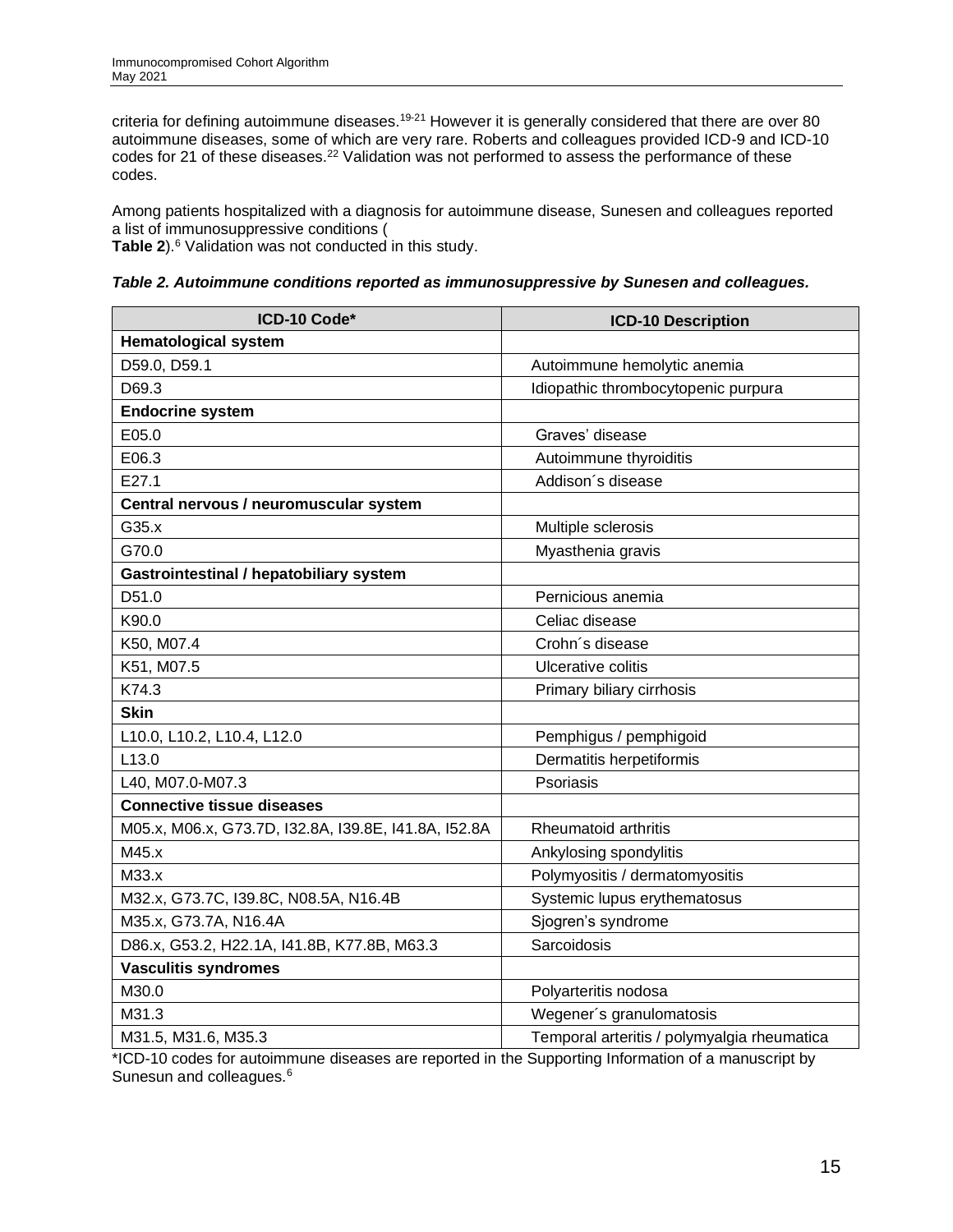#### **vi Other Immune Conditions**

The ICD-9-CM diagnosis codes for "Other immune conditions" assigned by Greenberg and colleagues formed the basis for Immune Deficiencies categories presented in the proposed algorithm (**Section [A](#page-5-0)** and Section [E](#page-16-1)).<sup>1</sup> Codes were further categorized into treatment-independent and treatment-dependent immune deficiencies based on the judgement of clinical SMEs. The ICD-9-CM codes included by Greenberg and colleagues

| 279.x  | Disorders of Immune mechanism                               |
|--------|-------------------------------------------------------------|
| 288.0  | Neutropenia                                                 |
| 288.1  | Functional disorders of polymorphnuclear neutrophils        |
| 288.2  | Genetic anomalies of leukocytes                             |
| 288.5  | Decreased WBC count                                         |
| 288.8  | WBC disease NEC                                             |
| 288.9  | WBC disease NOS                                             |
| 289.83 | <b>Myelofibrosis</b>                                        |
| 289.89 | <b>Blood diseases NEC</b>                                   |
| 289.9  | Immunologic findings NEC                                    |
| 795.7  | Immunological findings NEC                                  |
| 795.79 | Nonspecific immune findings NEC and NOS                     |
|        | NOS: Not otherwise specified; NEC: Not elsewhere classified |

The reported validation measures and confidence intervals were as follows: PPV of 71.4% (95% CI 53.7- 85.4%), NPV of 99.2 (95% CI 97.7–99.8%), sensitivity of 89.3% (95% CI 71.8–97.7%), specificity 97.5% (95% CI 95.4–98.8%).

A validation study of Primary Immunodeficiency Disease (PID) diagnoses was conducted using U.S. Medicaid data by Hernandez-Trujillo and colleagues.<sup>23</sup> Using ICD-9-CM codes 279.06, 279.04, 279.05, and 279.012, with adjudication by medical chart review, the authors found a low PPV of 19.3% (95% CI 11.4–29.4%). Kobrynski and colleagues conducted a study of the prevalence of PID using similar ICD-9 diagnosis codes (279.0, 279.1, 279.2, 279.8, 279.9, 288.1, 288.2), however validation was not performed.<sup>24</sup> Resnick and colleagues also used similar codes for their study covering the epidemiology of PID; validation was also not performed.<sup>25</sup>

Two studies reported poor sensitivity for algorithms to identify neutropenia.<sup>26,27</sup> In 2011, Kim and colleagues published a validation study utilizing administrative claims codes to identify neutropenia diagnosis.<sup>26</sup> The following ICD-9-CM codes were used: 288.00 (unspecified neutropenia), 288.03 (druginduced neutropenia), 288.09 (other neutropenia), 288.5 (decreased white blood cell count), 288.50 (unspecified leukocytopenia), 288.59 (other decreased white blood cell count, 288.8 (other specified disease of white blood cells), 288.9 (unspecified disease of white blood cell). Outpatient laboratory data were used to determine true cases of neutropenia. The sensitivity of the three proposed algorithms tested were very poor (1-9%) while the specificity was excellent (99-100%). The PPV range was 18-33% and NPV was 98% for all three algorithms.

In 2017, Knerr and colleagues assessed the incidence of neutropenia in patients receiving lung cancer chemotherapy using two different methods: administrative claim codes and laboratory results.<sup>27</sup> Record of any of the following ICD-9-CM codes was considered an occurrence of neutropenia: 288.0 (agranulocytosis), 288.00 (neutropenia), 288.03 (drug induced neutropenia), 288.5 (leukocytopenia), 288.8 (specified disease of WBC), 288.9 (unspecified disease of WBC). Designation of neutropenia status by laboratory results was considered the "gold standard". Administrative claim codes had low sensitivity (26.3%), but high specificity (97.0%) with a PPV of 63.3%, and NPV of 86.9%.

#### **vii Dialysis**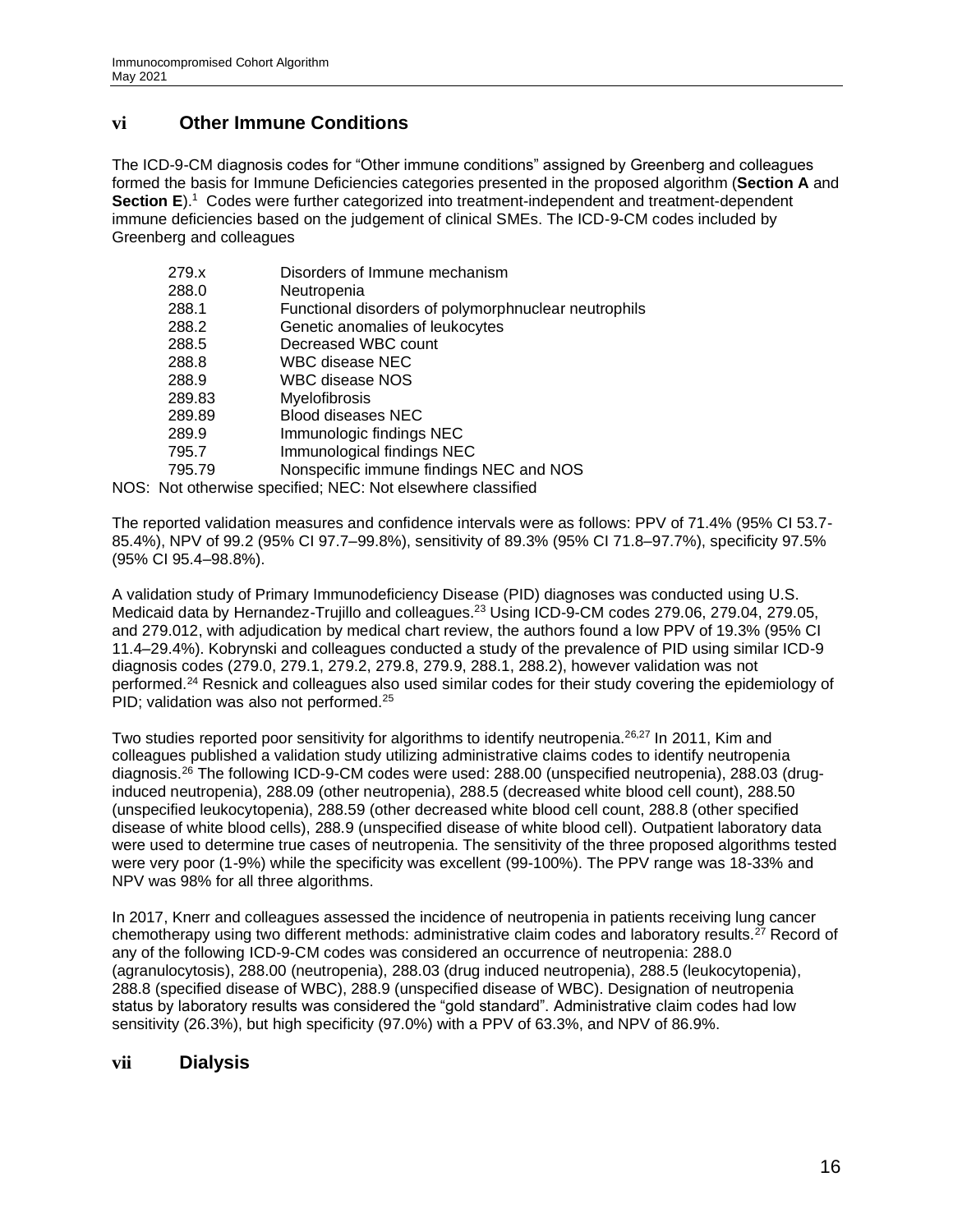Dialysis was not included as an immunosuppressive category in publications by Greenberg and colleagues<sup>1</sup> or Sunesen and colleagues.<sup>6</sup>

Taneja and colleagues examined the predictive accuracy of administrative billing codes to identify dialysis patients who received peritoneal dialysis and hemodialysis.<sup>28</sup> The primary aim of the study was to differentiate between hemodialysis and peritoneal dialysis patients. The authors identified 233 patients with evidence of end-stage renal disease and receipt of dialysis from their list of healthcare diagnosis and procedure claim codes. The types of codes used were ICD-9-CM, ICD-9-CM Procedure, CPT-4 procedure, and HCPCS codes. All patients were verified to have at least one form of dialysis treatment (PPV=100%). The PPV for billing codes at a 30-day, 90-day and 180-day window around an index encounter was high for identifying hemodialysis patients (86.7-93.1%), but low for identifying peritoneal dialysis patients (34.9-67.4%).

#### <span id="page-16-0"></span>**D Immunocompromised Clinical Case Definition**

Currently there is no universal clinical definition of immunosuppression.<sup>1</sup> This report adds to the diseases and conditions that Greenberg and colleagues developed from previously published classification schemes.<sup>2-4</sup> The additional diseases and conditions are from AHRQ, Sunesen and colleagues,<sup>6</sup> and input from clinicians and SMEs.

Prior validation exercises, including those reported by Greenberg and colleagues,<sup>1</sup> relied on clinician chart review to identify the presence of an immunosuppressive diagnosis or receipt of an immunosuppressive therapy.

#### <span id="page-16-1"></span>**E Immunocompromised Coding Algorithm**

The aim of this review was to develop an algorithm to identify immunocompromised individuals that could be of potential interest following exposure to a biologic product. As informed by previously published studies, the workgroup has developed an algorithm that includes administrative claims codes for nine disease groups, three of which are viewed as immunosuppressive regardless of treatment status and six of which require accompanying treatment. Refer to **[Appendix B](#page-51-0)** for the complete immunocompromised algorithm as of the date of this report. The algorithm will be revised periodically. To develop a comprehensive list of immunocompromised diagnosis codes for clinical consideration, all ICD-9-CM and ICD-10 codes for immunocompromised conditions were extracted from the 19 articles identified in the literature review (**[Appendix A](#page-36-0)**). To expand the draft code list and sreflect current coding practice, ICD-10- CM diagnosis codes were generated from ICD-9-CM codes using forward-backward mapping via the Centers for Medicare and Medicaid Services (CMS) GEMs files. The expanded draft code list, which included ICD-9-CM and ICD-10-CM codes, was subsequently reviewed by clinical SMEs from IBM (TB), FDA CBER (GD), and Acumen. Specific decisions and assumptions related to construction of the algorithm are summarized in **Section [F](#page-18-0)**. Overall, the clinical SMEs recommended the inclusion of additional codes or exclusion of codes from the expanded draft code list based on clinical relevance and optimizing the balance between specificity and sensitivity.

The proposed algorithm for the nine disease groups presented below are consistent with approaches identified in the peer-reviewed literature. Most categories (with the exception of transplants and related conditions) required at least two claims on different days for a positive identification, as informed by approaches observed in the literature — which found that performance improved when more than one code was required — and the clinical judgement that these chronic conditions would be associated with more than one claim in true cases. An exclusion criterion was proposed for individuals whose most recent claim was over six months before the index date (to be defined based on research question), based on the clinical judgement that immunocompromising conditions can resolve and may not result in immunosuppression for life. The algorithm for the nine disease groups is summarized as follows: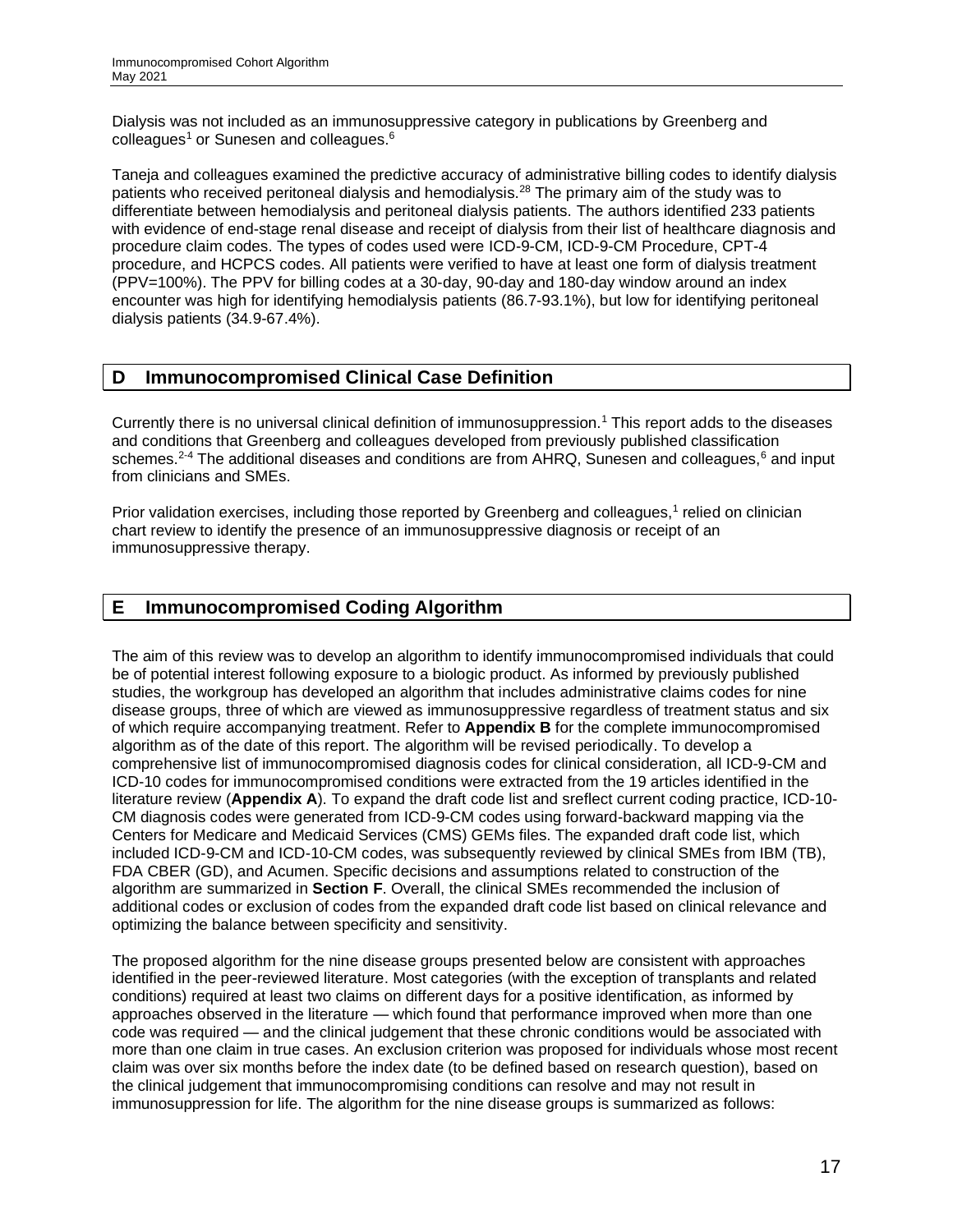- 1) **HIV/AIDS:** ≥2 claims for ANY HIV/AIDS diagnostic or procedural codes.
	- a. This category is viewed as immunocompromising regardless of treatment status (RXindependent)
	- b. EXCLUDE cases where the most recent claim is MORE THAN 6 months prior to the index date.
- 2) **Hematologic Malignancy and Related Conditions**: ≥2 claims for ANY relevant diagnostic codes.
	- a. This category is viewed as immunocompromising regardless of treatment status (RXindependent).
	- b. EXCLUDE cases where the most recent claim is MORE THAN 6 months prior to the index date.
- 3) **Immune deficiencies (treatment-independent)**: ≥2 claims for ANY treatment-independent immune deficiency diagnostic codes.
	- a. This category is viewed as immunocompromising regardless of treatment status (RXindependent).
	- b. EXCLUDE cases where the most recent claim is MORE THAN 6 months prior to the index date.
- 4) **Immune deficiencies (treatment-dependent):** ≥2 claims for ANY treatment-dependent immune deficiency diagnostic codes AND one of:
	- a. ≥2 claims for ANY codes for chemotherapy or radiation
	- b. ≥2 claims for ANY codes for immune-modulating or immunosuppressant therapy
	- c. EXCLUDE cases where the most recent claim is MORE THAN 6 months prior to the index date.

NOTE: Codes for brachytherapy (internal radiation via the insertion of implants) may also be considered by users seeking to apply a more inclusive definition of radiation therapy. It is recommended that this category be ignored in regular applications of the algorithm, as brachytherapy is less likely to be immunosuppressive, but it may be of value to those with a specific interest in brachytherapy.

- 5) **Solid Malignancy:** ≥2 claims for ANY solid malignancy diagnostic codes AND one of:
	- a. ≥2 claims for ANY codes for chemotherapy or radiation
	- b. ≥2 claims for ANY codes for immune-modulating or immunosuppressant therapy
	- c. EXCLUDE cases where the most recent claim is MORE THAN 6 months prior to the index date.

NOTE: Codes for brachytherapy may also be considered by users seeking to apply a more inclusive definition of radiation therapy. It is recommended that this category be ignored in regular applications of the algorithm, but it may be of value to those with a specific interest in brachytherapy.

- 6) **Transplant and Related Conditions:** ≥1 claims for ANY transplant or related condition diagnostic codes AND one of:
	- a. ≥2 claims for ANY codes for chemotherapy or radiation
	- b. ≥2 claims for ANY codes for immune-modulating or immunosuppressant therapy
	- c. EXCLUDE cases where the most recent claim is MORE THAN 6 months prior to the index date.

NOTE: Codes for brachytherapy may also be considered by users seeking to apply a more inclusive definition of radiation therapy. It is recommended that this category be ignored in regular applications of the algorithm, but it may be of value to those with a specific interest in brachytherapy.

- 7) **Rheumatologic/Inflammatory:** ≥2 claims for ANY rheumatologic or inflammatory condition diagnostic codes AND one of:
	- a. ≥2 claims for ANY codes for chemotherapy or radiation
	- b. ≥2 claims for ANY codes for immune-modulating or immunosuppressant therapy
	- c. ≥2 claims for ANY steroid diagnosis codes
	- c. A 90-day medication possession ratio (MPR) ≥75% for ANY steroid prescription codes
	- d. EXCLUDE cases where the most recent claim is MORE THAN 6 months prior to the index date.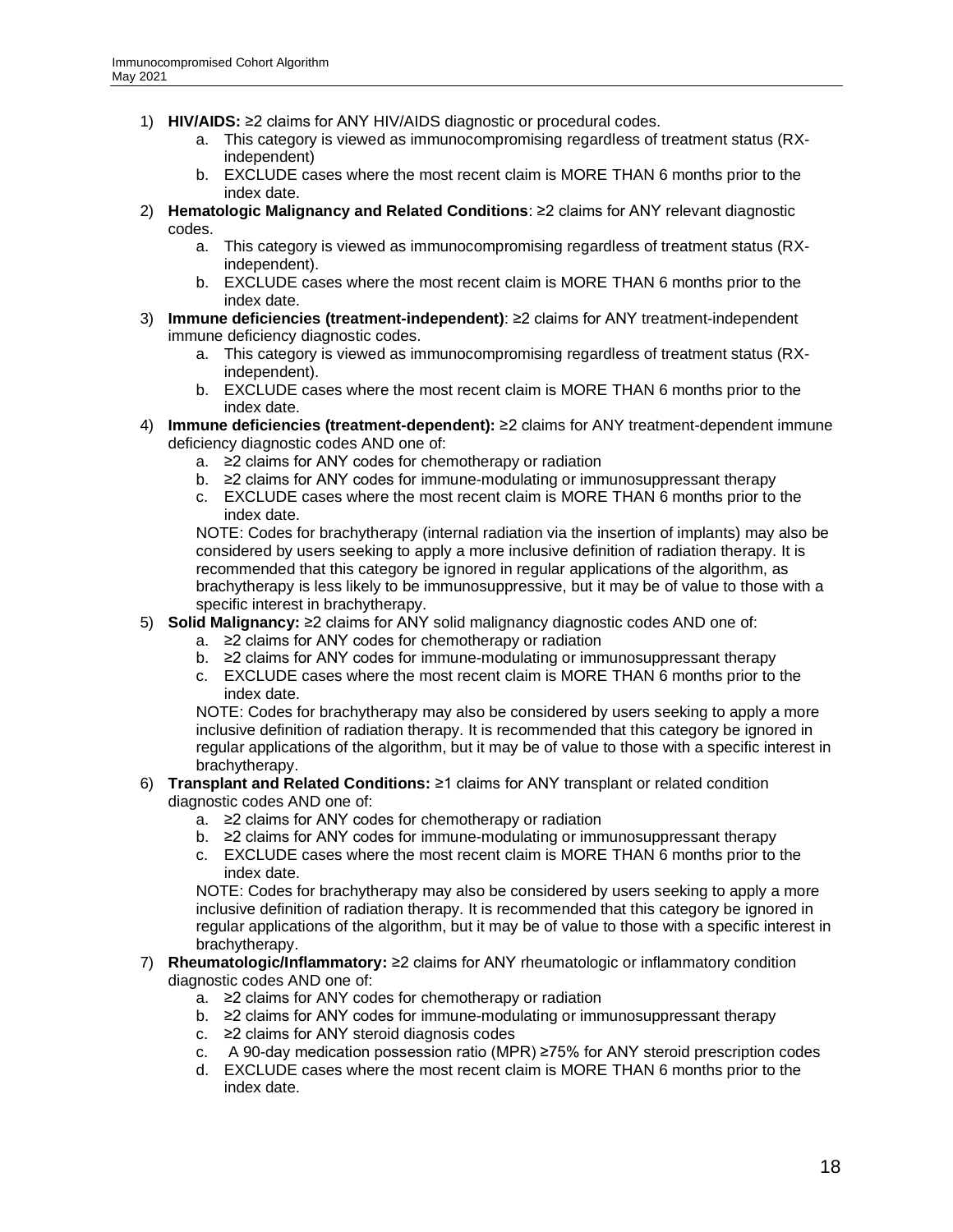NOTE: Codes for brachytherapy may also be considered by users seeking to apply a more inclusive definition of radiation therapy. It is recommended that this category be ignored in regular applications of the algorithm, but it may be of value to those with a specific interest in brachytherapy.

NOTE: It should be indicated that steroid MPR is based on an Intention to Treat (ITT) analysis, as the ratio depends on days' supply reported in a claim and does not account for patient compliance. For example, receiving a 90-day steroid prescription would automatically put a patient above the MPR ≥75% threshold, albeit with no guarantee of steroid use.

- 8) **Dialysis:** ≥2 claims for ANY dialysis diagnostic or procedural codes
	- a. EXCLUDE cases where most recent claim is MORE THAN 6 months prior to the index date.
- 9) **Intermediate conditions** ≥2 claims for ANY intermediate condition diagnostic codes AND one of:
	- a. ≥2 claims for ANY codes for chemotherapy or radiation
	- b. ≥2 claims for ANY codes for immune-modulating or immunosuppressant therapy
	- c. EXCLUDE cases where treatment claim predates diagnostic claim OR where most recent claim is MORE THAN 6 months prior to the index date.

NOTE: These conditions were viewed as unlikely to be immunocompromising but were included for optional use by users seeking to be as inclusive as possible.

NOTE: Codes for brachytherapy may also be considered by users seeking to apply a more inclusive definition of radiation therapy. It is recommended that this category be ignored in regular applications of the algorithm, but it may be of value to those with a specific interest in brachytherapy.

#### <span id="page-18-0"></span>**F Assumptions and Decisions**

The algorithm presented in **Section [E](#page-16-1)** was reviewed internally as well as with CBER stakeholders and partners. Decisions and assumptions related to algorithm construction are summarized below. Some of these assumptions may be adjusted for future research questions.

#### <span id="page-18-1"></span>*F1 General*

- Algorithms identified in the literature applied different restrictions on code lists, diagnosis coding position (e.g., principal position codes only), healthcare settings. An inclusive approach to code list development has been taken here, while further tailoring and restriction of settings and risk windows are likely better determined at the study planning stage.
- The proposed algorithm was created for use in administrative claims datasets. If there are data sources that provide information on medication dosage, users can consider adjusting criteria.
- Given the changes made to the Greenberg algorithm specifics, which include mapping ICD-9-CM to ICD-10-CM, adding new codes within categories, and adding entirely new categories, the estimates of category-specific and overall algorithm performance reported in prior studies should not be viewed as directly transferable.
- Chronicity of therapy was only considered for steroid use, but users could consider a similar dimension for other treatment categories. Similarly, only individuals with a relevant claim in the past six months have been considered as immunocompromised based on the clinical judgement that immunosuppression can be transient. Users may wish to tailor this restriction to their research purposes.
- The decision was made to not stratify codes based on the level of immunosuppression risk (high, intermediate, low), as this would entail subjective clinical assessments that could vary broadly across users. Users have the option of stratifying codes if appropriate to their research question.
- The nine categories of immunocompromising conditions are meant to be mutually exclusive. Users may prefer to exclude some categories of conditions as the appropriateness of certain categories may depend on the research question.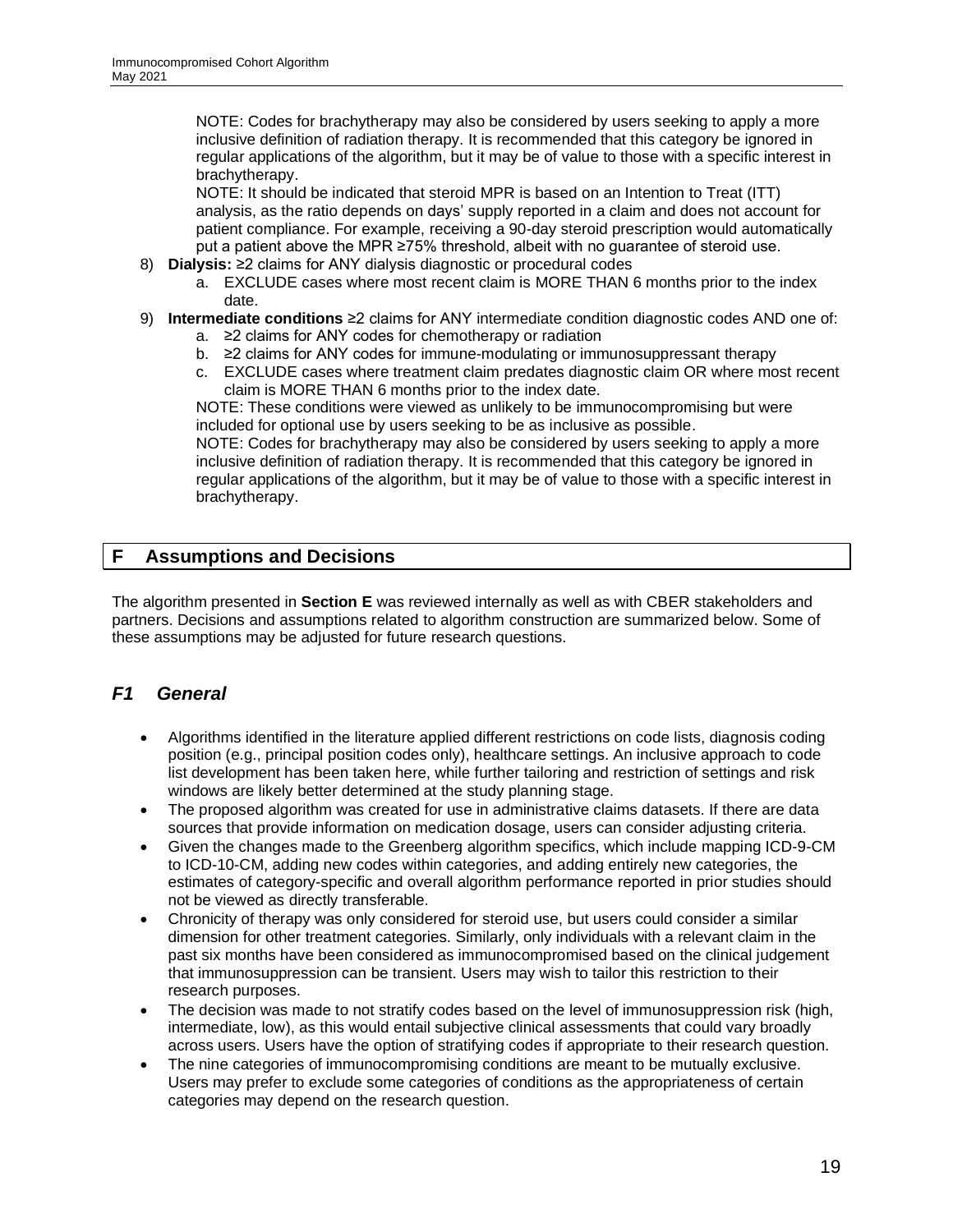• NDC codes were drawn from the FDA NDC Database (https://www.fda.gov/drugs/drug-approvalsand-databases/national-drug-code-directory), last updated July 21, 2020. HCPCS codes were drawn from https://www.hcpcsdata.com/, last updated July 21, 2020. These codes may not include all relevant codes and may be or become outdated. Users should review the most current datasets available prior to using the algorithm.

# <span id="page-19-0"></span>*F2 HIV/AIDS*

- Codes for pneumocystosis (ICD-9-CM 136.3; ICD-10-CM B59) were not included, as this is not exclusively associated with HIV (e.g., can also be due to organ transplantation), and the causative process (HIV, organ transplant) is likely to be coded anyway.
- Codes for nonspecific serologic evidence (ICD-9-CM 795.71) and inconclusive laboratory evidence (ICD-10-CM) were excluded as it was decided that these did not provide sufficient evidence of HIV. Both were queried in a large administrative claims database and produced very small counts.
- Recognizing that most HIV-positive individuals on highly active antiretroviral therapy are not immunocompromised, users may want to consider adding a requirement for either nonadherence to treatment or comorbid opportunistic infection, which could serve as a proxy for identifying immunosuppression. This will depend on the research question and information available to the user.
- Individuals with HIV who receive proper treatment may have a lower risk of immunosuppression relative to those who do not. A list of HIV-specific medications was not generated, based on the clinical judgement that this would be of little value in developing a sensitive algorithm to identify broad groups of immunocompromised individuals, which is not stratified on the risk of immunosuppression. Users with a specific interest in HIV/AIDS may consider adding a treatment component to identify individuals at reduced risk of immunosuppression. HIV-positive individuals are commonly on three or more medications concurrently, which might also need to be taken into consideration if a treatment component is to be added.

# <span id="page-19-1"></span>*F3 Hematologic Conditions and Related Conditions*

- Clinicians discussed whether codes for polycythemia vera (ICD-10-CM D45) should be included. On the basis of their inclusion in AHRQ criteria for individuals at high risk of immunosuppression and that other myeloproliferative neoplasms are also included, these codes were retained.
- Clinicians discussed whether codes for hematologic conditions that were in remission should be included. As informed by prior AHRQ criteria for immunocompromised individuals, and out of a desire to include this at-risk cohort (which should also not be considered fully immunocompetent), these codes were included.

# <span id="page-19-2"></span>*F4 Immune Deficiencies*

- The inclusion of diagnosis codes for chronic hepatitis B was discussed among clinicians. It was decided that individuals receiving treatment for hepatitis B would be included (i.e., only immunocompromised if receiving treatment). It is recognized that many with hepatitis B will not be immunocompromised. An additional limitation is that a list of specific antiretroviral medications relevant to hepatitis B treatment has not been developed for the proposed algorithm, with the condition instead being paired with more general treatments (e.g., interferon). Users with a specific interest in hepatitis may therefore want to specify the algorithm further.
- ICD-9-CM 255.41 (glucocorticoid deficiency) was excluded. Though it maps approximately to the ICD-10-CM code for Addisonian crisis, it was viewed as too general to include. In addition, treatment is unlikely to vary depending on the mechanism (i.e., autoimmune vs non-autoimmune),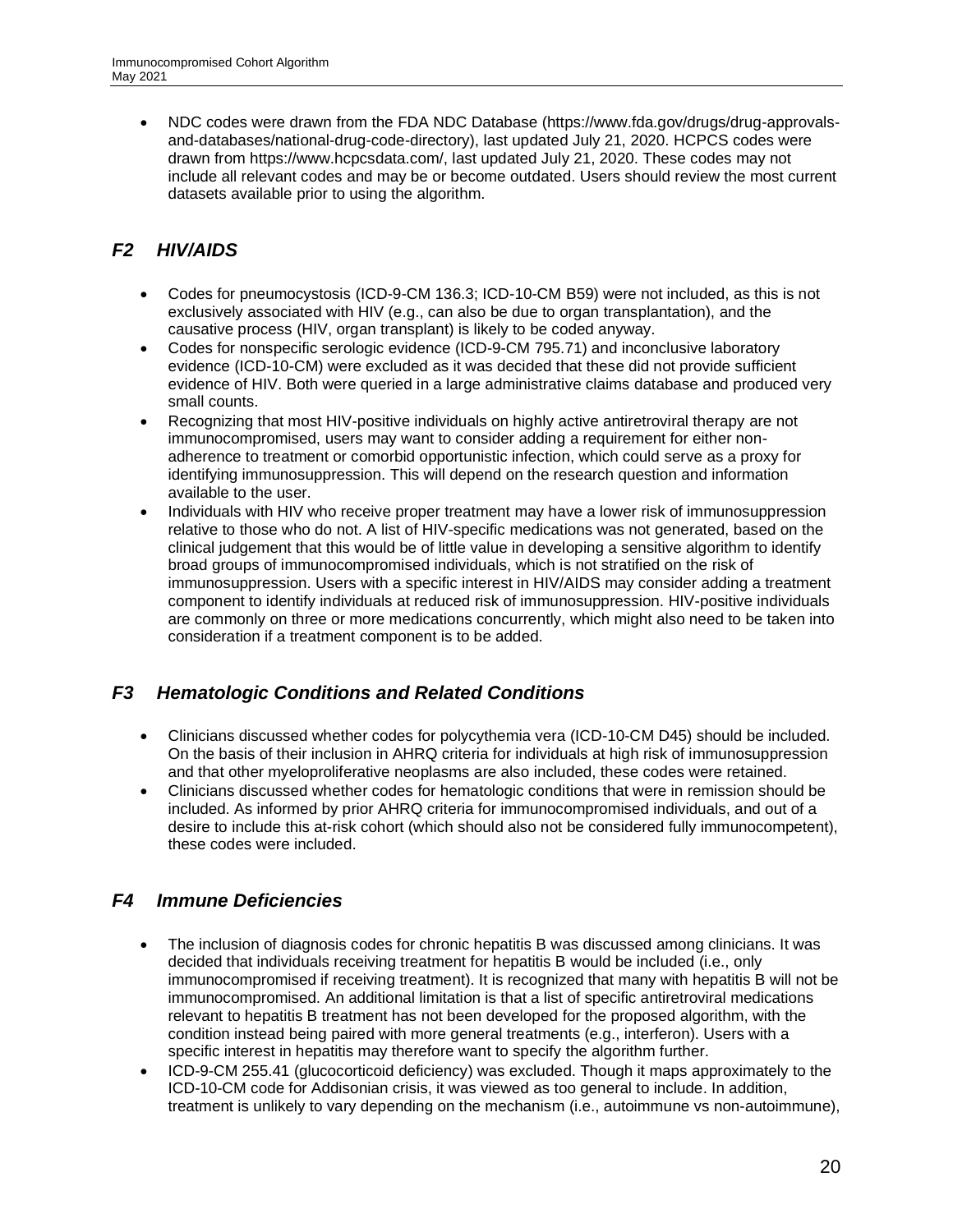meaning assigning a treatment-dependence criterion would not be a useful qualifier for identifying immunocompromised individuals.

- ICD-9-CM 287.1 and ICD-10-CM D69.1 (qualitative platelet defects) were excluded on the basis of the clinical judgement that these are congenital in nature. Congenital and hereditary thrombocytopenia purpura (ICD-9-CM 287.33/ICD-10-CM D69.42), primary thrombocytopenia, unspecified (ICD-9-CM 287.30), and other primary thrombocytopenia (ICD-9-CM 287.39/ICD-10- CM D69.49) were also excluded as congenital conditions.
- While it was noted that celiac disease (ICD-9-CM 579.0/ICD-10-CM K90.0) was included in a previous paper,<sup>6</sup> this was excluded here on the basis of the clinical judgement that celiac disease was not autoimmune in nature.
- Codes for myositis (ICD-9-CM 728.xx/ICD-10-CM M60.xxx) were excluded on the basis of the clinical opinion that the codes were too non-specific and were most likely to be acquired and not immune-related.
- Codes for vasculitis limited to skin, not elsewhere classified (ICD-9-CM 709.1/ICD-10-CM L95.x) were excluded on the basis of the clinical opinion that only a very small proportion will require immunosuppressive therapy.
- Codes for myopathy from external/toxic causes (ICD-9-CM 359.3; 359.4, 359.81/ICD-10-CM G72.1–.3 and G72.81) were excluded.

# <span id="page-20-0"></span>*F5 Solid Malignancy*

- On the basis of clinical consultation, codes for benign carcinoid tumors (ICD-9-CM 209.4x, 209.5x, 209.6x) were excluded.
- On the basis of clinical consultation, codes for hypertensive chronic kidney disease (ICD-9-CM 403.xx), hypertensive heart and chronic kidney disease (ICD-9-CM 404.xx), other and unspecified postsurgical non-absorption (ICD-9-CM 579.3), chronic kidney disease, Stage V (ICD-9-CM 585.5), and end stage renal disease (ICD-9-CM 585.6) were excluded. While some of these individuals may be immunocompromised, the focus is primarily on dialysis-related codes in the context of these conditions, which are captured elsewhere. These codes were therefore excluded due to concerns that the majority of individuals with these codes are unlikely to be immunocompromised.

# <span id="page-20-1"></span>*F6 Transplant and Related Conditions*

- Presumed immunocompetent: the clinical opinion was that some forms of organ transplant (specifically skin, bone, corneal and heart valve transplants) were less likely to result in immunosuppression. These have been classified in a separate 'Presumed Immunocompetent' category, to allow testing of their inclusion via sensitivity analysis. Transplantation of other/unspecified organs were kept in the main code list.
- Exclude: Z49 codes were excluded as they were not sufficiently specific to transplant recipients. In addition, transplant patients with these codes were likely to also have a transplant-specific code.
- The inclusion of codes for atherosclerosis (ICD-9-CM 440.xx; ICD-10-CM I25.xxx) and transplant status (ICD-9-CM V42.x; ICD-10-CM Z94.x) was discussed among SMEs. These were ultimately included as, though they do not themselves represent a condition likely to result in immunosuppression, they represent individuals who have received a transplant.

# <span id="page-20-2"></span>*F7 Rheumatologic/Inflammatory Conditions*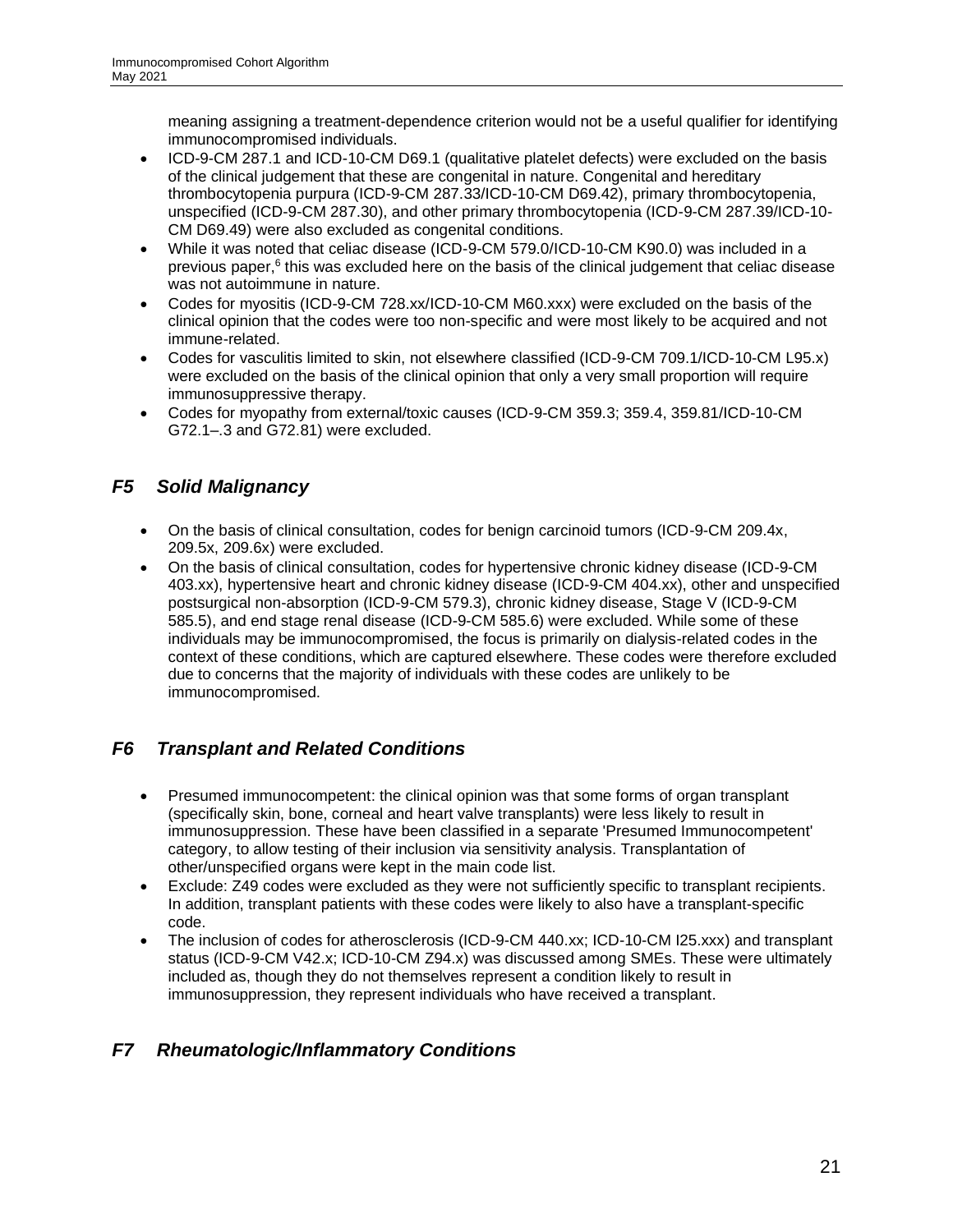• Codes for infective arthritis codes (ICD-9-CM 711.0x, 711.9x; ICD-10-CM M00.xx, M01.xx) were excluded, based on the clinical judgement that these are unlikely to represent immunocompromised individuals.

# <span id="page-21-0"></span>*F8 Dialysis*

No additional assumptions or decisions were noted.

#### <span id="page-21-1"></span>*F9 Intermediate Conditions*

- Two codes were discussed among SMEs, but ultimately excluded:
	- $\circ$  ICD-10-CM B52.0 (Plasmodium malariae malaria with nephropathy: while patients may develop splenomegaly, it is a reactive process and is rare because it is associated with increased mortality
	- $\circ$  R76.0 (raised antibody titer): SMEs determined that the code was too generic to be meaningful

#### <span id="page-21-2"></span>**G Algorithm Characterization**

#### <span id="page-21-3"></span>*G1 Methods*

To summarize the epidemiology of immunocompromised individuals among a commercially insured study population in the U.S., the workgroup calculated descriptive statistics of the diagnostic codes included in the immunocompromised algorithm in the IBM MarketScan Research Databases (Commercial and Medicare Supplemental). To gather the broadest range of cases to support a descriptive analysis, the analyses presented herein did not require exposure to a biologic product and did not restrict based on coding position. It is recommended that the proposed algorithm undergo a validation study prior to use, though future analytical studies should also tailor the algorithm specifications according to the study question of interest.

Counts of individual patients who had a diagnosis code related to an immunocompromising disease category within a given query period, rather than counts of particular codes, were presented. As such, counts relate to the first diagnosed immunocompromised condition event for an individual during a given surveillance period (e.g., January 1, 2014, and December 31, 2014), and individuals could only be counted once per surveillance period for each disease category. However, disease categories were queried independently, so individuals could be included in multiple categories. Since we did not estimate the incidence of immunocompromised conditions in the study population, no washout period was applied.

Individuals had to be enrolled for at least one day in the 2014-2018 period, and for 365 days following the first diagnosis of interest to be included in the analysis for a particular year. Age is calculated in Treatment Pathways as if each individual was born on July 1 of their given year of birth. Out of concern that the minimum continuous enrollment requirement could impact the inclusion of infants (i.e., those under one year old), this population group has been left out of the two charts that depict the proportions of immunocompromised individuals. Infants under one year of age were not excluded from queries of the absolute number of patients receiving a diagnosis related to an immunocompromising disease category.

Age- and gender-specific data on MarketScan Research Databases enrollment and counts of individuals receiving a diagnosis code for each immunocompromising disease categories were extracted. Authors executed queries that aggregated all ICD-9-CM and ICD-10-CM for each immunocompromising disease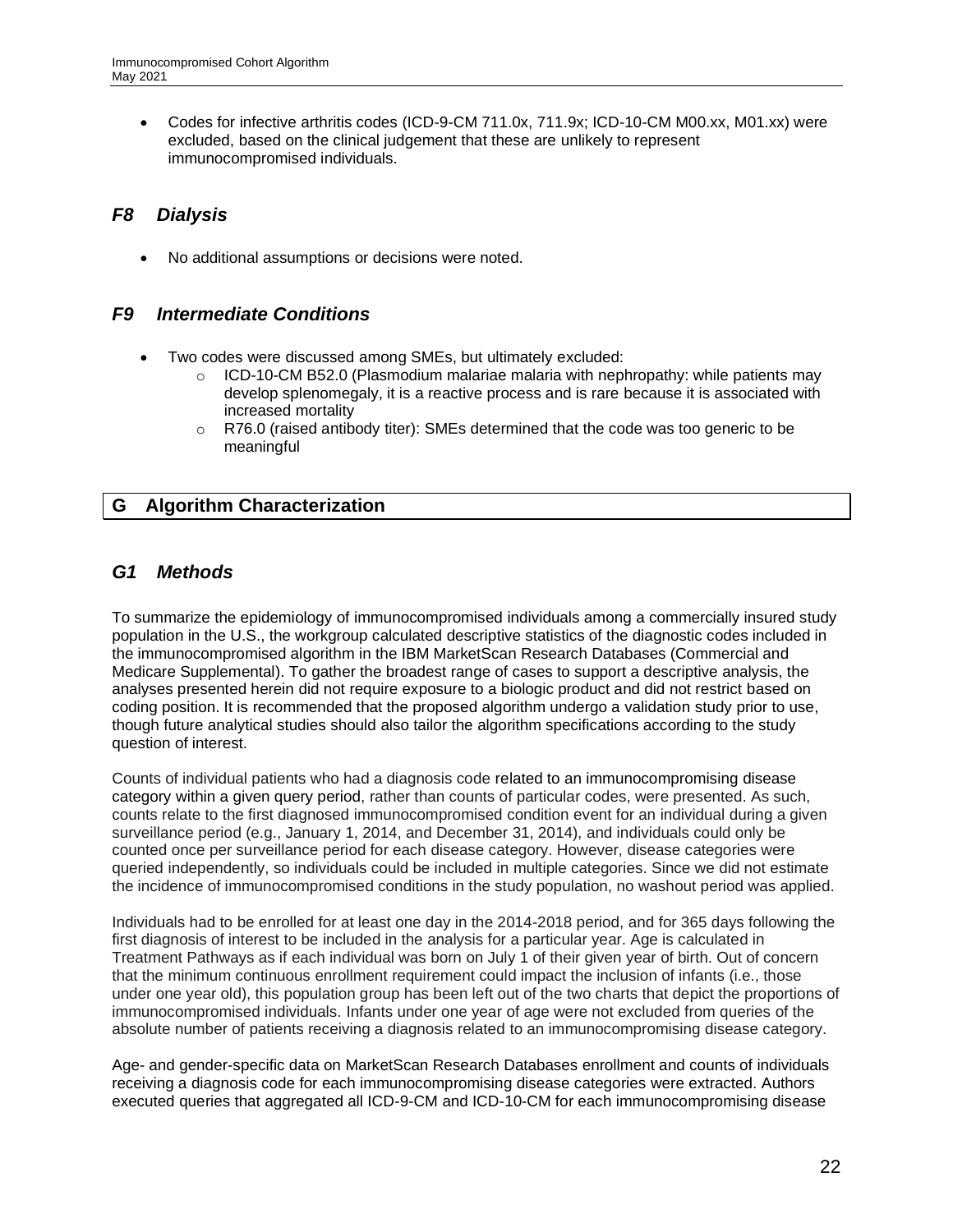category (excluding "Intermediate Conditions"). The figures presented below have been drawn from a large patient dataset during the study period of January 1, 2014–December 31, 2018.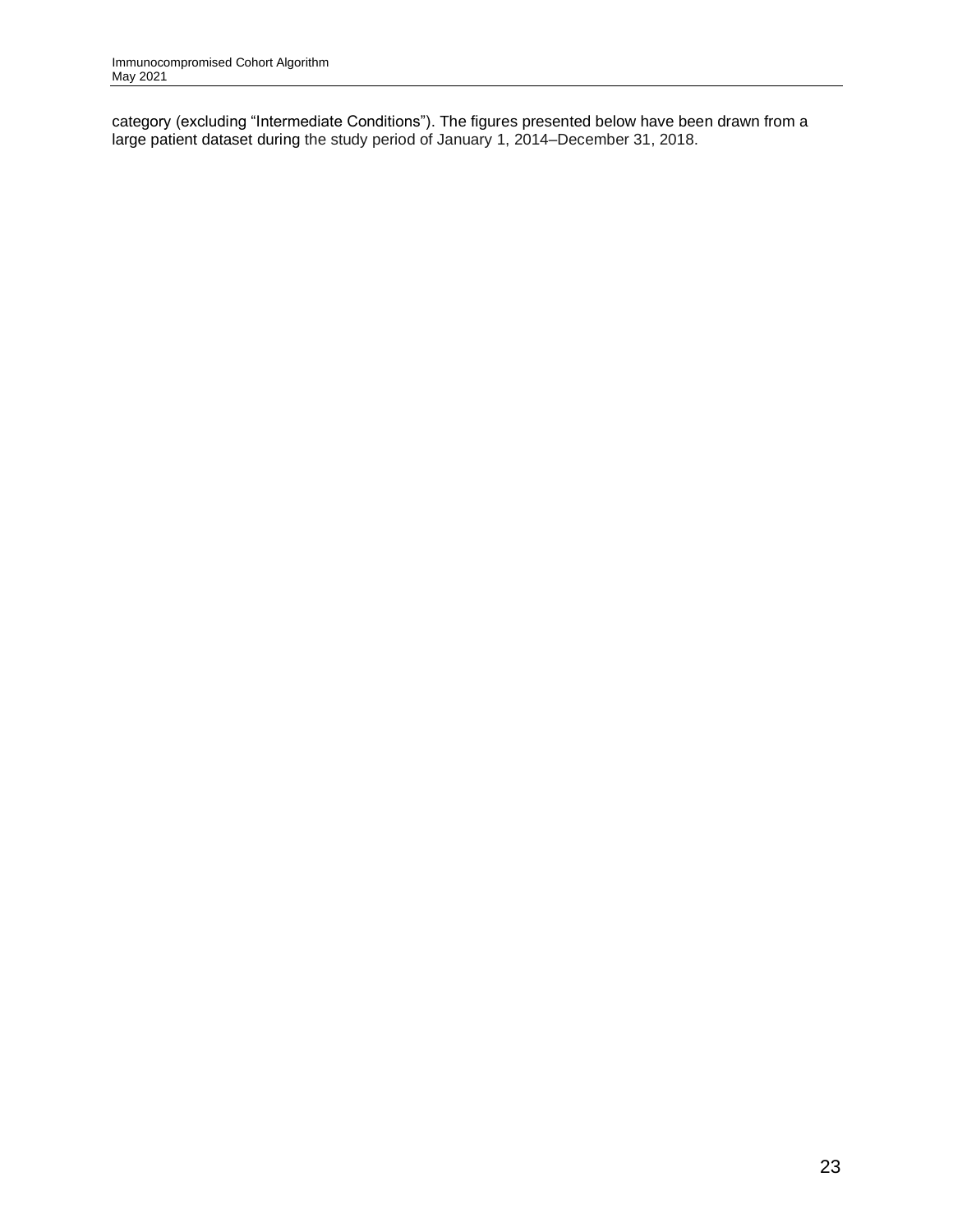# *G2 Results*

**[Table 3](#page-23-2)** provides a summary of the eight immunocompromising categories queried.

<span id="page-23-1"></span><span id="page-23-0"></span>

| <b>Parameter</b>                                             | <b>Enrolled</b><br><b>Population</b> | <b>HIV/AIDS</b>  | Heme<br><b>Malignancies</b> | <b>Immune</b><br><b>Deficiencies</b><br>(RX_Indep) | <b>Immune</b><br><b>Deficienc</b><br>ies (RX-<br>Dep) | <b>Solid</b><br><b>Malignancies</b> | Trans-<br>plants | Rheum &<br>Inflamm | <b>Dialysis</b>  |
|--------------------------------------------------------------|--------------------------------------|------------------|-----------------------------|----------------------------------------------------|-------------------------------------------------------|-------------------------------------|------------------|--------------------|------------------|
| <b>Population Size - N</b>                                   | 65,110,796                           |                  | 138,235                     | 81,086                                             | 260,062                                               | 246,366                             | 62,883           | 354,380            | 32,415           |
| (% of Enrolled)                                              | (100.0)                              | 59,455 (0.1)     | (0.2)                       | (0.1)                                              | (0.4)                                                 | (0.4)                               | (0.1)            | (0.5)              | (0.1)            |
| <b>Mean Age at First Diagnosis</b>                           |                                      |                  |                             |                                                    |                                                       |                                     |                  |                    |                  |
| - Years                                                      | <b>NA</b>                            | 44               | 57                          | 43                                                 | 52                                                    | 59                                  | 57               | 51                 | 58               |
|                                                              |                                      |                  |                             |                                                    | Count (%)                                             |                                     |                  |                    |                  |
| <b>Age at First Diagnosis</b><br>(Years) - N (% of Category) |                                      |                  |                             |                                                    |                                                       |                                     |                  |                    |                  |
| $0 - 17$                                                     | 17,478,862                           | 306              | 4,428                       | 14,776                                             | 7,603                                                 | 2,499                               | 2,124            | 11,645             | 326              |
|                                                              | (26.8)                               | (0.5)            | (3.2)                       | (18.2)                                             | (2.9)                                                 | (1.0)                               | (3.4)            | (3.3)              | (1.0)            |
| $18 - 34$                                                    | 18,590,899                           | 12,852           | 9,292                       | 10,698                                             | 25,737                                                | 8,111                               | 4,204            | 44,797             | 1,868            |
|                                                              | (28.6)                               | (21.6)           | (6.7)                       | (13.2)                                             | (9.9)                                                 | (3.3)                               | (6.7)            | (12.6)             | (5.8)            |
| $35 - 44$                                                    | 9,626,273                            | 13,085           | 11,615                      | 9,464                                              | 37,213                                                | 19,537                              | 5,642            | 49,477             | 3,079            |
|                                                              | (14.8)                               | (22.0)           | (8.4)                       | (11.7)                                             | (14.3)                                                | (7.9)                               | (9.0)            | (14.0)             | (9.5)            |
| $45 - 54$                                                    | 9,793,635                            | 20,381           | 25,675                      | 14,581                                             | 63,569                                                | 50,280                              | 11,345           | 80,838             | 6,334            |
|                                                              | (15.0)                               | (34.3)           | (18.6)                      | (18.0)                                             | (24.4)                                                | (20.4)                              | (4.4)            | (22.8)             | (19.5)           |
| $55 - 64$                                                    | 7,037,118                            | 11,644           | 45,017                      | 19,651                                             | 81,922                                                | 91,325                              | 19,916           | 103,753            | 9,932            |
|                                                              | (10.8)                               | (19.6)           | (32.6)                      | (24.2)                                             | (31.5)                                                | (37.1)                              | (18.0)           | (29.3)             | (30.6)           |
| $65+$                                                        | 2,584,009                            | 1,187            | 42,208                      | 11,916                                             | 44,018                                                | 74,614                              | 19,652           | 63,870             | 10,876           |
|                                                              | (4.0)                                | (2.0)            | (30.5)                      | (14.7)                                             | (16.9)                                                | (30.3)                              | (31.7)           | (18.0)             | (33.6)           |
| Gender (Female) - N<br>(% of Category)                       | 33,576,048<br>(51.6)                 | 10,415<br>(17.5) | 62,085<br>(44.9)            | 49,642 (61.2)                                      | 159,345<br>(61.3)                                     | 151,684 (61.5)                      | 28,614<br>(31.3) | 240227<br>(67.8)   | 13,135<br>(40.5) |
| Region - N (% of Category)                                   |                                      |                  |                             |                                                    |                                                       |                                     |                  |                    |                  |
| Northeast                                                    | 11,793,510                           | 10,602           | 30,545                      | 16,182                                             | 48,973                                                | 50,857                              | 13,298           | 66,289             | 5,389            |
|                                                              | (18.1)                               | (17.8)           | (22.1)                      | (20.0)                                             | (18.8)                                                | (20.6)                              | (21.1)           | (18.7)             | (16.6)           |
| Midwest                                                      | 13,470,458                           | 6,832            | 35,200                      | 17,676                                             | 60,661                                                | 57,835                              | 15,758           | 85,130             | 8,674            |
|                                                              | (20.7)                               | (11.5)           | (25.5)                      | (21.8)                                             | (23.3)                                                | (23.5)                              | (25.1)           | (24.0)             | (26.8)           |
| South                                                        | 27,017,625                           | 32,772           | 52,490                      | 35,140                                             | 112,611                                               | 102,816                             | 25,084           | 151,797            | 14,405           |
|                                                              | (41.5)                               | (55.1)           | (38.0)                      | (43.3)                                             | (43.3)                                                | (41.7)                              | (39.9)           | (42.8)             | (44.4)           |
| West                                                         | 11,776,544                           | 9,139            | 19,751                      | 11,922                                             | 37,310                                                | 34,423                              | 8.640            | 50,444             | 3,856            |
|                                                              | (18.1)                               | (15.4)           | (14.3)                      | (14.7)                                             | (14.3)                                                | (14.0)                              | (13.7)           | (14.2)             | (11.9)           |
| Missing                                                      | 1,052,659                            | 110              | 249                         | 166                                                | 507                                                   | 435                                 | 103              | 720                | 91               |
|                                                              | (1.6)                                | (0.2)            | (0.2)                       | (0.2)                                              | (0.2)                                                 | (0.2)                               | (0.2)            | (0.2)              | (0.3)            |

<span id="page-23-3"></span><span id="page-23-2"></span>

| Table 3. Summary of immunocompromised cohort algorithm categories, MarketScan Research Databases (2014–2018). |  |  |  |  |
|---------------------------------------------------------------------------------------------------------------|--|--|--|--|
|                                                                                                               |  |  |  |  |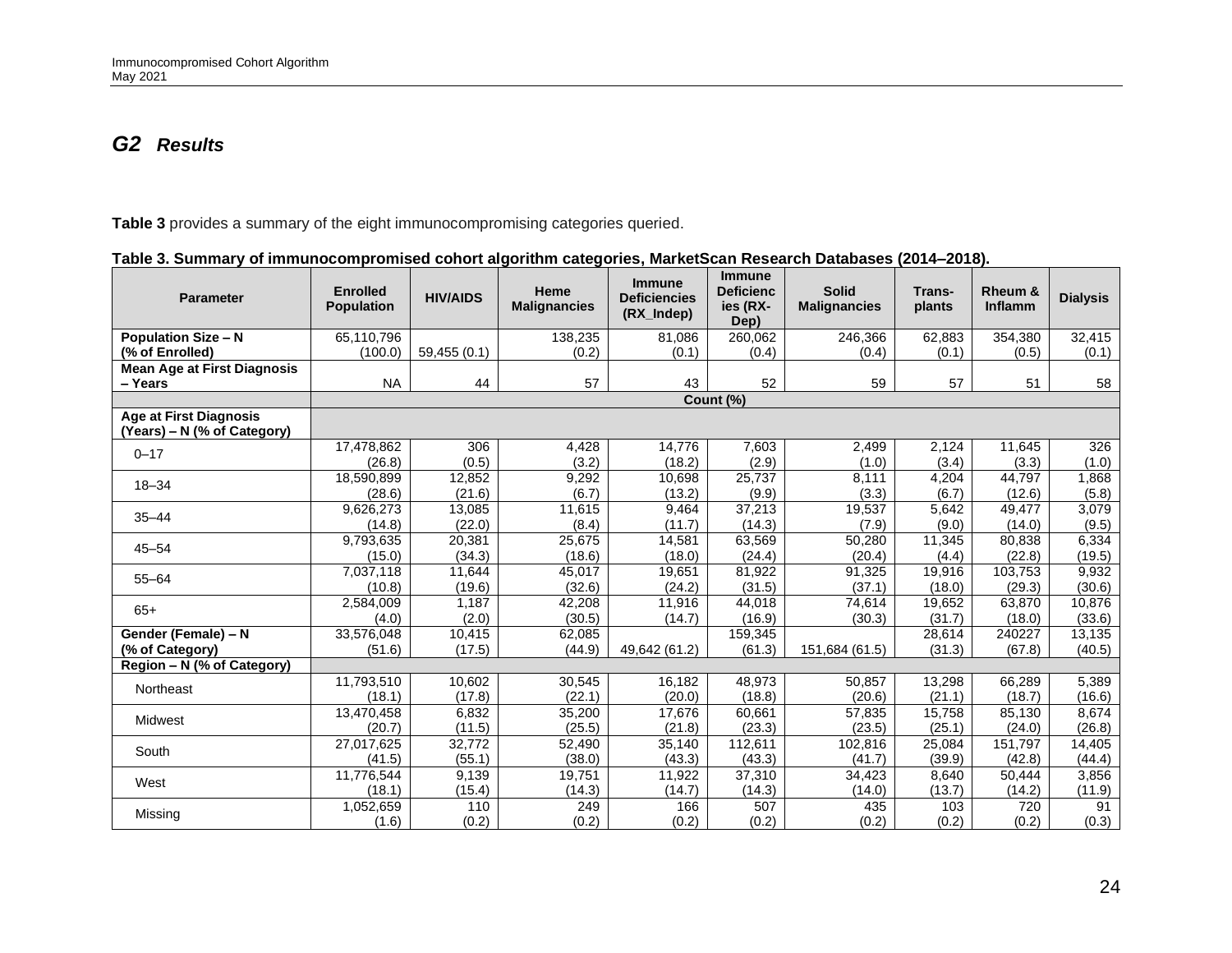*Abbreviations: AIDS, Acquired immunodeficiency syndrome; HIV, Human immunodeficiency virus; N, Number; RX-Indep, Treatment-independent; RX-Dep, Treatment-dependent*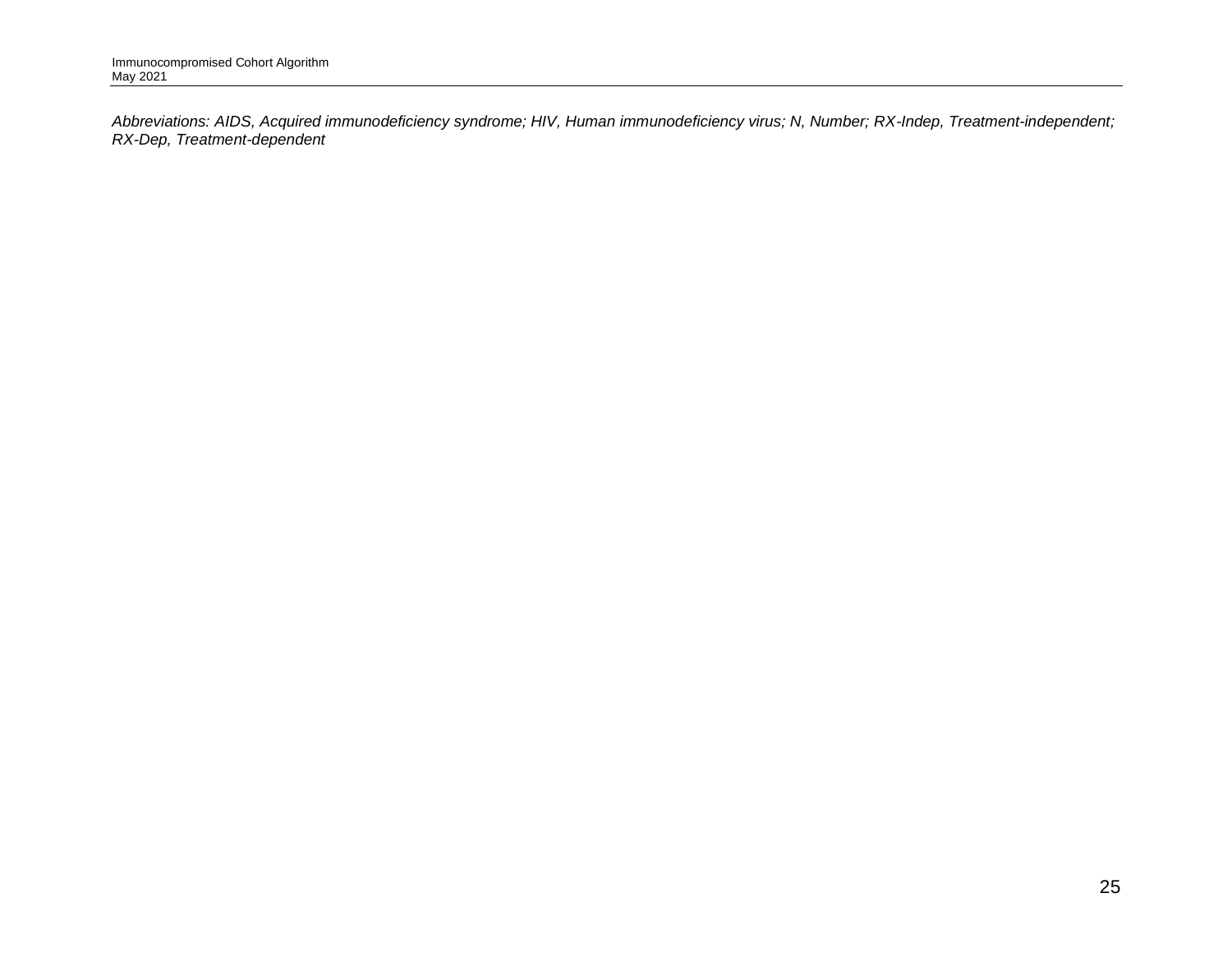As shown in **[Table 3](#page-23-3)**, rheumatologic and inflammatory conditions (n=345,380; 0.53%), treatment-dependent immune deficiencies (n=260,062; 0.40%), and solid malignancies (n=246,366; 0.38%) were the most common immunocompromised population categories. As shown in **[Figure 1](#page-25-1)**, absolute numbers of individuals meeting the criteria for each immunocompromised category generally increased with age and were highest in the 55–64 and 65+ age groups.



<span id="page-25-1"></span>*Figure 1. Patients meeting criteria for at least one immunocompromised category in the MarketScan Research Databases, January 1, 2014–December 31, 2017, stratified by age group.* 

<span id="page-25-0"></span>*Abbreviations: AIDS, Acquired immunodeficiency syndrome; HIV, Human immunodeficiency virus; RX-Indep, Treatment-independent; RX-Dep, Treatment-dependent*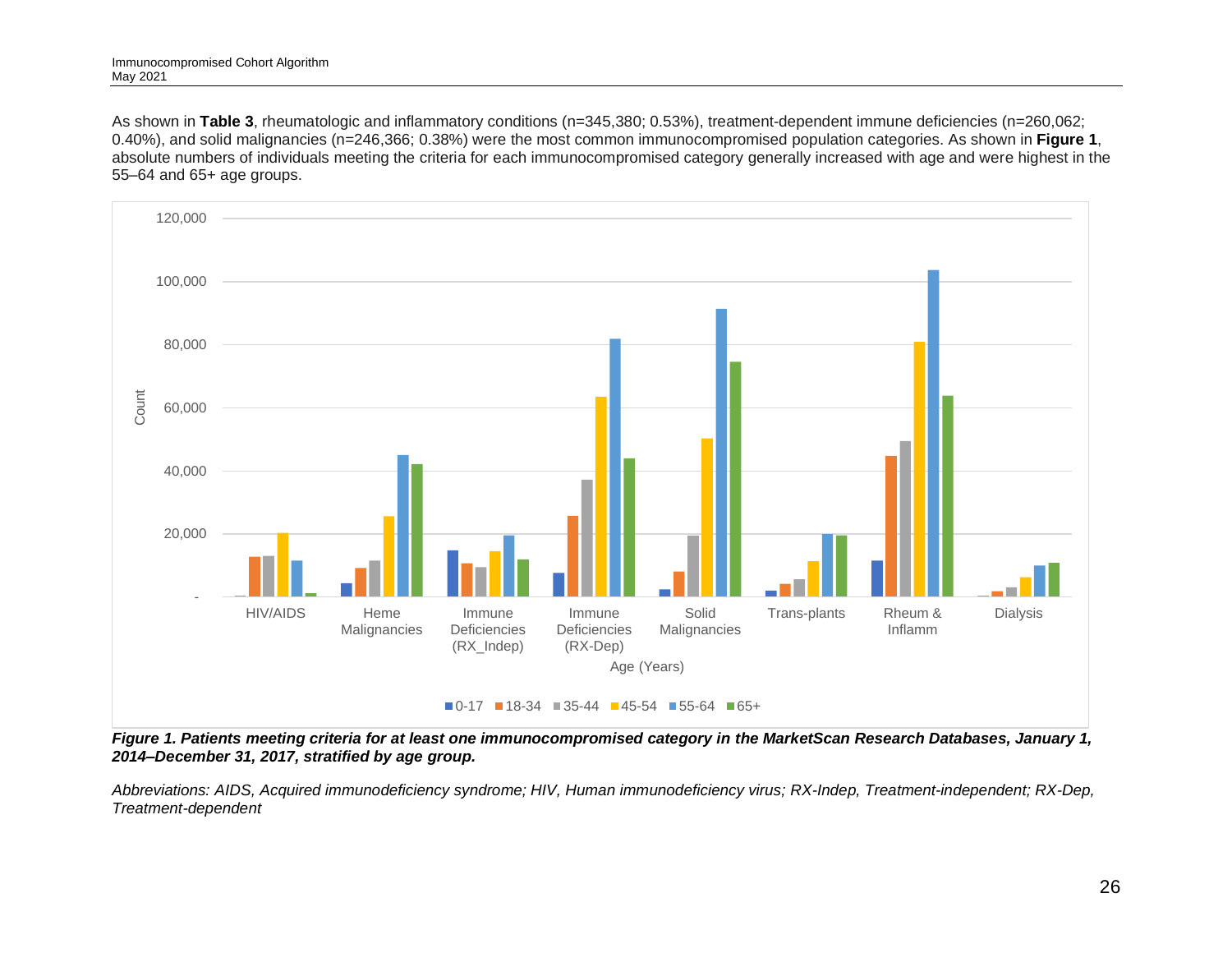**Figures 2–9** present the proportions of patients (aged 1–85+ years) enrolled in the MarketScan Research Databases for at least one day that met the criteria for each of the immunocompromised categories, by age and gender. Patients 85 years or older were grouped to minimize the effect of unstable estimates due to the smaller enrolled population sizes available in this age range in the commercially insured population.

- HIV/AIDS (**[Figure 2](#page-26-0)**) was higher in men than women, with proportions highest among men 40–60 years old.
- Hematologic malignancies and related conditions (**[Figure 3](#page-27-0)**) were distributed fairly evenly between genders until later years, with proportions highest among men over 65 years of age.
- Treatment-independent (**[Figure 4](#page-27-1)**) and treatment-dependent (**[Figure 5](#page-28-0)**) immune deficiencies were more common among women than men between the ages of 25 and 65 years.
- Solid malignancies (**[Figure 6](#page-28-1)**) were distributed fairly evenly between genders though were observed to be higher among women than men in adulthood (35–65 years) and higher in senior men than women (70+ years).
- Transplants and related conditions (**[Figure 7](#page-29-0)**) were higher among men than women starting from about 45 years of age.
- Rheumatologic and inflammatory conditions (**[Figure 8](#page-29-1)**) were higher among women than men across age groups.
- Dialysis (**[Figure 9](#page-30-0)**) was more common among men than women starting from about 45 years of age.



<span id="page-26-0"></span>*Figure 2. Age-specific proportion of patients (1–85+)\* meeting criteria for HIV/AIDS category in the MarketScan Research Databases, per 1,000 enrolled population, by age and gender (January 1, 2014–December 31, 2018).*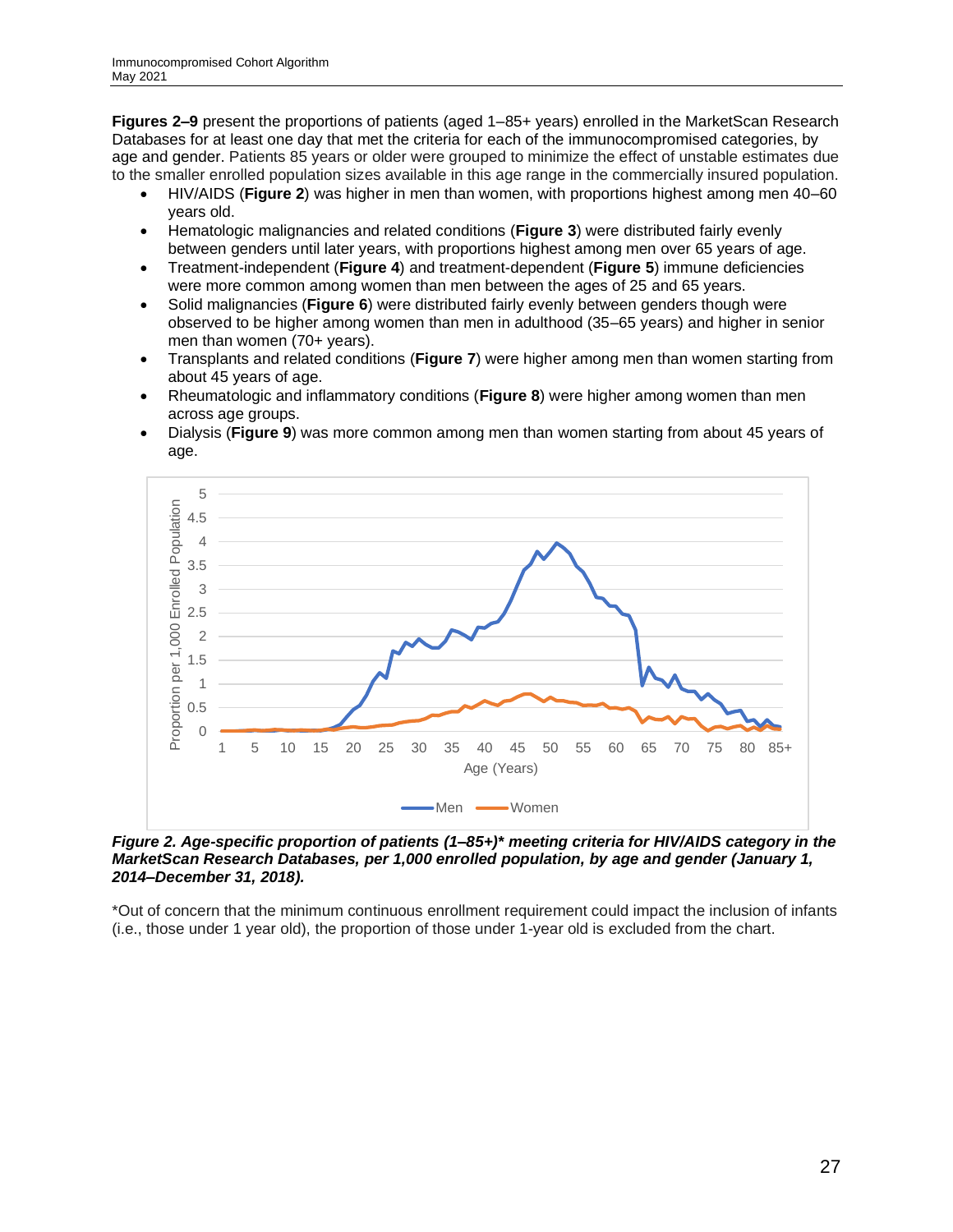

<span id="page-27-0"></span>*Figure 3. Age-specific proportion of patients (1–85+)\* meeting criteria for Hematologic Malignancies & Related Conditions category in the MarketScan Research Databases, per 1,000 enrolled population, by age and gender (January 1, 2014–December 31, 2018).*



<span id="page-27-1"></span>*Figure 4. Age-specific proportion of patients (1–85+)\* meeting criteria for Immune Deficiencies (Treatment-Independent) category in the MarketScan Research Databases, per 1,000 enrolled population, by age and gender (January 1, 2014–December 31, 2018).*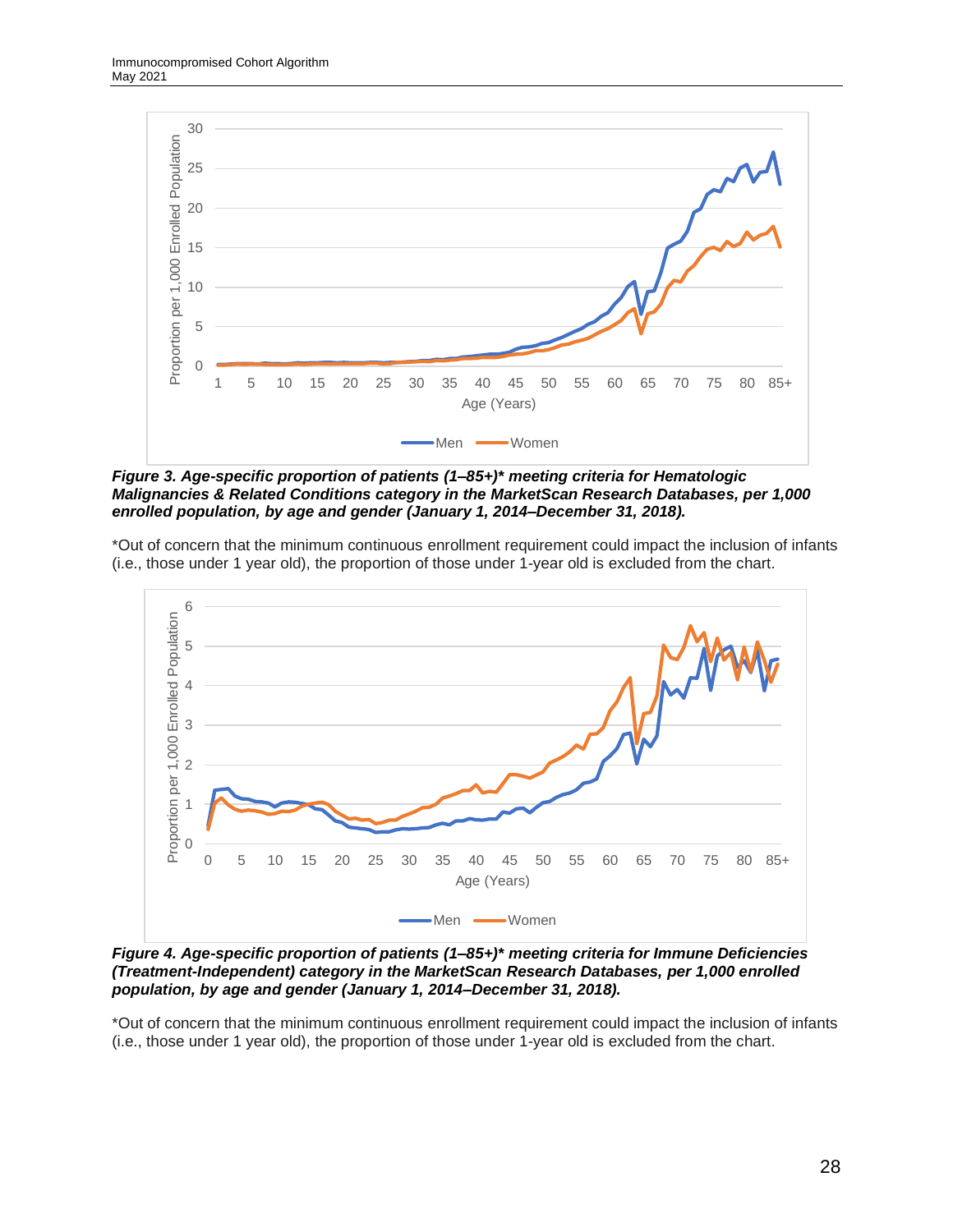

<span id="page-28-0"></span>*Figure 5. Age-specific proportion of patients (1–85+)\* meeting criteria for Immune Deficiencies (Treatment-Dependent) category in the MarketScan Research Databases, per 1,000 enrolled population, by age and gender (January 1, 2014–December 31, 2018).*



<span id="page-28-1"></span>*Figure 6. Age-specific proportion of patients (1–85+)\* meeting criteria for Solid Malignancies category in the MarketScan Research Databases, per 1,000 enrolled population, by age and gender (January 1, 2014–December 31, 2018).*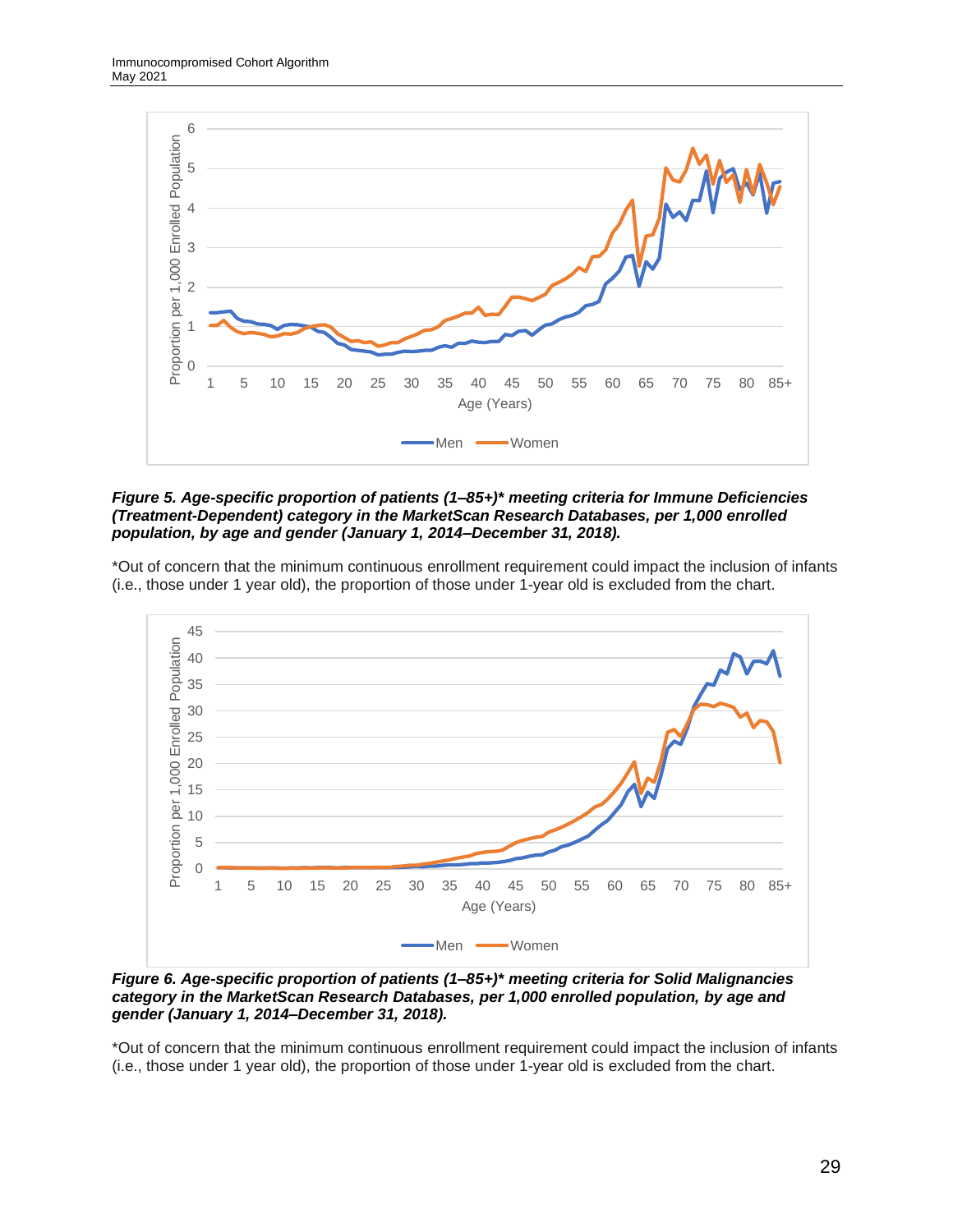

<span id="page-29-0"></span>*Figure 7. Age-specific proportion of patients (1–85+)\* meeting criteria for Transplants and Related Conditions category in the MarketScan Research Databases, per 1,000 enrolled population, by age and gender (January 1, 2014–December 31, 2018).*



#### <span id="page-29-1"></span>*Figure 8. Age-specific proportion of patients (1–85+)\* meeting criteria for Rheumatologic & Inflammatory Conditions category in the MarketScan Research Databases, per 1,000 enrolled population, by age and gender (January 1, 2014–December 31, 2018).*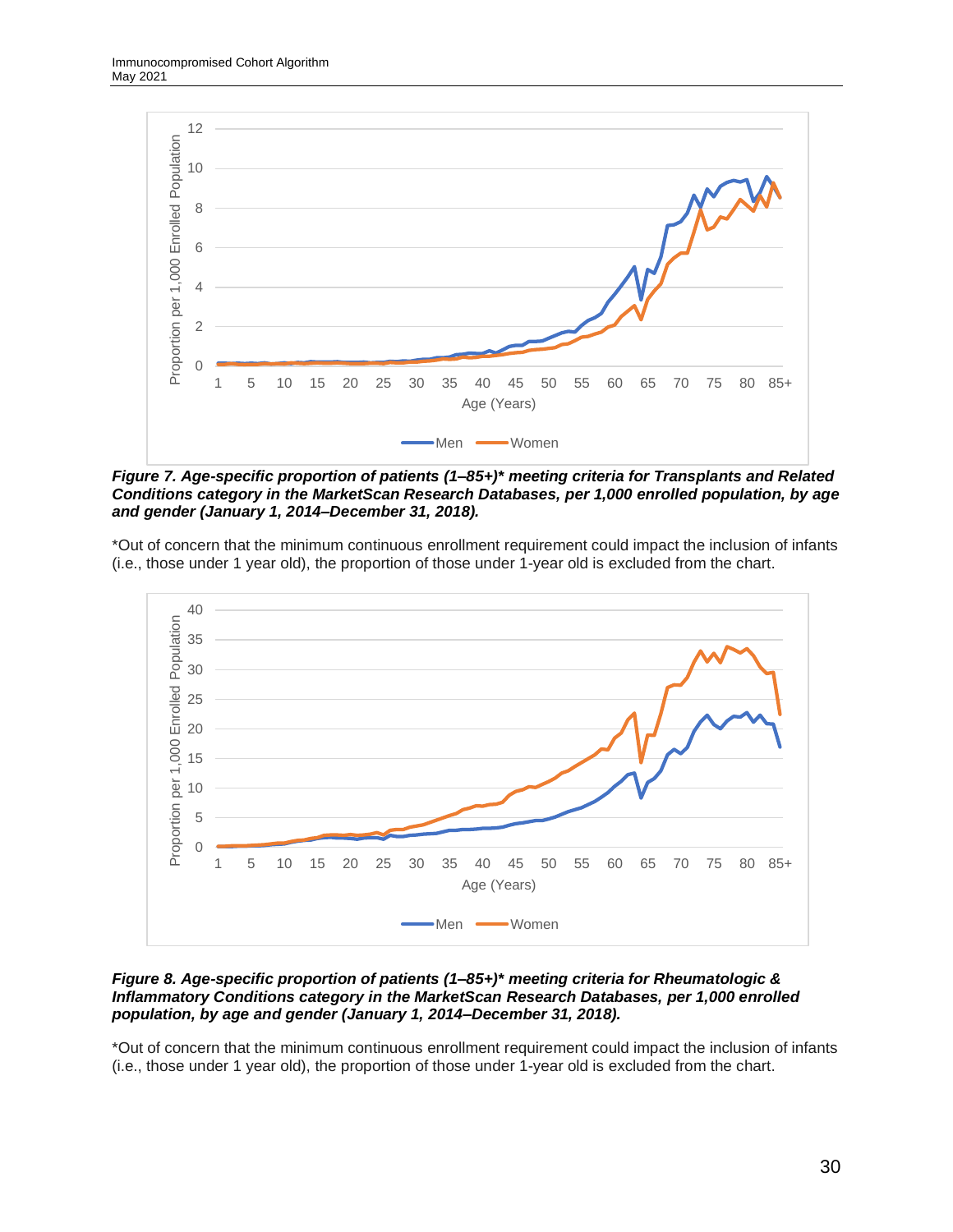

<span id="page-30-0"></span>*Figure 9. Age-specific proportion of patients (1–85+)\* meeting criteria for Dialysis category in the MarketScan Research Databases, per 1,000 enrolled population, by age and gender (January 1, 2014–December 31, 2018).*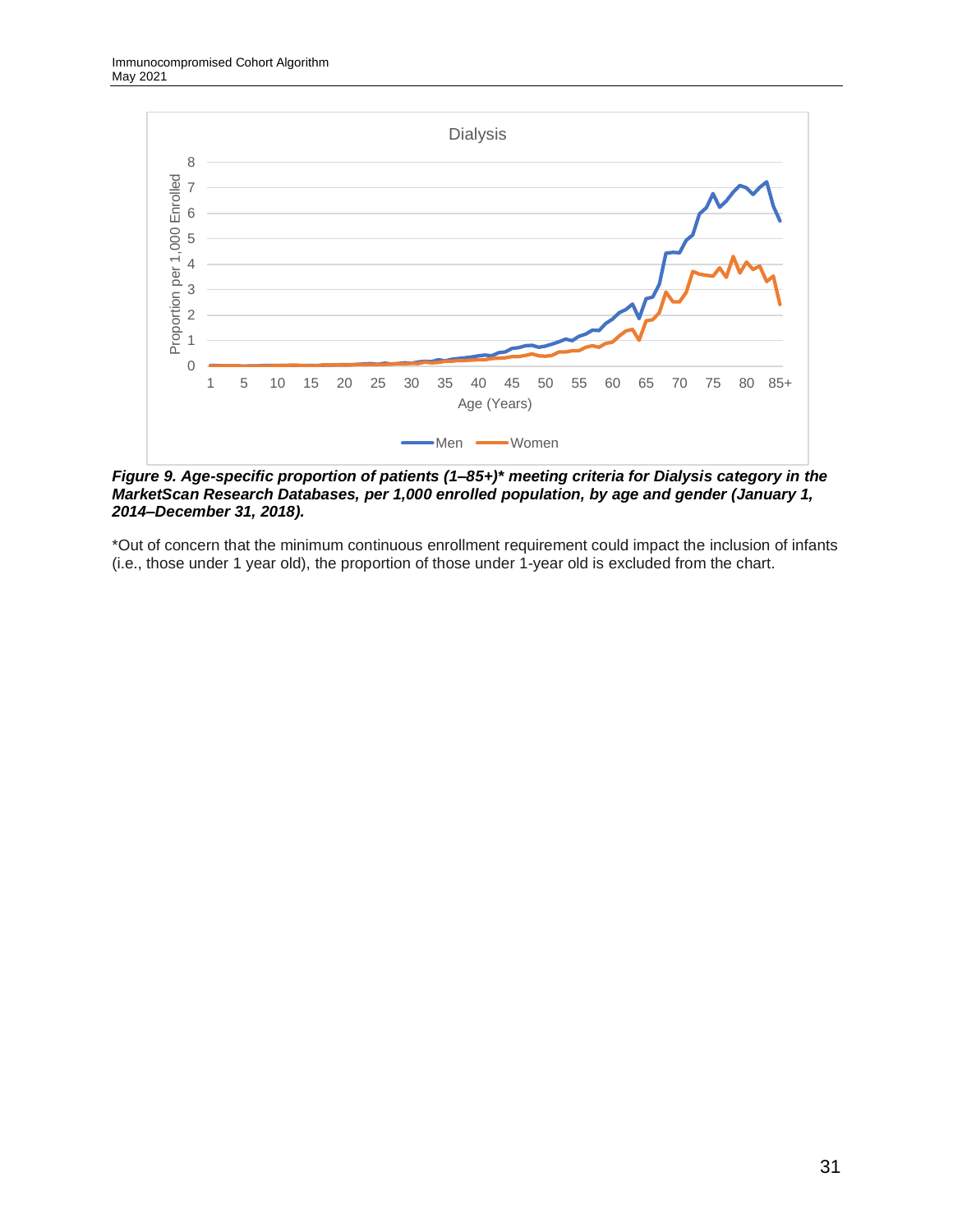**[Figure 10](#page-31-0)** presents the proportions of patients (aged 1–85+ years) enrolled in the MarketScan Research Databases for at least one day that met the criteria for at least one of the immunocompromised categories, by age. Patients 85 years or older were grouped to minimize the effect of unstable estimates due to the smaller enrolled population sizes available in this age range in the commercially insured population. Results suggest that proportions of patients meeting criteria for immunosuppression increased with age across categories of interest (except for HIV/AIDS), with peaks in the 65 years and older aged cohorts. The proportions of individuals meeting criteria for the immunocompromised categories decreases at 65 years of age, though this may be due to shifts in enrollment as individuals move off of commercial insurance plans, and proportions begin to increase again after 65 years of age.



<span id="page-31-0"></span>*Figure 10. Age-specific proportion of patients (1–85)\* meeting criteria for at least one immunocompromised category in the MarketScan Research Databases, per 1,000 enrolled population, by age (January 1, 2014–December 31, 2018).*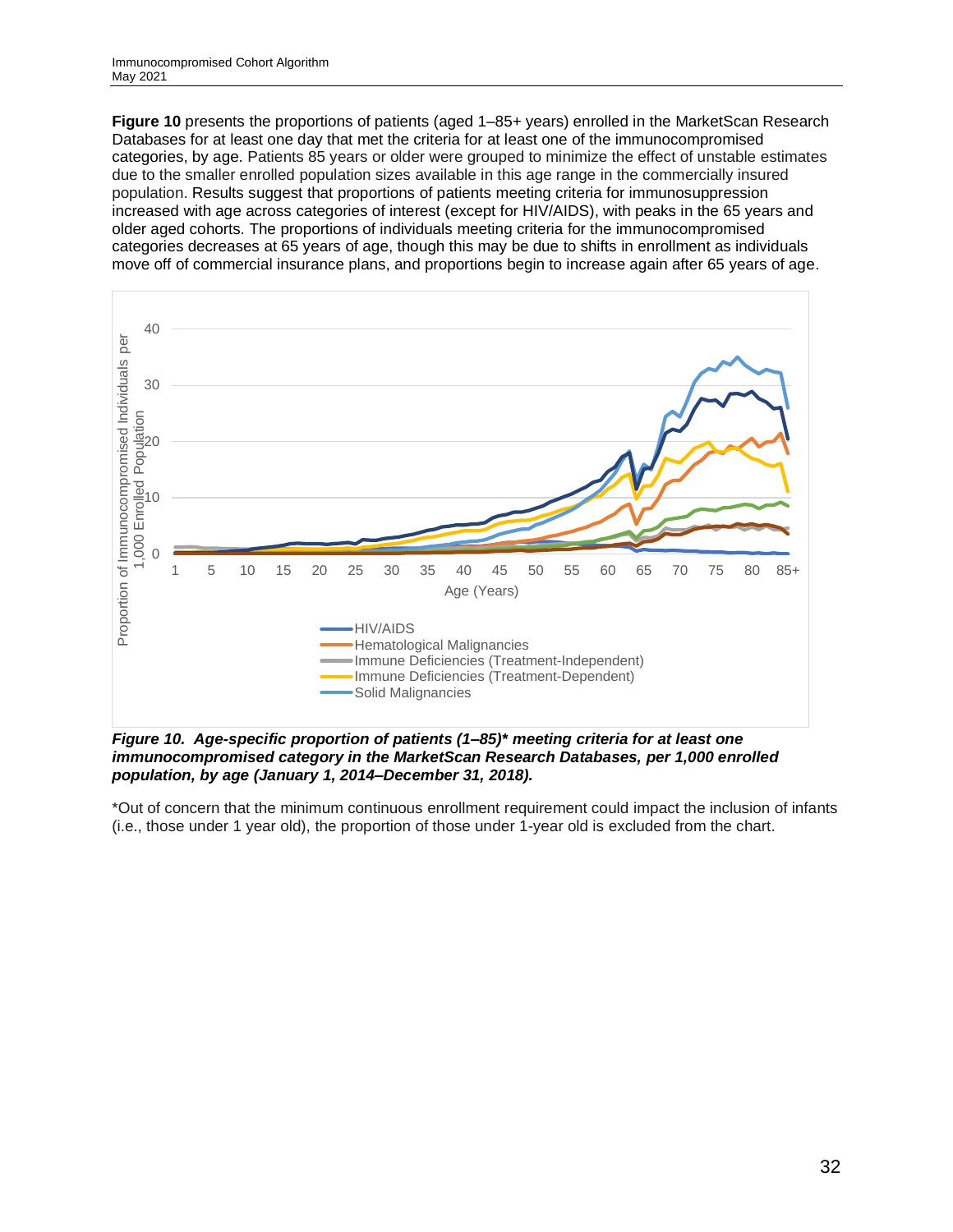### <span id="page-32-0"></span>**H Discussion and Conclusion**

The objective of this structured literature review was to understand and assess the validity of algorithms for identifying immunocompromised individuals from administrative claims and EHRs/EMRs using billing codes. It is unclear how diagnostic code-based algorithms would perform differently in EHR compared to claims databases, beyond the differences that already occur within different databases of either EHR or claims. The immunocompromising disease diagnostic code-based algorithms validated in EHR were assessed as supplemental data to support the completeness of the code lists in this report. A structured review found 19 studies judged to be of particular relevance. None reported using ICD-10-CM codes to identify potential immunocompromised individuals. One U.S. EHR-based algorithm validation study reported strong measures of validation performance — PPV of 94.4% (95% CI 88.8–97.7), NPV of 94.3% (95% 91.0-96.6), sensitivity of 87.4% (95% CI 80.6–92.5%) and specificity of 97.6% (95% CI 95.0–99.9%) — associated with six disease categories (three treatment-independent, three treatment-independent) to identify immunocompromised individuals.<sup>1</sup> Based on literature review, past CBER efforts and extensive consultation with clinical SMEs, an algorithm was developed that could be applied to identify immunocompromised individuals using nine mutually exclusive disease categories.

The algorithm was then applied in the MarketScan Research Databases to test the feasibility of algorithm use and conduct initial analyses describing the epidemiology of immunocompromised individuals in a U.S. database of commercially insured patients.

Rheumatological and inflammatory conditions, treatment-dependent immune deficiencies, and solid malignancies were the most commonly reported categories, while dialysis, HIV/AIDS, and transplants and related conditions were the least common. Summing counts of individuals meeting the criteria for each of the eight disease categories led to a total of 1,234,882 individuals (1.9% of the population enrolled for at least one day between January 1, 2014, and December 31, 2018). This is lower than prior estimates, such as a 2013 estimate that 2.7% (95% CI 2.4–2.9%) of the U.S. population was currently immunosuppressed.<sup>5</sup> However, queries reported herein required that individuals be enrolled for 365 days after their first diagnosis, which may have lowered estimates. Also, the "intermediate conditions" category was not applied, which may have decreased counts. Conversely, summing of individuals across disease categories risks potential duplication of individuals across multiple categories, which could have increased estimates.

The average age at first diagnosis for the immunocompromised categories queried ranged from 43 years (treatment-independent immune deficiencies) to 59 years (solid malignancies). The proportion of enrolled individuals diagnosed with an immunosuppression condition increased with age across categories. This is consistent with clinical expectations and past research that found the prevalence of U.S. immunosuppression was highest among those 50–59 years of age.<sup>5</sup>

Women were overrepresented in categories related to treatment-dependent and treatment-independent immune deficiencies, solid malignancies, and rheumatologic and inflammatory conditions, while men were over-represented in categories related to HIV/AIDS, hematologic malignancies and related conditions, and transplants and related conditions, and dialysis. The over-representation of men for HIV/AIDS (82.5% of those meeting criteria) was particularly striking, but is consistent with a Canadian study reporting that 81.2% of HV-infected patients identified between 2007 and 2009 were male.<sup>13</sup> Similarly, the U.S. CDC reported that 81% of new HIV diagnoses in 2017 were in men.<sup>29</sup>

Strengths of this study are the development of an immunocompromised algorithm using the most current diagnostic, procedural and prescription code standards, based on a structured review of code definitions and active engagement with clinical SMEs. To assess the plausibility of the algorithm, it was applied in a large administrative claims database to characterize immunocompromised cohorts in the commercially insured U.S. population and generate descriptive statistics. The study also includes important limitations that should be considered in interpreting findings. Many decisions were based on the subjective judgement of CBER and IBM clinicians, as the scope of the algorithm was too large for every decision to be justified with reference to the existing literature and knowledge base. Further, the analyses conducted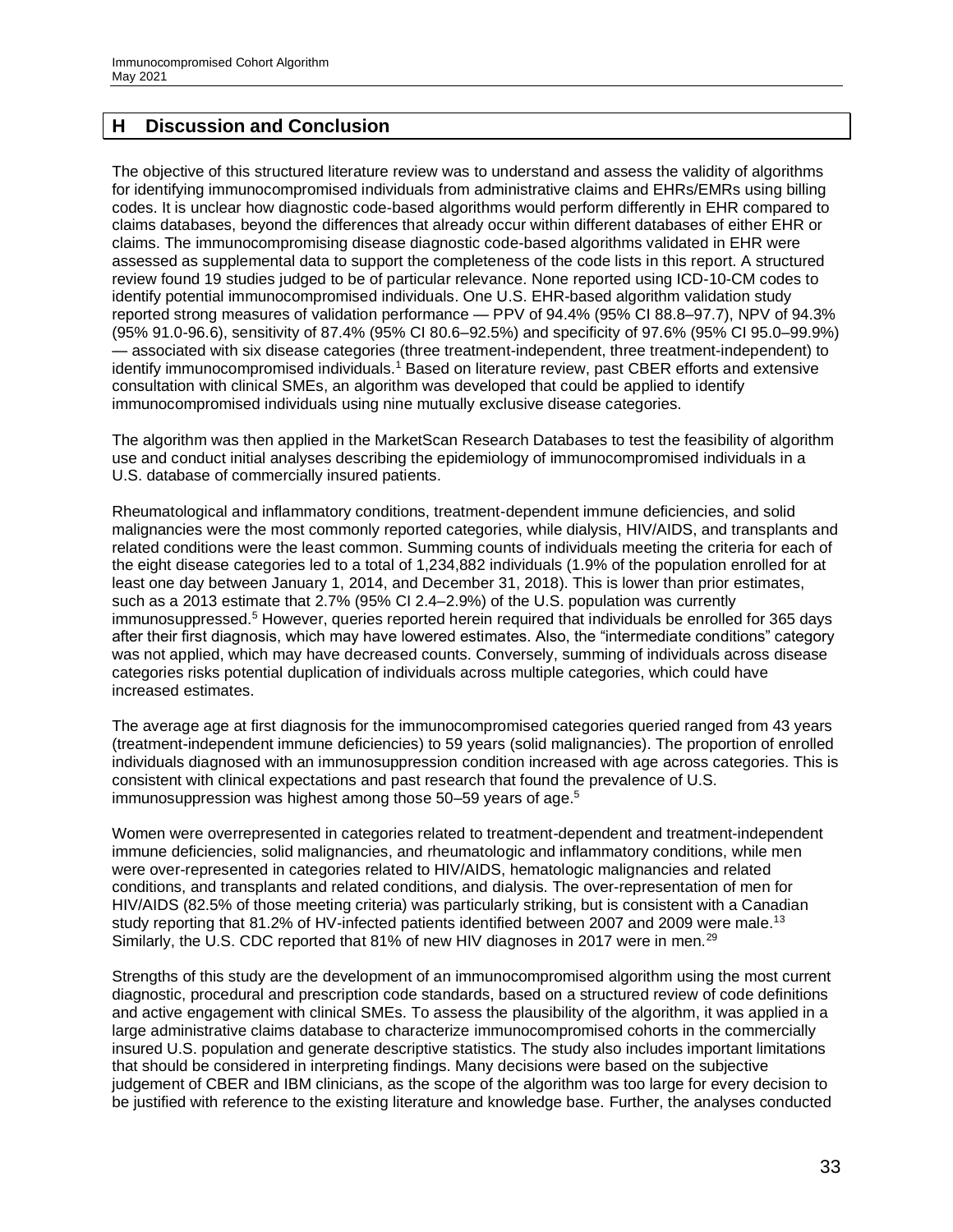in the MarketScan Research Databases should be viewed as exploratory and generalizable to the U.S. population that is commercially insured, and additional studies among populations with different insurance coverage would be required to validate the results and observations stemming from these queries.

#### <span id="page-33-0"></span>**I Acknowledgements**

Development of the immunocompromised cohort algorithm and report benefitted from significant engagement with the FDA CBER team members and their partners. We thank them for their contributions and feedback. Additional feedback on the proposed algorithm and draft report was provided by IBM Watson Health, Acumen (Laurie Feinberg, Nirmal Choradia) and Epi Excellence LLC.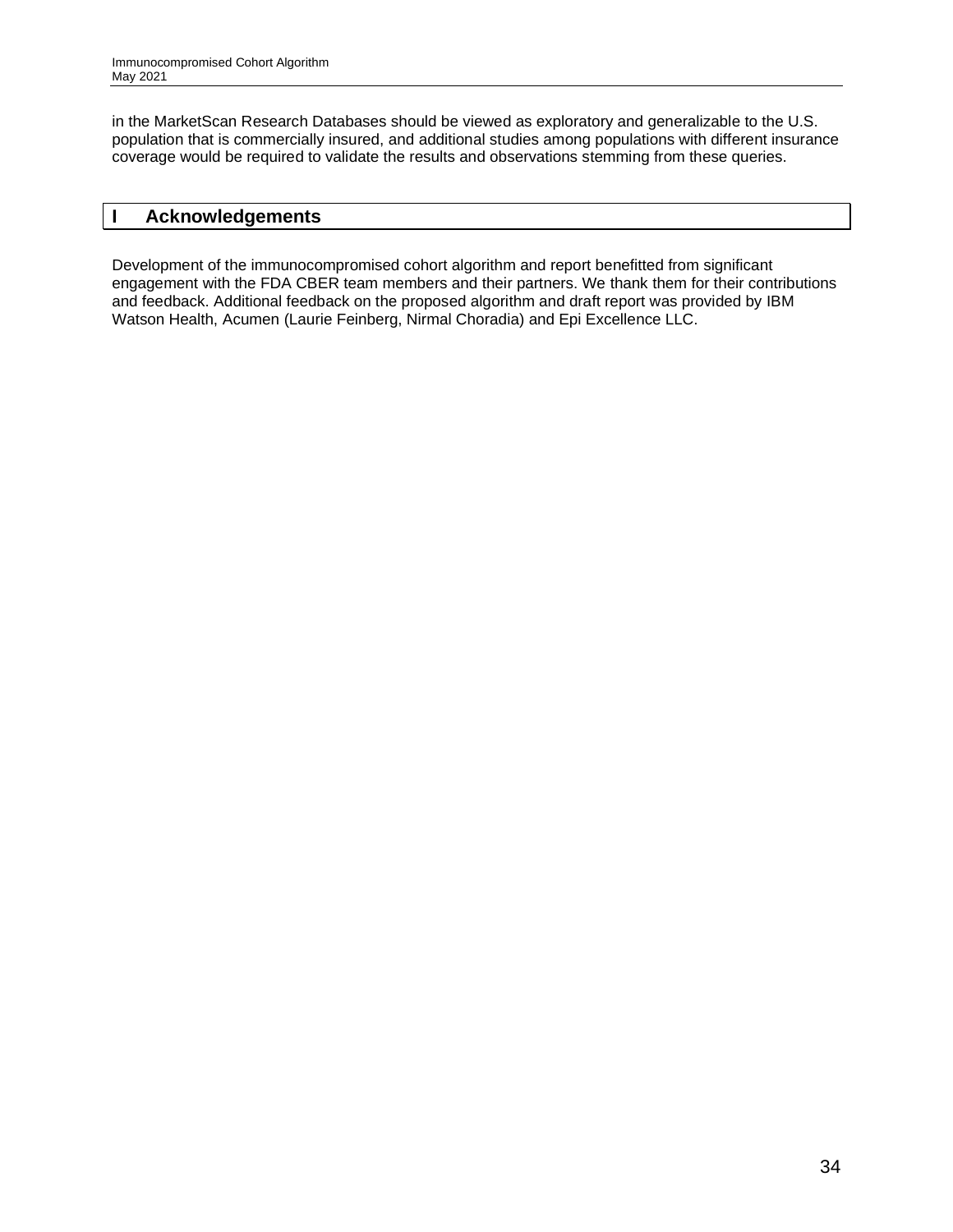<span id="page-34-0"></span>

| J   | <b>References</b>                                                                                                                                                                                                                                        |
|-----|----------------------------------------------------------------------------------------------------------------------------------------------------------------------------------------------------------------------------------------------------------|
| 1.  | Greenberg JA, Hohmann SF, Hall JB, Kress JP, David MZ. Validation of a Method to Identify<br>Immunocompromised Patients with Severe Sepsis in Administrative Databases. Annals of the<br>American Thoracic Society. 2016;13(2):253-258.                  |
| 2.  | Rubin LG, Levin MJ, Ljungman P, et al. 2013 IDSA clinical practice guideline for vaccination of<br>the immunocompromised host. Clin Infect Dis. 2014;58(3):309-318.                                                                                      |
| 3.  | Tolsma V, Schwebel C, Azoulay E, et al. Sepsis severe or septic shock: outcome according to<br>immune status and immunodeficiency profile. Chest. 2014;146(5):1205-1213.                                                                                 |
| 4.  | Poutsiaka DD, Davidson LE, Kahn KL, Bates DW, Snydman DR, Hibberd PL. Risk factors for<br>death after sepsis in patients immunosuppressed before the onset of sepsis. Scand J Infect Dis.<br>2009;41(6-7):469-479.                                       |
| 5.  | Harpaz R, Dahl RM, Dooling KL. Prevalence of Immunosuppression Among US Adults, 2013.<br>Jama. 2016;316(23):2547-2548.                                                                                                                                   |
| 6.  | Sunesen KG, Nørgaard M, Thorlacius-Ussing O, Laurberg S. Immunosuppressive disorders and<br>risk of anal squamous cell carcinoma: a nationwide cohort study in Denmark, 1978-2005. Int J<br>Cancer. 2010;127(3):675-684.                                 |
| 7.  | AHRQ. Pediatric quality indicators technical specifications.<br>https://www.qualityindicators.ahrq.gov/Modules/PDI_TechSpec_ICD10_v2020.aspx. Published<br>2020. Accessed April 28, 2021.                                                                |
| 8.  | Greenberg JA, Hohmann SF, James BD, et al. Hospital Volume of Immunosuppressed Patients<br>with Sepsis and Sepsis Mortality. Annals of the American Thoracic Society. 2018;15(8):962-969.                                                                |
| 9.  | Carvalho HA, Villar RC. Radiotherapy and immune response: the systemic effects of a local<br>treatment. Clinics (Sao Paulo). 2018;73(suppl 1):e557s.                                                                                                     |
| 10. | Altieri P, Sau G, Cao R, et al. Immunosuppressive treatment in dialysis patients. Nephrology<br>Dialysis Transplantation. 2002;17(suppl_8):2-9.                                                                                                          |
| 11. | Janus N, Vacher L-V, Karie S, Ledneva E, Deray G. Vaccination and chronic kidney disease.<br>Nephrology Dialysis Transplantation. 2007;23(3):800-807.                                                                                                    |
| 12. | Kato S, Chmielewski M, Honda H, et al. Aspects of immune dysfunction in end-stage renal<br>disease. Clinical journal of the American Society of Nephrology: CJASN. 2008;3(5):1526-1533.                                                                  |
| 13. | Antoniou T, Zagorski B, Loutfy MR, Strike C, Glazier RH. Validation of case-finding algorithms<br>derived from administrative data for identifying adults living with human immunodeficiency virus<br>infection. PLoS One. 2011;6(6):e21748.             |
| 14. | Herman RA, Gilchrist B, Link BK, Carnahan R. A systematic review of validated methods for<br>identifying lymphoma using administrative data. Pharmacoepidemiology and drug safety. 2012;21<br>Suppl 1:203-212.                                           |
| 15. | Setoguchi S, Solomon DH, Glynn RJ, Cook EF, Levin R, Schneeweiss S. Agreement of diagnosis<br>and its date for hematologic malignancies and solid tumors between Medicare claims and cancer<br>registry data. Cancer Causes Control. 2007;18(5):561-569. |
| 16. | Brandenburg NA, Phillips S, Wells KE, et al. Validating an algorithm for multiple myeloma based<br>on administrative data using a SEER tumor registry and medical record review.<br>Pharmacoepidemiology and drug safety. 2019;28(2):256-263.            |
| 17. | Kavcic M, Fisher BT, Torp K, et al. Assembly of a cohort of children treated for acute myeloid<br>leukemia at free-standing children's hospitals in the United States using an administrative<br>database. Pediatr Blood Cancer. 2013;60(3):508-511.     |
| 18. | Shayne M, Culakova E, Poniewierski MS, et al. Risk factors for in-hospital mortality and<br>prolonged length of stay in older patients with solid tumor malignancies. J Geriatr Oncol.<br>2013;4(4):310-318.                                             |
| 19. | Damoiseaux JG, Tervaert JW. The definition of autoimmune disease: are Koch's postulates<br>applicable? Neth J Med. 2002;60(7):266-268.                                                                                                                   |
| 20. | Hayter SM, Cook MC. Updated assessment of the prevalence, spectrum and case definition of<br>autoimmune disease. Autoimmun Rev. 2012;11(10):754-765.                                                                                                     |
| 21. | Rose NR, Bona C. Defining criteria for autoimmune diseases (Witebsky's postulates revisited).<br>Immunol Today. 1993;14(9):426-430.                                                                                                                      |
| 22. | Roberts MH, Erdei E. Comparative United States autoimmune disease rates for 2010-2016 by<br>sex, geographic region, and race. Autoimmun Rev. 2020;19(1):102423.                                                                                          |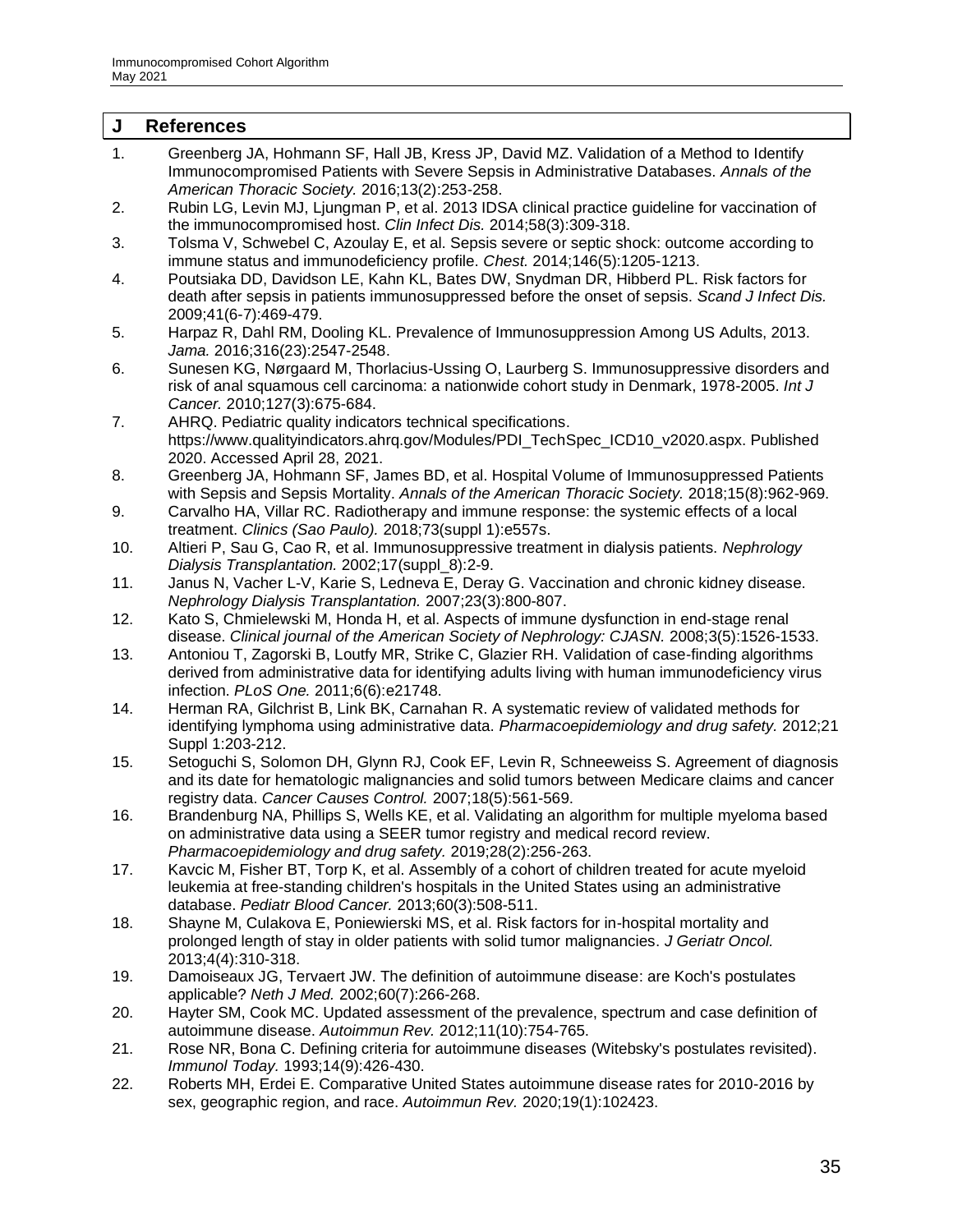- 23. Hernandez-Trujillo H, Orange JS, Roy JA, et al. Validity of Primary Immunodeficiency Disease Diagnoses in United States Medicaid Data. *J Clin Immunol.* 2015;35(6):566-572.
- 24. Kobrynski L, Powell RW, Bowen S. Prevalence and morbidity of primary immunodeficiency diseases, United States 2001-2007. *J Clin Immunol.* 2014;34(8):954-961.
- 25. Resnick ES, Bhatt P, Sidi P, Cunningham-Rundles C. Examining the use of ICD-9 diagnosis codes for primary immune deficiency diseases in New York State. *J Clin Immunol.* 2013;33(1):40- 48.
- 26. Kim SY, Solomon DH, Liu J, Chang CL, Daniel GW, Schneeweiss S. Accuracy of identifying neutropenia diagnoses in outpatient claims data. *Pharmacoepidemiology and drug safety.*  2011;20(7):709-713.
- 27. Knerr S, Hu EY, Zeliadt SB. Incidence of Neutropenia in Veterans Receiving Lung Cancer Chemotherapy: A Comparison of Administrative Coding and Electronic Laboratory Data. *EGEMS (Washington, DC).* 2017;5(1):1269.
- 28. Taneja C, Berger A, Inglese GW, et al. Can dialysis patients be accurately identified using healthcare claims data? *Perit Dial Int.* 2014;34(6):643-651.
- 29. U.S. CDC. HIV and Men https://www.cdc.gov/hiv/group/gender/men/index.html. Published 2019. Accessed September 20, 2020.
- 30. Jacobson DL, Gange SJ, Rose NR, Graham NM. Epidemiology and estimated population burden of selected autoimmune diseases in the United States. *Clinical immunology and immunopathology.* 1997;84(3):223-243.
- 31. Eaton WW, Rose NR, Kalaydjian A, Pedersen MG, Mortensen PB. Epidemiology of autoimmune diseases in Denmark. *J Autoimmun.* 2007;29(1):1-9.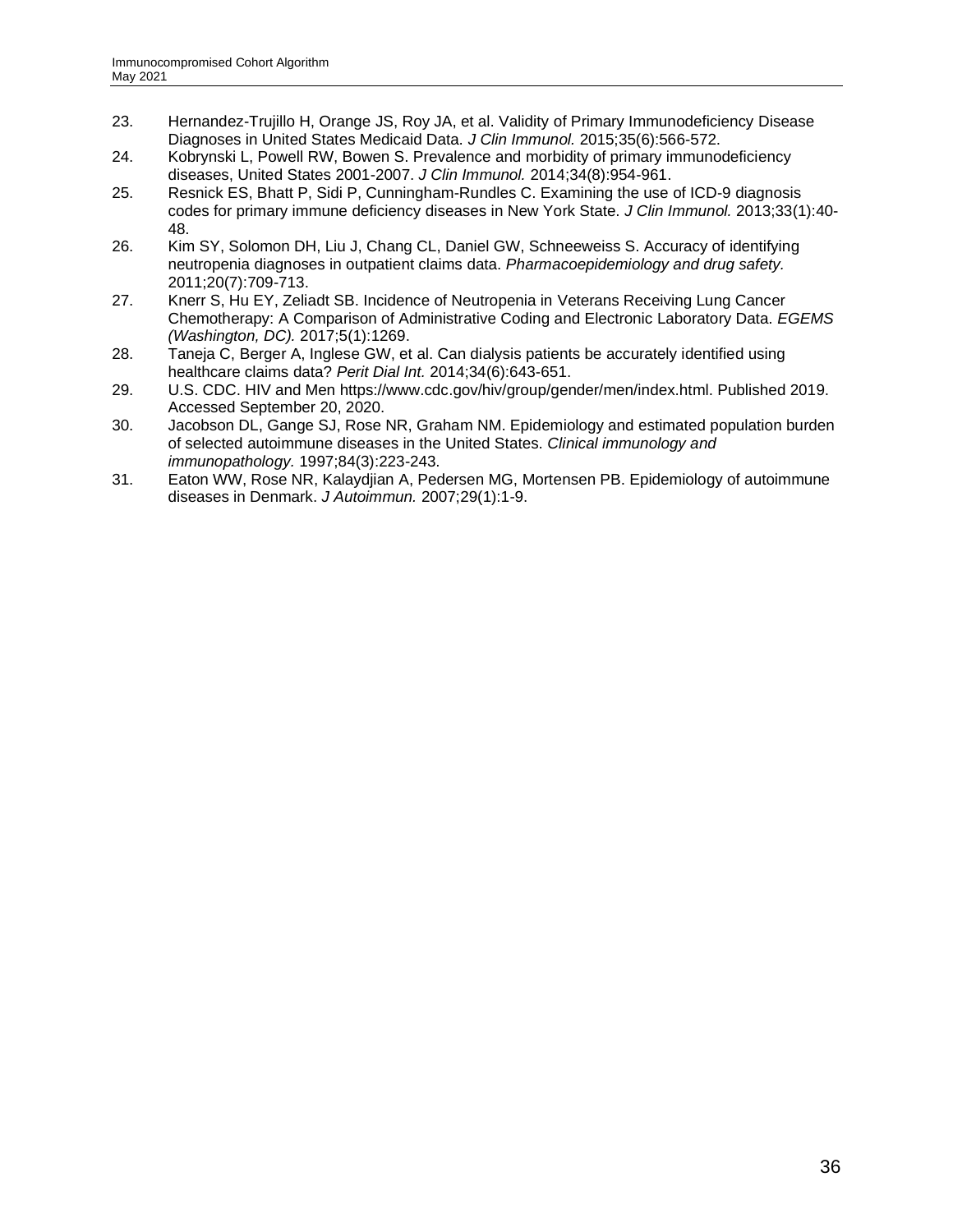#### **Appendix A. Literature Review Extracted Results**

**Table A1** below includes a summarized version of the data extraction table used to extract data from papers deemed of interest to immunocompromised cohort algorithms. The 19 papers summarized in the table informed the development of the proposed immunocompromised cohort algorithm.

*Table A1. Immunocompromised Conditions Data Extraction Table*

<span id="page-36-0"></span>

| Author, Year         | <b>Title</b>                                                                                                                                                                         | <b>Country</b> | Summary                                                                                                                                                                               | <b>Disease Definition</b>                                                                                                                                                                          | Algorithm/Criteria                                                                                                                                                                                                                                                                                                                                                                                | Validity                                                                                                                                                                                | Claims/EHR-Based <sup>vii</sup> |
|----------------------|--------------------------------------------------------------------------------------------------------------------------------------------------------------------------------------|----------------|---------------------------------------------------------------------------------------------------------------------------------------------------------------------------------------|----------------------------------------------------------------------------------------------------------------------------------------------------------------------------------------------------|---------------------------------------------------------------------------------------------------------------------------------------------------------------------------------------------------------------------------------------------------------------------------------------------------------------------------------------------------------------------------------------------------|-----------------------------------------------------------------------------------------------------------------------------------------------------------------------------------------|---------------------------------|
| Antoniou,<br>2011    | Validation of Case-<br><b>Finding Algorithms</b><br>Derived from<br>Administrative Data for<br><b>Identifying Adults Living</b><br>with Human<br>Immunodeficiency Virus<br>Infection | Canada         | Calculated sensitivity<br>and specificity of<br>algorithms used to<br>identify HIV in<br>patients over the age<br>of 18 covered by the<br>Ontario Health<br>Insurance Plan<br>(OHIP). | 3 physician claims<br>within 3 consecutive<br>years, primary care<br>chart review to<br>confirm                                                                                                    | ICD-9: 042, 043, 044 and ICD-<br>10: $B20 - B24$                                                                                                                                                                                                                                                                                                                                                  | Sensitivity 96.2%<br>(95% CI 95.2% -<br>97.9%), specificity<br>99.6% (95% CI<br>99.1% - 99.8%)                                                                                          | Claims                          |
| Brandenburg,<br>2018 | Validating an algorithm<br>for multiple myeloma<br>based on administrative<br>data using a SEER tumor<br>registry and medical<br>record review                                       | <b>USA</b>     | Validated different<br>algorithms to identify<br>multiple myeloma<br>cases using<br>administrative data in<br>patients over the age<br>of 18.                                         | Surveillance<br>Epidemiology and<br>End Results (SEER)<br>Registry case<br>definition used,<br>confirmation using<br>chart review.<br>administrative data,<br>registry data,<br>research database. | Four different algorithms were<br>validated, each with increasing<br>complexity but only the best<br>performing algorithm was<br>chosen and validated a second<br>time.<br>Algorithm 2: 2 or more ICD-9<br>codes before and 5-90 days<br>after procedures AND 1 or more<br>procedure codes for bone<br>marrow investigation OR 1 or<br>more procedure codes for two<br>different diagnostic tests | PPV:0.81 (0.77-<br>0.85) Sensitivity:<br>$0.73(0.68-0.77)$<br>from tumor registry<br>PPV: 0.86 (0.79-<br>0.92) from Optum<br>Research Database                                          | EHR                             |
| Greenberg,<br>2016   | Validation of a Method to<br>Identify<br>Immunocompromised<br>Patients with Severe<br>Sepsis in Administrative<br><b>Databases</b>                                                   | <b>USA</b>     | Validated<br>methodology to<br>identify<br>immunocompromised<br>patients with severe<br>sepsis in<br>administrative<br>databases for<br>patients over the age<br>of 18 with severe    | Definition using ICD-9<br>codes, validated<br>using manual chart<br>review                                                                                                                         | Patient must have HIV/AIDS,<br>hematological malignancies, or<br>other intrinsic immune<br>conditions OR had solid<br>malignancies, organ<br>transplantations, and<br>rheumatologic/inflammatory<br>conditions AND received<br>immunosuppressive medication<br>(6 categories in total)                                                                                                            | PPV: 94.4% (95%<br>CI 88.8-97.7), NPV:<br>94.3% (95% 91.0-<br>96.6), Sensitivity:<br>87.4% (95% CI<br>80.6-92.5%)<br>Specificity: 97.6%<br>(95% CI 95.0-<br>99.9%)<br>Performance range | EHR                             |

vii Each publication reported on a either a claims-based (i.e., immunocompromised populations identified in codes derived from insurance reimbursement claims) or an EHR/EMR-based (i.e., immunocompromised populations identified in codes derived from administrative medical records) algorithm.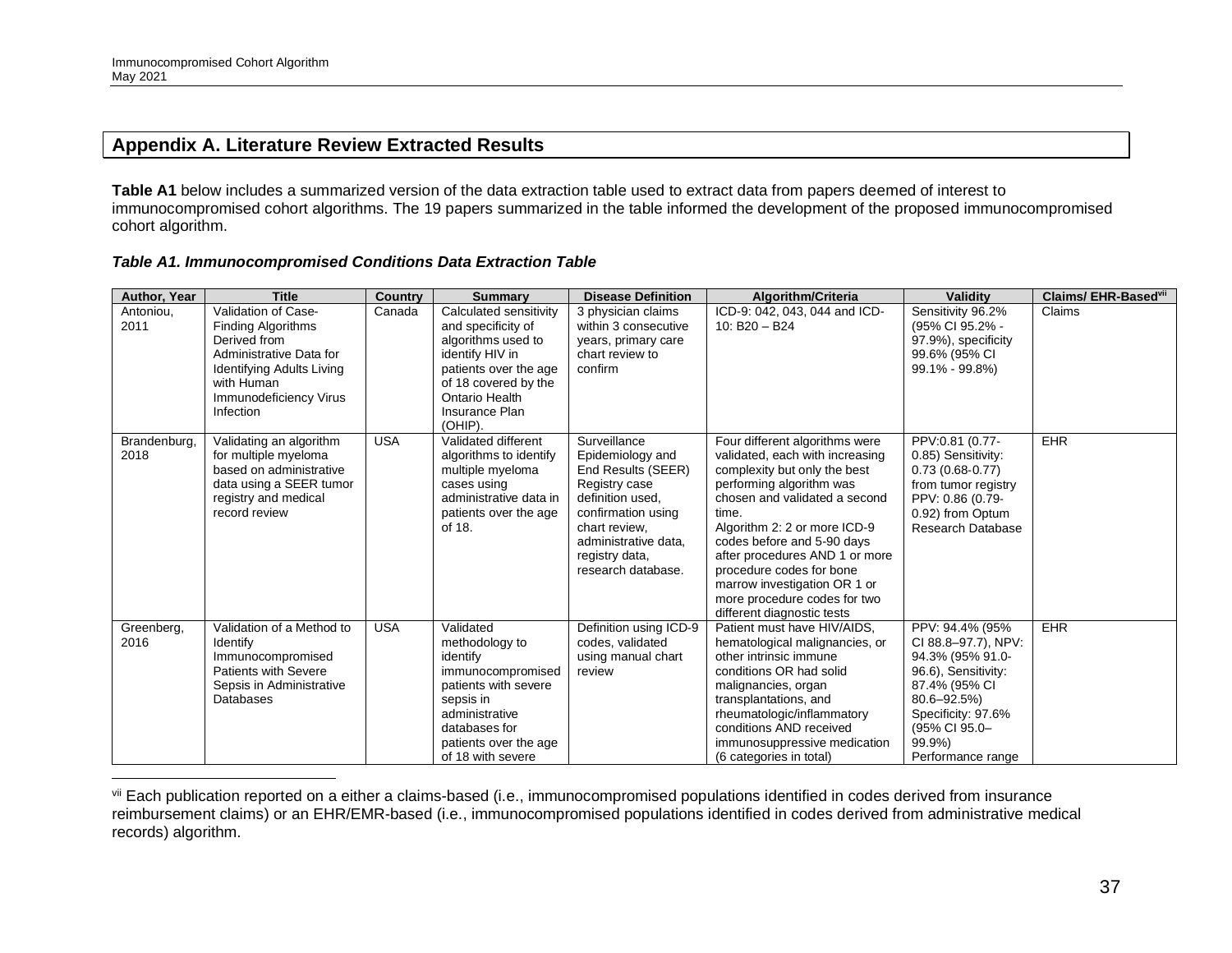| Author, Year                 | <b>Title</b>                                                                                             | Country        | <b>Summary</b>                                                                                                                                                                                                                                       | <b>Disease Definition</b>                                                                                                                       | Algorithm/Criteria                                                                                                                                                                                                                                                                                                                                                                                                             | Validity                                                                                                                                                                                                                        | Claims/ EHR-Basedvil |
|------------------------------|----------------------------------------------------------------------------------------------------------|----------------|------------------------------------------------------------------------------------------------------------------------------------------------------------------------------------------------------------------------------------------------------|-------------------------------------------------------------------------------------------------------------------------------------------------|--------------------------------------------------------------------------------------------------------------------------------------------------------------------------------------------------------------------------------------------------------------------------------------------------------------------------------------------------------------------------------------------------------------------------------|---------------------------------------------------------------------------------------------------------------------------------------------------------------------------------------------------------------------------------|----------------------|
|                              |                                                                                                          |                | sepsis identified in a<br>database.                                                                                                                                                                                                                  |                                                                                                                                                 | ICD 9 Codes: HIV/AIDS 042<br>Hematological malignancy 200-<br>208<br>Other immune condition 279,<br>288.0, 288.1, 288.5, 288.8.<br>289.9, 289.83, 289.89, 289.9,<br>795.7, 795.79<br>Solid Malignancy 140-199, 209,<br>235-239.<br>Organ transplant 966.8, V42.<br>Rheumatological/inflammatory<br>135, 277.3, 277.31, 277.39,<br>340, 341, 357, 422, 446, 495.9,<br>516, 555-558, 695.4, 710, 711,<br>712, 714, 720, 725      | for six categories<br>separately (more<br>detail in paper):<br>PPV: 71.4%-100%,<br>NPV: 97.9%-99.8%,<br>Sensitivity: 54.5%-<br>89.3%, Specificity:<br>97.5%-100%                                                                |                      |
| Greenberg,<br>2018           | Hospital Volume of<br>Immunosuppressed<br>Patients with Sepsis and<br><b>Sepsis Mortality</b>            | <b>USA</b>     | Used previously<br>validated algorithm<br>(Greenberg, 2016) to<br>compare odds of<br>death between<br>immunosuppressed<br>and non-<br>immunosuppressed<br>patients with sepsis<br>in patients over the<br>age of 18 part of the<br>Vizient database. | <b>NR</b>                                                                                                                                       | As reported in Greenberg, 2016.                                                                                                                                                                                                                                                                                                                                                                                                | Sensitivity: 87.4%<br>(95% CI 80.6-<br>92.5%) Specificity:<br>97.6% (95% CI<br>95.0-99.9%)                                                                                                                                      | EHR                  |
| Herman,<br>2012              | A systematic review of<br>validated methods for<br>identifying lymphoma<br>using administrative data     | USA,<br>Canada | Systematic review<br>looking at papers that<br>used and validated<br>algorithms to identify<br>lymphoma using<br>administrative or<br>claims databases in<br>USA or Canada.                                                                          | Broad definition used<br>for lymphoma<br>including<br>lymphoproliferative<br>diseases, lymphoid<br>leukemia, and plasma<br>cell disorders.      | Only one study (Setoguchi et al)<br>with a validated algorithm was<br>identified. Four algorithms were<br>validated but algorithm 2 had<br>the best performance. Other<br>algorithms included the use of<br>CPT codes or only required one<br>or more diagnosis codes without<br>a timeframe.<br>Algorithm 2: 2 or more ICD-9<br>codes within 2 months<br>ICD-9 codes: 200.XX, 201.XX,<br>202.XX (except 202.5X and<br>202.6X) | Algorithm 2:<br>Sensitivity: 79.81%,<br>Specificity: 99.81%,<br>PPV: 62.83%<br>Performance for<br>other 3 algorithms<br>varied with<br>sensitivity: 55.17%-<br>88.71%, specificity:<br>99.33%-99.86%,<br>PPV: 34.72%-<br>61.52% | Claims               |
| Hernandez-<br>Trujillo, 2015 | Validity of Primary<br>Immunodeficiency<br>Disease Diagnoses in<br><b>United States Medicaid</b><br>Data | <b>USA</b>     | Validated ICD-9<br>diagnoses codes for<br>Primary<br>Immunodeficiency<br>Disease in patients<br>with at least 6<br>months of Medicaid<br>enrollment.                                                                                                 | Definition based on<br>US Immunodeficiency<br>Network (USIDNET)<br>and European<br>Society for<br><b>Immunodeficiencies</b><br>(ESID) criteria. | 2 or more repeated primary<br>immunodeficiency disease ICD-<br>9 diagnoses codes AND CPT<br>codes.<br>ICD-9 codes: 279.06, 279.04,<br>279.05, 279.12<br>CPT codes: 82784, 96365,<br>82787                                                                                                                                                                                                                                      | PPV: 19.3 % (95 %<br>CI, 11.4-29.4 %)<br>Performance of<br>individual codes in<br>paper and ranged<br>from 16.7%-33.3%.<br>Performance of<br>individual codes and                                                               | Claims               |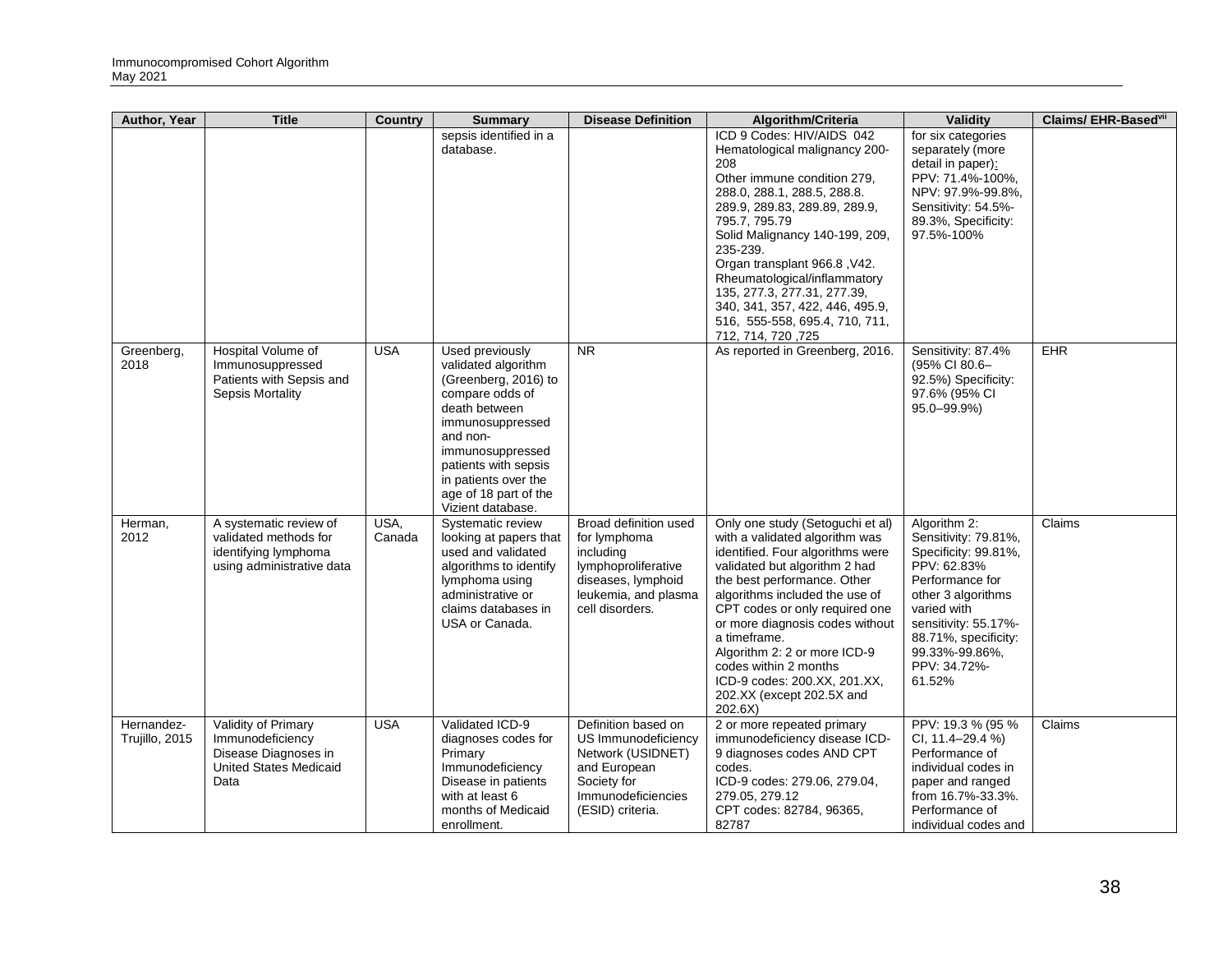| Author, Year        | <b>Title</b>                                                                                                                                                                      | <b>Country</b> | <b>Summary</b>                                                                                                                                                       | <b>Disease Definition</b>                               | Algorithm/Criteria                                                                                                                                                                                                                                                                                                                           | Validity                                                                                                                                                                                                                                                                                                                                                                                                                                                                                                                                                                                                                                                                                                         | <b>Claims/EHR-Basedville</b> |
|---------------------|-----------------------------------------------------------------------------------------------------------------------------------------------------------------------------------|----------------|----------------------------------------------------------------------------------------------------------------------------------------------------------------------|---------------------------------------------------------|----------------------------------------------------------------------------------------------------------------------------------------------------------------------------------------------------------------------------------------------------------------------------------------------------------------------------------------------|------------------------------------------------------------------------------------------------------------------------------------------------------------------------------------------------------------------------------------------------------------------------------------------------------------------------------------------------------------------------------------------------------------------------------------------------------------------------------------------------------------------------------------------------------------------------------------------------------------------------------------------------------------------------------------------------------------------|------------------------------|
|                     |                                                                                                                                                                                   |                |                                                                                                                                                                      |                                                         |                                                                                                                                                                                                                                                                                                                                              | individual CPT<br>codes in paper and<br>ranged from 11.1%-<br>41.7%.                                                                                                                                                                                                                                                                                                                                                                                                                                                                                                                                                                                                                                             |                              |
| Kato, 2008          | Aspects of Immune<br>Dysfunction in End-stage<br><b>Renal Disease</b>                                                                                                             | <b>NA</b>      | Article did not use a<br>code-based definition<br>in their study                                                                                                     | <b>NA</b>                                               | <b>NA</b>                                                                                                                                                                                                                                                                                                                                    | <b>NA</b>                                                                                                                                                                                                                                                                                                                                                                                                                                                                                                                                                                                                                                                                                                        | <b>NA</b>                    |
| <b>Kavcic, 2013</b> | Assembly of a Cohort of<br>Children Treated for<br>Acute Myeloid Leukemia<br>at Free-Standing<br>Children's Hospitals in the<br>United States Using an<br>Administrative Database | <b>USA</b>     | Validated ICD-9<br>codes to identify<br>Acute Myeloid<br>Leukemia in pediatric<br>patients under the<br>age of 19.                                                   | Chart review                                            | At least one hospitalization with<br>ICD-9 codes: 205.xx-208.xx                                                                                                                                                                                                                                                                              | Using ICD-9 codes<br>only sensitivity:<br>100%, PPV: 31%<br>Including manual<br>chemotherapy<br>review PPV<br>improved to 100%.                                                                                                                                                                                                                                                                                                                                                                                                                                                                                                                                                                                  | <b>EHR</b>                   |
| Kim, 2011           | Accuracy of identifying<br>neutropenia diagnoses in<br>outpatient claims data                                                                                                     | <b>USA</b>     | Validated claims-<br>based algorithms to<br>identify neutropenia<br>from outpatient visits<br>in patients that use<br><b>Blue Cross/Blue</b><br>Shield health plans. | Laboratory data using<br>absolute neutrophil<br>counts. | ICD-9 Neutropenia codes:<br>288.00, 288.03, 288.09, 288.5,<br>288.50, 288.59, 288.8, 288.9<br>3 algorithms: 1) Outpatient claim<br>with 288.00, 2) Outpatient code<br>with any listed ICD-9 code, 3)<br>Outpatient code with any listed<br>ICD-9 code AND one or more<br>drug prescriptions for<br>granulocyte colony-stimulating<br>factors | For mild<br>neutropenia<br>Algorithm 1<br>Sensitivity: 4 (3-5)<br>Specificity: 100 (100-<br>100) PPV:33 (27-<br>40) NPV:98 (98-98)<br>Algorithm 2<br>Sensitivity:9 (78-10)<br>Specificity:99 (99-<br>99) PPV:18 (15-20)<br>NPV:98 (98-98)<br>Algorithm 3<br>Sensitivity:1 (0-1)<br>Specificity: 100 (100-<br>100) PPV:56 (33-<br>79) NPV:98 (98-98)<br>For severe<br>neutropenia<br>Algorithm 1<br>Sensitivity: 16 (7-25)<br>Specificity: 100 (100-<br>100) PPV:5 (2-8)<br>NPV:100 (100-100)<br>Algorithm 2<br>Sensitivity:35 (23-<br>46) Specificity:99<br>(99-99) PPV:3 (2-4)<br>NPV:100 (100-100)<br>Algorithm 3<br>Sensitivity:6 (0-12)<br>Specificity: 100 (100-<br>100) PPV:22 (3-41)<br>NPV:100 (100-100) | Claims                       |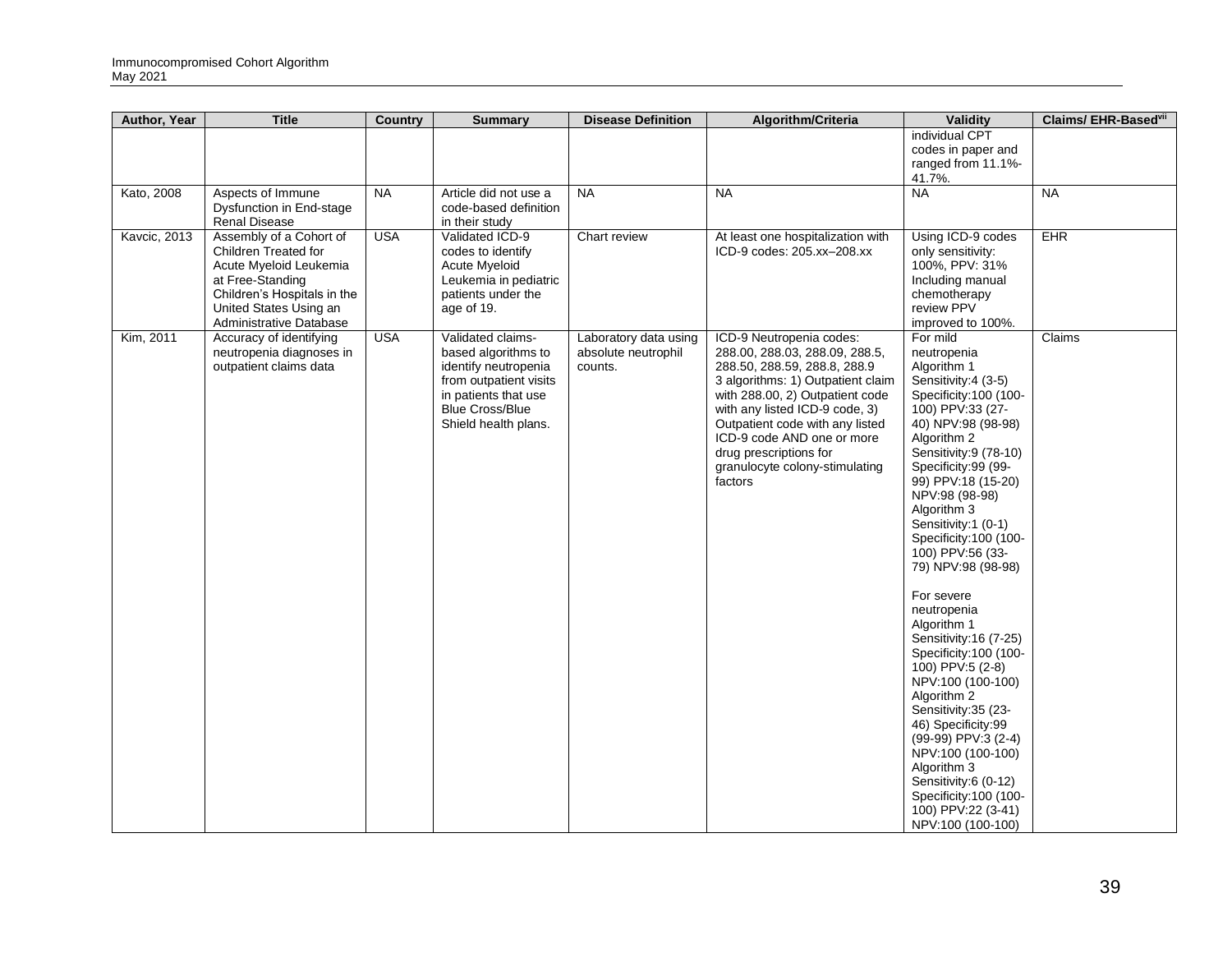| Author, Year       | <b>Title</b>                                                                                                    | <b>Country</b> | <b>Summary</b>                                                                                                                                                                                                                                                                                                    | <b>Disease Definition</b>                                                                                                                                                                                                                                                            | Algorithm/Criteria                                                                      | <b>Validity</b>                                                                         | <b>Claims/ EHR-Basedvill</b> |
|--------------------|-----------------------------------------------------------------------------------------------------------------|----------------|-------------------------------------------------------------------------------------------------------------------------------------------------------------------------------------------------------------------------------------------------------------------------------------------------------------------|--------------------------------------------------------------------------------------------------------------------------------------------------------------------------------------------------------------------------------------------------------------------------------------|-----------------------------------------------------------------------------------------|-----------------------------------------------------------------------------------------|------------------------------|
| <b>Knerr, 2017</b> | Incidence of Neutropenia<br>in Veterans Receiving<br>Lung Cancer<br>Chemotherapy: A                             | <b>USA</b>     | Validated ICD-9<br>codes for<br>neutropenia within a<br>cohort of veterans                                                                                                                                                                                                                                        | Laboratory data using<br>absolute neutrophil<br>counts.                                                                                                                                                                                                                              | Any one of ICD-9 Neutropenia<br>codes: 288.0, 288.00, 288.03,<br>288.5, 288.8, 288.9    | Sensitivity: 26.3%-<br>46.2%<br>Specificity: 93.9%-<br>97.0%                            | <b>EHR</b>                   |
|                    | Comparison of<br><b>Administrative Coding</b><br>and Electronic Laboratory<br>Data                              |                | who are receiving a<br>chemotherapy agent<br>for lung cancer and<br>are included in the<br>Department of<br>Veterans Affairs.                                                                                                                                                                                     |                                                                                                                                                                                                                                                                                      |                                                                                         | PPV: 14.0%-63.3%<br>NPV: 86.9%-98.9%<br>Range depending<br>on ANC Laboratory<br>results |                              |
| Kobrynski<br>2014  | Prevalence and Morbidity<br>of Primary<br>Immunodeficiency<br>Diseases, United States<br>2001-2007              | U.S.           | Identified cases of<br>PID in CCE and MC<br>databases: CCE<br>included 5,816,905<br>enrollees in 2001<br>increasing up to<br>28,761,500 enrollees<br>in 2007, aged 64<br>years and younger;<br>MC included<br>1,428,884 enrollees<br>in 2001 increasing to<br>2,964,706 enrollees<br>in 2005, aged 0-21<br>years. | N <sub>R</sub>                                                                                                                                                                                                                                                                       | ICD-9-CM 279.0, 279.1, 279.2,<br>279.8, 279.9, 288.1, and 288.2                         | <b>NA</b>                                                                               | Claims                       |
| Poutsiaka<br>2009  | Risk factors for<br>death after sepsis<br>in patients<br>immunosuppressed<br>before the onset of<br>sepsis      | U.S.           | Studied the<br>epidemiology and<br>risk factors of sepsis<br>in<br>immunosuppressed<br>and<br>immunocompetent<br>individuals                                                                                                                                                                                      | Immunosuppressed<br>individuals were<br>defined as those with<br>human<br>immunodeficiency<br>virus, hematological<br>or solid cancer, solid<br>organ or<br>hematopoietic stem<br>cell transplantation,<br>or neutropenia, or<br>those receiving<br>immunosuppressive<br>medications | Authors did not use a code-<br>based definition in their study                          | <b>NA</b>                                                                               | <b>EMR</b>                   |
| Resnick,<br>2013   | Examining the Use of<br>ICD-9 Diagnosis Codes<br>for Primary Immune<br>Deficiency Diseases in<br>New York State | U.S.           | Identified 2,361<br>potential cases of<br>PID between the<br>ages 0 and 85+<br>years.                                                                                                                                                                                                                             | <b>NR</b>                                                                                                                                                                                                                                                                            | ICD-9-CM 279.0, 279.10,<br>279.11, 279.12, 279.13, 279.2,<br>279.3, 279.4, 279.8, 279.9 | <b>NA</b>                                                                               | Claims                       |
| Roberts,<br>2020   | <b>Comparative United</b><br>States autoimmune<br>disease rates for 2010-<br>2016 by sex,                       | U.S            | Identified potential<br>cases of autoimmune<br>disease in a<br>nationwide cohort                                                                                                                                                                                                                                  | <b>NR</b>                                                                                                                                                                                                                                                                            | Cutaneous/mucous membranes<br>Alopecia areata (Other)<br>ICD-9-CM 704.01                | <b>NA</b>                                                                               | <b>EMR</b>                   |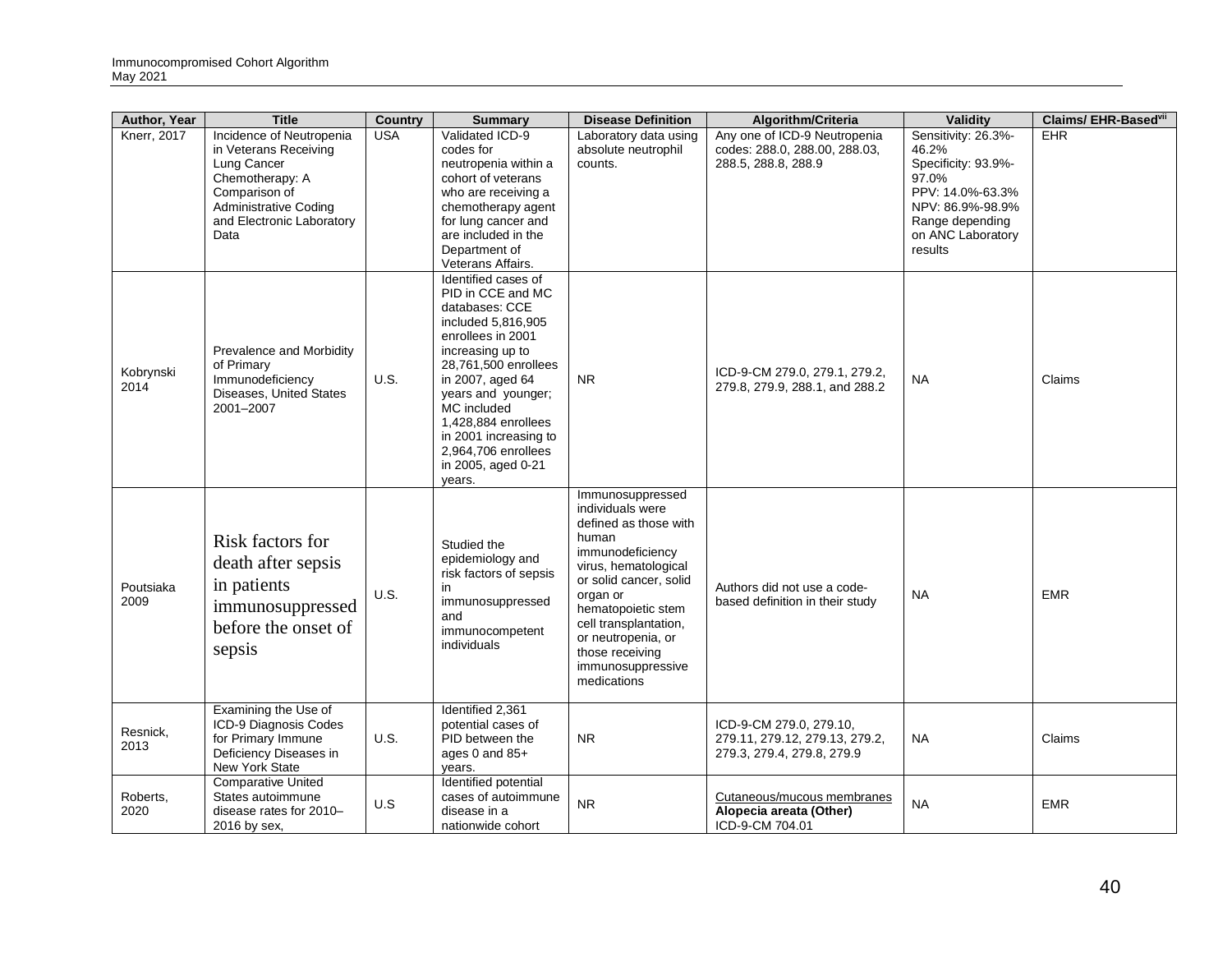| Author, Year | <b>Title</b>           | Country | <b>Summary</b>      | <b>Disease Definition</b> | Algorithm/Criteria                                  | Validity | Claims/ EHR-Basedvii |
|--------------|------------------------|---------|---------------------|---------------------------|-----------------------------------------------------|----------|----------------------|
|              | geographic region, and |         | study between the   |                           | ICD-10-CM L63.0, L63.1, L63.2,                      |          |                      |
|              | race                   |         | ages of 0 and $75+$ |                           | L63.8, L63.9                                        |          |                      |
|              |                        |         | years.              |                           | <b>Dermatitis herpetiformis</b>                     |          |                      |
|              |                        |         |                     |                           | (TSA)                                               |          |                      |
|              |                        |         |                     |                           | ICD-9-CM 694.0, 694.2, 694.5                        |          |                      |
|              |                        |         |                     |                           | ICD-10-CM L13.0                                     |          |                      |
|              |                        |         |                     |                           |                                                     |          |                      |
|              |                        |         |                     |                           | Endocrine system                                    |          |                      |
|              |                        |         |                     |                           | Addison's disease (TSA)                             |          |                      |
|              |                        |         |                     |                           | ICD-9-CM 255.41                                     |          |                      |
|              |                        |         |                     |                           | ICD-10-CM E27.1, E27.2,                             |          |                      |
|              |                        |         |                     |                           | E27.4, E27.40, E27.49                               |          |                      |
|              |                        |         |                     |                           | Autoimmune                                          |          |                      |
|              |                        |         |                     |                           | hypoparathyroidism (TSA)                            |          |                      |
|              |                        |         |                     |                           | ICD-9-CM 252.1                                      |          |                      |
|              |                        |         |                     |                           | ICD-10-CM E20.9                                     |          |                      |
|              |                        |         |                     |                           | Diabetes mellitus, type 1                           |          |                      |
|              |                        |         |                     |                           | (TSA)                                               |          |                      |
|              |                        |         |                     |                           | ICD-9-CM 250.01, 250.03,                            |          |                      |
|              |                        |         |                     |                           | 250.11, 250.13, 250.21, 250.23,                     |          |                      |
|              |                        |         |                     |                           | 250.31, 250.33, 250.41, 250.43,                     |          |                      |
|              |                        |         |                     |                           | 250.51, 250.53, 250.61, 250.63,                     |          |                      |
|              |                        |         |                     |                           | 250.71, 250.73, 250.81, 250.83,                     |          |                      |
|              |                        |         |                     |                           | 250.91, 250.93                                      |          |                      |
|              |                        |         |                     |                           | ICD-10-CM E10, E10.1, E10.10,                       |          |                      |
|              |                        |         |                     |                           | E10.11, E10.2, E10.21, E10.22,                      |          |                      |
|              |                        |         |                     |                           | E10.29, E10.3, E10.31,<br>E10.311, E10.319, E10.32, |          |                      |
|              |                        |         |                     |                           | E10.321, E10.3211, E10.3212,                        |          |                      |
|              |                        |         |                     |                           | E10.3213, E10.3219, E10.329,                        |          |                      |
|              |                        |         |                     |                           | E10.3291, E10.3292, E10.3293,                       |          |                      |
|              |                        |         |                     |                           | E10.3299, E10.33, E10.331,                          |          |                      |
|              |                        |         |                     |                           | E10.3311, E10.3312, E10.3313,                       |          |                      |
|              |                        |         |                     |                           | E10.3319, E10.339, E10.3391,                        |          |                      |
|              |                        |         |                     |                           | E10.3392, E10.3393, E10.3399,                       |          |                      |
|              |                        |         |                     |                           | E10.34, E10.341, E10.3411,                          |          |                      |
|              |                        |         |                     |                           | E10.3412, E10.3413, E10.3419,                       |          |                      |
|              |                        |         |                     |                           | E10.349, E10.3491, E10.3492,                        |          |                      |
|              |                        |         |                     |                           | E10.3493, E10.3499, E10.35,                         |          |                      |
|              |                        |         |                     |                           | E10.351, E10.3511, E10.3512,                        |          |                      |
|              |                        |         |                     |                           | E10.3513, E10.3519,                                 |          |                      |
|              |                        |         |                     |                           | E10.3521, E10.3522, E10.3523,                       |          |                      |
|              |                        |         |                     |                           | E10.3529, E10.3531,                                 |          |                      |
|              |                        |         |                     |                           | E10.3532, E10.3533, E10.3539,                       |          |                      |
|              |                        |         |                     |                           | E10.3541, E10.3542, E10.3543,                       |          |                      |
|              |                        |         |                     |                           | E10.3549, E10.3551, E10.3552,                       |          |                      |
|              |                        |         |                     |                           | E10.3553, E10.3559, E10.359,                        |          |                      |
|              |                        |         |                     |                           | E10.3591, E10.3592, E10.3593,                       |          |                      |
|              |                        |         |                     |                           | E10.3599, E10.36, E10.37,                           |          |                      |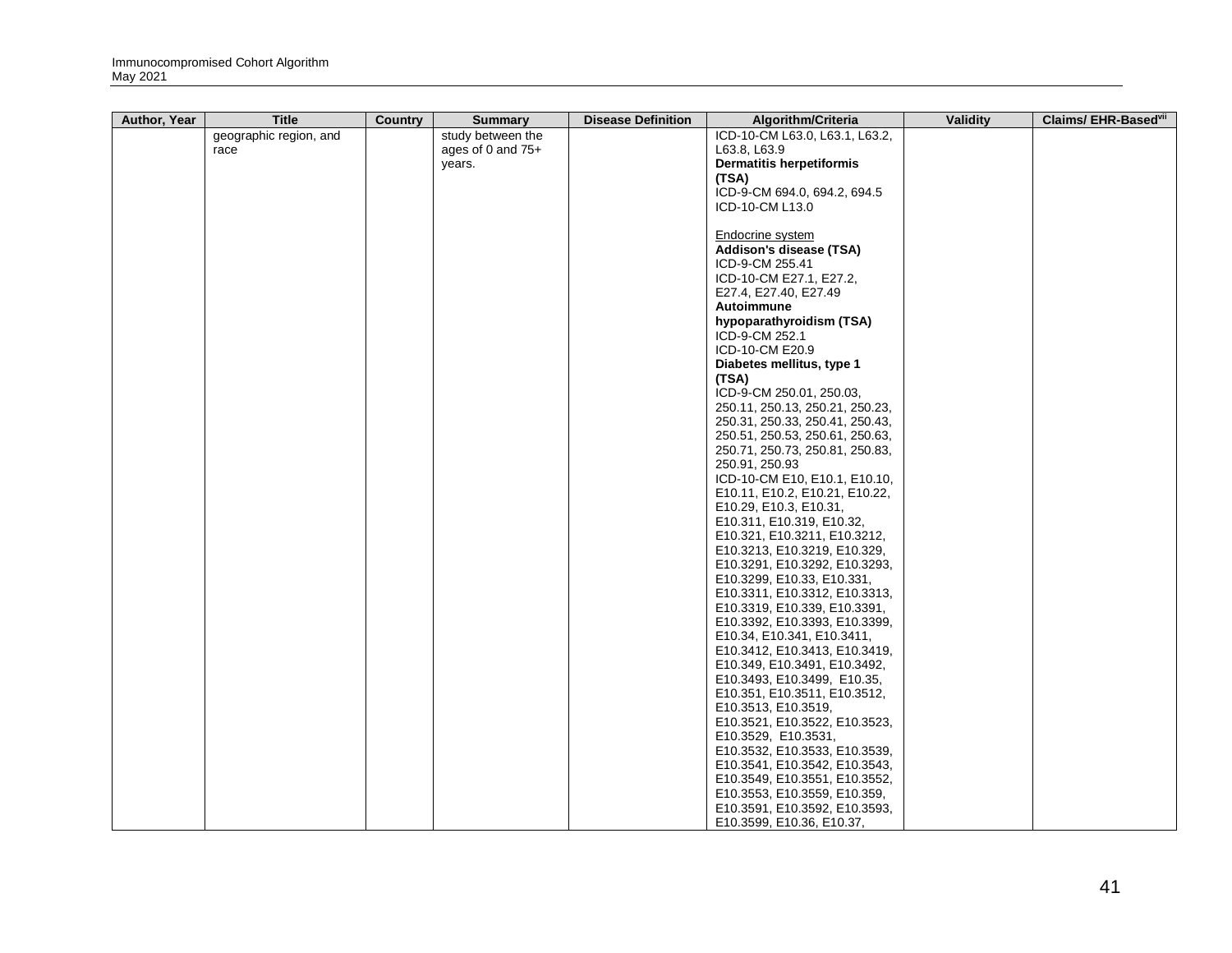| Author, Year | <b>Title</b> | Country | <b>Summary</b> | <b>Disease Definition</b> | Algorithm/Criteria                                       | Validity | Claims/ EHR-Basedvii |
|--------------|--------------|---------|----------------|---------------------------|----------------------------------------------------------|----------|----------------------|
|              |              |         |                |                           | E10.37X1, E10.37X2,                                      |          |                      |
|              |              |         |                |                           | E10.37X3, E10.37X9, E10.39,                              |          |                      |
|              |              |         |                |                           | E10.4, E10.40, E10.41, E10.42,                           |          |                      |
|              |              |         |                |                           | E10.43, E10.44, E10.49, E10.5,                           |          |                      |
|              |              |         |                |                           | E10.51, E10.52, E10.59, E10.6,                           |          |                      |
|              |              |         |                |                           | E10.610, E10.618, E10.620,                               |          |                      |
|              |              |         |                |                           | E10.621, E10.622, E10.628,                               |          |                      |
|              |              |         |                |                           | E10.630, E10.638, E10.641,                               |          |                      |
|              |              |         |                |                           | E10.649, E10.65, E10.69,                                 |          |                      |
|              |              |         |                |                           | E10.8, E10.9                                             |          |                      |
|              |              |         |                |                           |                                                          |          |                      |
|              |              |         |                |                           | Gastrointestinal                                         |          |                      |
|              |              |         |                |                           | Celiac disease (TSA)                                     |          |                      |
|              |              |         |                |                           | ICD-9-CM 579.0                                           |          |                      |
|              |              |         |                |                           | ICD-10-CM K90.0                                          |          |                      |
|              |              |         |                |                           | Crohn's disease (Other)                                  |          |                      |
|              |              |         |                |                           | ICD-9-CM 555.0, 555.1, 555.2,                            |          |                      |
|              |              |         |                |                           | 555.9                                                    |          |                      |
|              |              |         |                |                           | ICD-10-CM K50, K50.0, K50.00,                            |          |                      |
|              |              |         |                |                           | K50.01, K50.011, K50.012,                                |          |                      |
|              |              |         |                |                           | K50.013, K50.014, K50.018,                               |          |                      |
|              |              |         |                |                           | K50.019, K50.10, K50.111,                                |          |                      |
|              |              |         |                |                           | K50.112, K50.113, K50.114,                               |          |                      |
|              |              |         |                |                           | K50.118, K50.119, K50.8,                                 |          |                      |
|              |              |         |                |                           | K50.80, K50.811, K50.812,                                |          |                      |
|              |              |         |                |                           | K50.813, K50.814, K50.818,                               |          |                      |
|              |              |         |                |                           | K50.819, K50.9, K50.90,                                  |          |                      |
|              |              |         |                |                           | K50.911, K50.912, K50.913,                               |          |                      |
|              |              |         |                |                           | K50.914, K50.918, K50.919                                |          |                      |
|              |              |         |                |                           | <b>Primary biliary cirrhosis</b>                         |          |                      |
|              |              |         |                |                           | (UEA)                                                    |          |                      |
|              |              |         |                |                           | ICD-9-CM 571.6                                           |          |                      |
|              |              |         |                |                           | ICD-10-CM K74.3                                          |          |                      |
|              |              |         |                |                           | Ulcerative colitis (Other)                               |          |                      |
|              |              |         |                |                           | ICD-9-CM 556.0, 556.1, 556.2,                            |          |                      |
|              |              |         |                |                           | 556.3, 556.4, 556.5, 556.6,                              |          |                      |
|              |              |         |                |                           | 556.8, 556.9<br>ICD-10-CM K51, K51.0, K51.00,            |          |                      |
|              |              |         |                |                           |                                                          |          |                      |
|              |              |         |                |                           | K51.011, K51.012, K51.013,<br>K51.014, K51.018, K51.019, |          |                      |
|              |              |         |                |                           | K51.2, K51.20, K51.211,                                  |          |                      |
|              |              |         |                |                           | K51.212, K51.213, K51.214,                               |          |                      |
|              |              |         |                |                           | K51.218, K51.219, K51.3,                                 |          |                      |
|              |              |         |                |                           | K51.30, K51.311, K51.312,                                |          |                      |
|              |              |         |                |                           | K51.313, K51.314, K51.318,                               |          |                      |
|              |              |         |                |                           | K51.319, K51.4, K51.40,                                  |          |                      |
|              |              |         |                |                           | K51.411, K51.412, K51.413,                               |          |                      |
|              |              |         |                |                           | K51.414, K51.418, K51.419,                               |          |                      |
|              |              |         |                |                           | K51.5, K51.50, K51.511,                                  |          |                      |
|              |              |         |                |                           |                                                          |          |                      |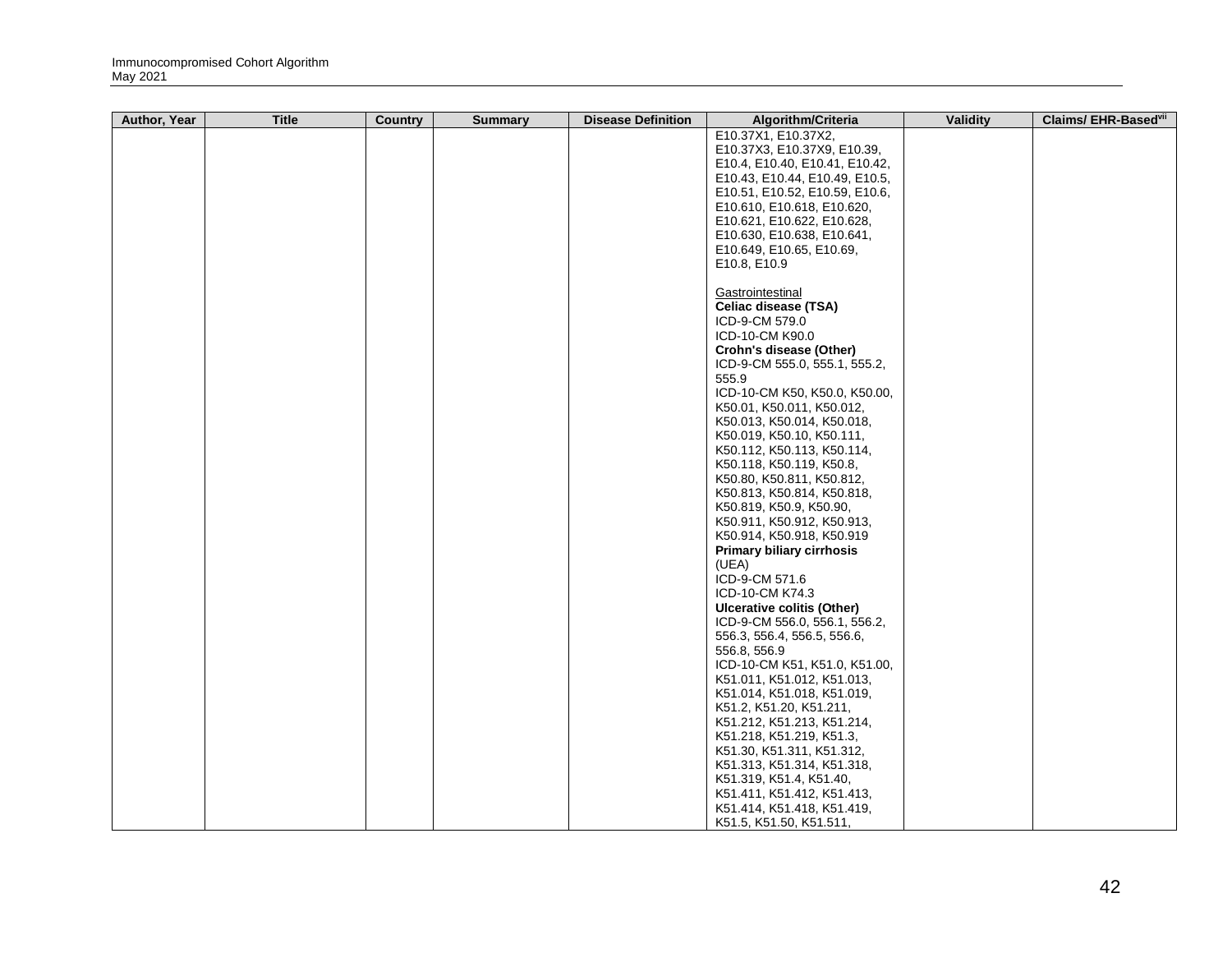| K51.512, K51.513, K51.514,<br>K51.518, K51.519, K51.8,<br>K51.80, K51.811, K51.812,<br>K51.813, K51.814, K51.818, |  |
|-------------------------------------------------------------------------------------------------------------------|--|
|                                                                                                                   |  |
|                                                                                                                   |  |
|                                                                                                                   |  |
|                                                                                                                   |  |
| K51.819, K51.9, K51.90,                                                                                           |  |
| K51.911, K51.912, K51.913,                                                                                        |  |
| K51.914, K51.918, K51.919                                                                                         |  |
|                                                                                                                   |  |
| Hematopoetic                                                                                                      |  |
| Acquired hemophilia A (TSA)                                                                                       |  |
| ICD-9-CM 286.52                                                                                                   |  |
| ICD-10-CM D68.311                                                                                                 |  |
| Autoimmune hemolytic                                                                                              |  |
| anemia (TSA)                                                                                                      |  |
| ICD-9-CM 283.0                                                                                                    |  |
| ICD-10-CM D59.0, D59.1                                                                                            |  |
| Autoimmune neutropenia<br>(TSA)                                                                                   |  |
| ICD-9-CM 288.09                                                                                                   |  |
| ICD-10-CM D70.8                                                                                                   |  |
| Immune thrombocytopenic                                                                                           |  |
| purpura (TSA)                                                                                                     |  |
| ICD-9-CM 287.31                                                                                                   |  |
| ICD-10-CM D69.3                                                                                                   |  |
|                                                                                                                   |  |
| Musculoskeletal                                                                                                   |  |
| Polymyositis/dermatomyositis                                                                                      |  |
| (UEA)                                                                                                             |  |
| ICD-9-CM 710.3, 710.4                                                                                             |  |
| ICD-10-CM M33.0, M33.00,                                                                                          |  |
| M33.01, M33.02, M33.1,                                                                                            |  |
| M33.10, M33.11, M33.12,                                                                                           |  |
| M33.2, M33.20, M33.21,                                                                                            |  |
| M33.22, M33.9, M33.90,                                                                                            |  |
| M33.91, M33.92                                                                                                    |  |
| <b>Rheumatoid arthritis (UEA)</b>                                                                                 |  |
| ICD-9-CM 714, 714.0, 714.2,                                                                                       |  |
| 714.3, 714.31, 714.32, 714.33,                                                                                    |  |
| 714.4, 714.8, 714.81, 714.89                                                                                      |  |
| ICD-10-CM M05.60, M05.611,                                                                                        |  |
| M05.612, M05.619, M05.621,                                                                                        |  |
| M05.622, M05.629, M05.631,                                                                                        |  |
| M05.632, M05.639, M05.641,                                                                                        |  |
| M05.642, M05.649, M05.651,<br>M05.652, M05.659, M05.661,                                                          |  |
| M05.662, M05.669, M05.671,                                                                                        |  |
| M05.672, M05.679, M05.69,                                                                                         |  |
| M05.70, M05.711, M05.712,                                                                                         |  |
| M05.719, M05.721, M05.722,                                                                                        |  |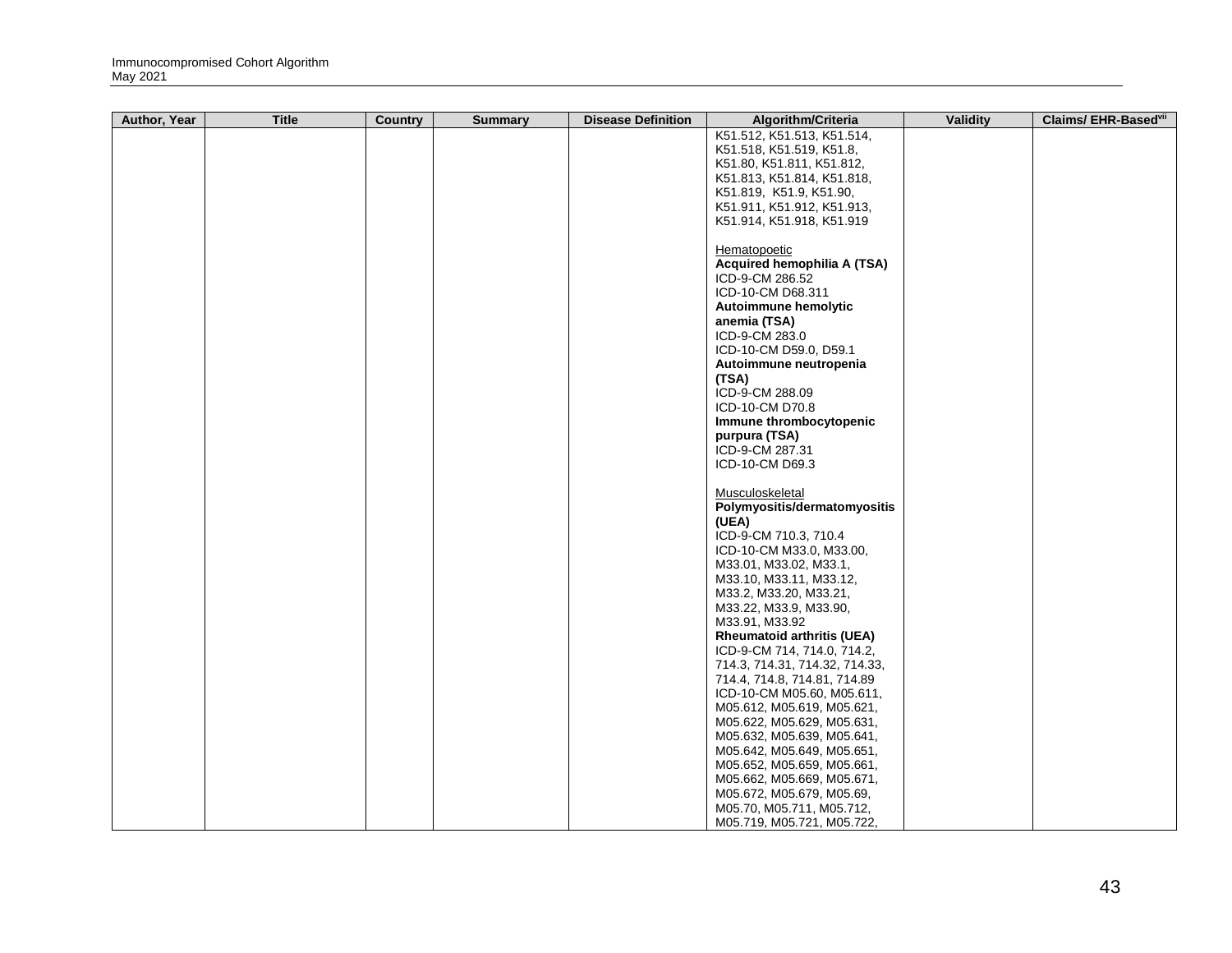| Author, Year | <b>Title</b> | Country | <b>Summary</b> | <b>Disease Definition</b> | Algorithm/Criteria         | Validity | Claims/ EHR-Basedvil |
|--------------|--------------|---------|----------------|---------------------------|----------------------------|----------|----------------------|
|              |              |         |                |                           | M05.729, M05.731, M05.732, |          |                      |
|              |              |         |                |                           | M05.739, M05.741, M05.742, |          |                      |
|              |              |         |                |                           | M05.749, M05.751, M05.752, |          |                      |
|              |              |         |                |                           | M05.759, M05.761, M05.762, |          |                      |
|              |              |         |                |                           | M05.769, M05.771, M05.772, |          |                      |
|              |              |         |                |                           | M05.779, M05.79, M05.80,   |          |                      |
|              |              |         |                |                           | M05.811, M05.812, M05.819, |          |                      |
|              |              |         |                |                           | M05.821, M05.822, M05.829, |          |                      |
|              |              |         |                |                           | M05.831, M05.832, M05.839, |          |                      |
|              |              |         |                |                           | M05.841, M05.842, M05.849, |          |                      |
|              |              |         |                |                           | M05.851, M05.852, M05.859, |          |                      |
|              |              |         |                |                           | M05.861, M05.862, M05.869, |          |                      |
|              |              |         |                |                           | M05.871, M05.872, M05.879, |          |                      |
|              |              |         |                |                           | M05.89, M05.9, M06.00,     |          |                      |
|              |              |         |                |                           | M06.011, M06.012, M06.019, |          |                      |
|              |              |         |                |                           | M06.021, M06.022, M06.029, |          |                      |
|              |              |         |                |                           | M06.031, M06.032, M06.039, |          |                      |
|              |              |         |                |                           | M06.041, M06.042, M06.049, |          |                      |
|              |              |         |                |                           | M06.051, M06.052, M06.059, |          |                      |
|              |              |         |                |                           | M06.061, M06.062, M06.069, |          |                      |
|              |              |         |                |                           | M06.071, M06.072, M06.079, |          |                      |
|              |              |         |                |                           | M06.08, M06.09, M06.1,     |          |                      |
|              |              |         |                |                           | M06.20, M06.211, M06.212,  |          |                      |
|              |              |         |                |                           | M06.219, M06.221, M06.222, |          |                      |
|              |              |         |                |                           | M06.229, M06.231, M06.232, |          |                      |
|              |              |         |                |                           | M06.239, M06.241, M06.242, |          |                      |
|              |              |         |                |                           | M06.249, M06.251, M06.252, |          |                      |
|              |              |         |                |                           | M06.259, M06.261, M06.262, |          |                      |
|              |              |         |                |                           | M06.269, M06.271, M06.272, |          |                      |
|              |              |         |                |                           | M06.279, M06.28, M06.29,   |          |                      |
|              |              |         |                |                           | M06.30, M06.311, M06.312,  |          |                      |
|              |              |         |                |                           | M06.319, M06.321, M06.322, |          |                      |
|              |              |         |                |                           | M06.329, M06.331, M06.332, |          |                      |
|              |              |         |                |                           | M06.339, M06.341, M06.342, |          |                      |
|              |              |         |                |                           | M06.349, M06.351, M06.352, |          |                      |
|              |              |         |                |                           | M06.359, M06.361, M06.362, |          |                      |
|              |              |         |                |                           | M06.369, M06.371, M06.372, |          |                      |
|              |              |         |                |                           | M06.379, M06.38, M06.39,   |          |                      |
|              |              |         |                |                           | M06.80, M06.811, M06.812,  |          |                      |
|              |              |         |                |                           | M06.819, M06.821, M06.822, |          |                      |
|              |              |         |                |                           | M06.829, M06.831, M06.832, |          |                      |
|              |              |         |                |                           | M06.839, M06.841, M06.842, |          |                      |
|              |              |         |                |                           | M06.849, M06.851, M06.852, |          |                      |
|              |              |         |                |                           | M06.859, M06.861, M06.862, |          |                      |
|              |              |         |                |                           | M06.869, M06.871, M06.872, |          |                      |
|              |              |         |                |                           | M06.879, M06.88, M06.89,   |          |                      |
|              |              |         |                |                           | M06.9, M08.00, M08.011,    |          |                      |
|              |              |         |                |                           | M08.012, M08.019, M08.021, |          |                      |
|              |              |         |                |                           | M08.022, M08.029, M08.031. |          |                      |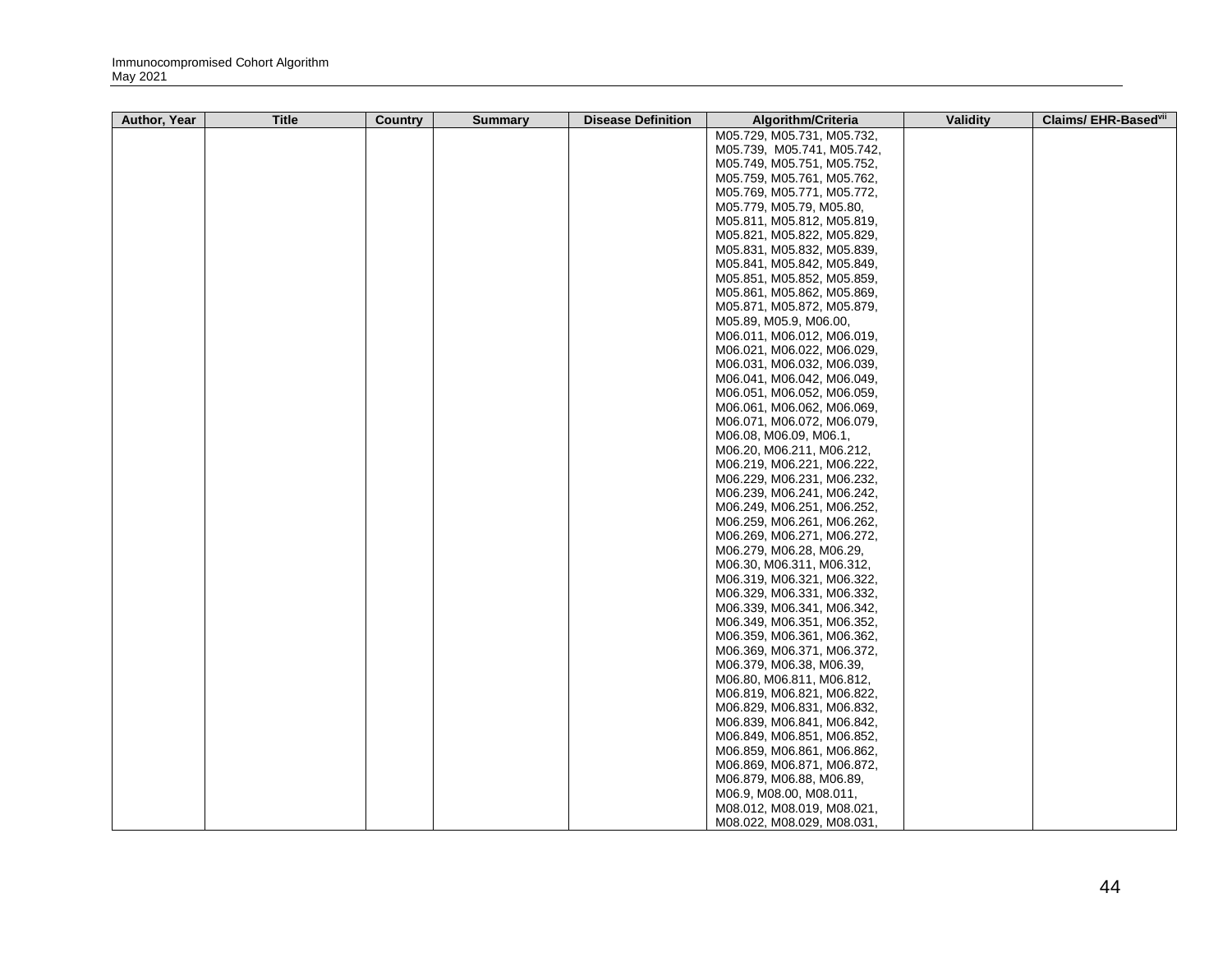| <b>Author, Year</b> | <b>Title</b> | <b>Country</b> | <b>Summary</b> | <b>Disease Definition</b> | Algorithm/Criteria                                                                     | Validity | Claims/ EHR-Basedvii |
|---------------------|--------------|----------------|----------------|---------------------------|----------------------------------------------------------------------------------------|----------|----------------------|
|                     |              |                |                |                           | M08.032, M08.039, M08.041,<br>M08.042, M08.049, M08.051,<br>M08.052, M08.059, M08.061, |          |                      |
|                     |              |                |                |                           | M08.062, M08.069, M08.071,                                                             |          |                      |
|                     |              |                |                |                           | M08.072, M08.079, M08.08,                                                              |          |                      |
|                     |              |                |                |                           | M08.09, M08.20, M08.211,                                                               |          |                      |
|                     |              |                |                |                           | M08.212, M08.219, M08.221,                                                             |          |                      |
|                     |              |                |                |                           | M08.222, M08.229, M08.231,                                                             |          |                      |
|                     |              |                |                |                           | M08.232, M08.239, M08.241,                                                             |          |                      |
|                     |              |                |                |                           | M08.242, M08.249, M08.251,                                                             |          |                      |
|                     |              |                |                |                           | M08.252, M08.259, M08.261,                                                             |          |                      |
|                     |              |                |                |                           | M08.262, M08.269, M08.271,                                                             |          |                      |
|                     |              |                |                |                           | M08.272, M08.279, M08.28,                                                              |          |                      |
|                     |              |                |                |                           | M08.29                                                                                 |          |                      |
|                     |              |                |                |                           | Neurological system                                                                    |          |                      |
|                     |              |                |                |                           | <b>Chronic inflammatory</b><br>demyelinating                                           |          |                      |
|                     |              |                |                |                           | polyneuropathy (TSA)                                                                   |          |                      |
|                     |              |                |                |                           | ICD-9-CM 357.81                                                                        |          |                      |
|                     |              |                |                |                           | ICD-10-CM G61.81                                                                       |          |                      |
|                     |              |                |                |                           | Guillain-Barré syndrome                                                                |          |                      |
|                     |              |                |                |                           | (TSA)                                                                                  |          |                      |
|                     |              |                |                |                           | ICD-9-CM 357.0                                                                         |          |                      |
|                     |              |                |                |                           | ICD-10-CM G61.0                                                                        |          |                      |
|                     |              |                |                |                           | <b>Multiple sclerosis (UEA)</b>                                                        |          |                      |
|                     |              |                |                |                           | ICD-9-CM 340<br>ICD-10-CM G35                                                          |          |                      |
|                     |              |                |                |                           | <b>Myasthenia gravis (TSA)</b>                                                         |          |                      |
|                     |              |                |                |                           | ICD-9-CM 358.0, 358.00,                                                                |          |                      |
|                     |              |                |                |                           | 358.01                                                                                 |          |                      |
|                     |              |                |                |                           | ICD-10-CM G70.0, G70.00,                                                               |          |                      |
|                     |              |                |                |                           | G70.01                                                                                 |          |                      |
|                     |              |                |                |                           | Systemic disorders                                                                     |          |                      |
|                     |              |                |                |                           | Scleroderma (UEA)                                                                      |          |                      |
|                     |              |                |                |                           | ICD-9-CM 710.1                                                                         |          |                      |
|                     |              |                |                |                           | ICD-10-CM M34.0, M34.2,                                                                |          |                      |
|                     |              |                |                |                           | M34.81, M34.82, M34.83,                                                                |          |                      |
|                     |              |                |                |                           | M34.89, M34.9                                                                          |          |                      |
|                     |              |                |                |                           | Sjögren's syndrome (UEA)<br>ICD-9-CM 710.2                                             |          |                      |
|                     |              |                |                |                           | ICD-10-CM M35.0, M35.00,                                                               |          |                      |
|                     |              |                |                |                           | M35.01, M35.02, M35.03,                                                                |          |                      |
|                     |              |                |                |                           | M35.04, M35.09                                                                         |          |                      |
|                     |              |                |                |                           | <b>Systemic lupus</b>                                                                  |          |                      |
|                     |              |                |                |                           | erythematosus (UEA)                                                                    |          |                      |
|                     |              |                |                |                           | ICD-9-CM 710.0                                                                         |          |                      |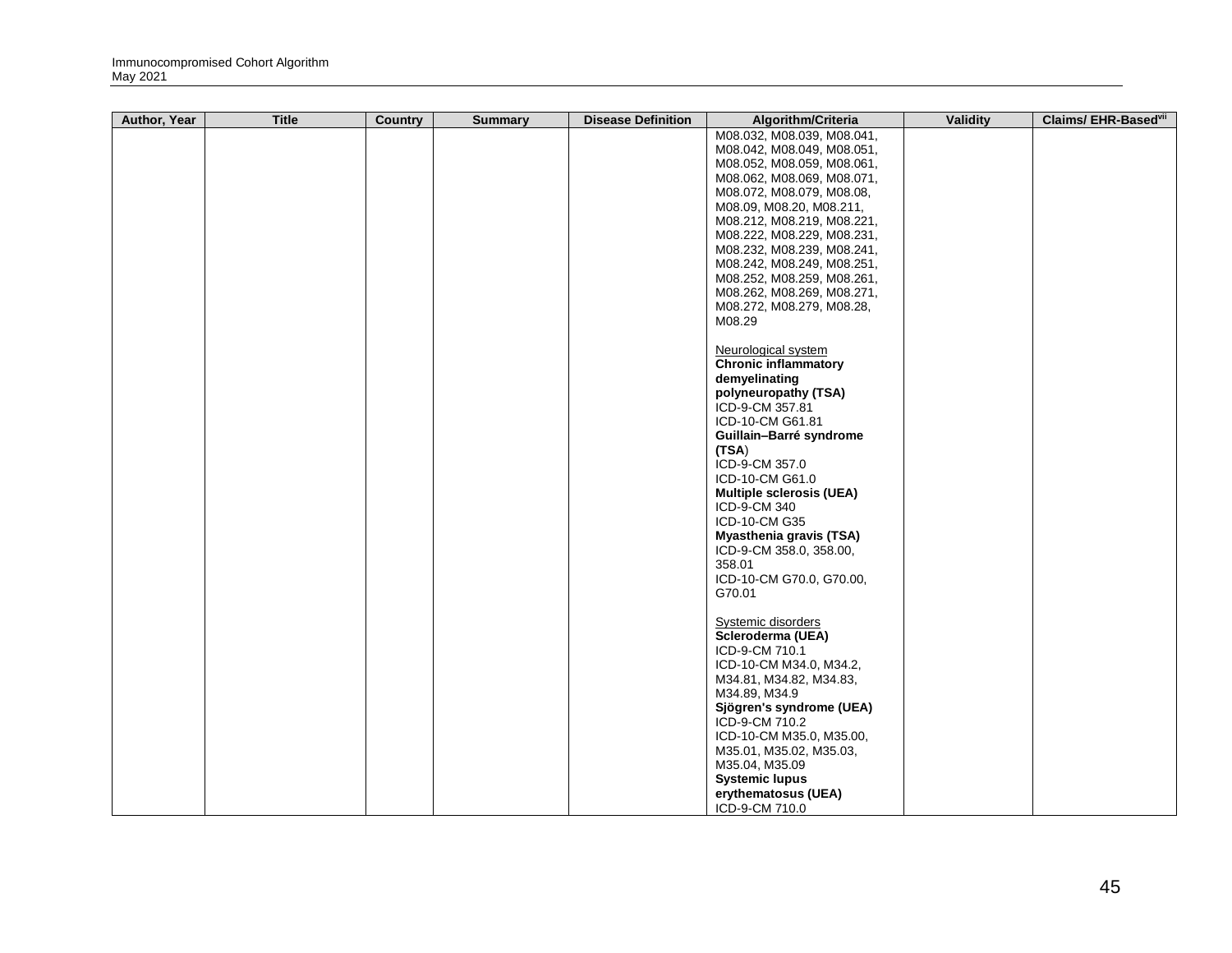| ICD-10-CM M32.0, M32.1,<br>M32.10, M32.11, M32.12,<br>M32.13, M32.14, M32.15,<br>M32.19, M32.8, M32.9<br>Minimally<br>immunocompromised<br>HIV patients<br>described include (a)<br>asymptomatic HIV-<br>infected adults with<br>CD4 T-cell<br>lymphocyte count<br>≥200 cells/mm3<br>(weak, low)<br>(b) asymptomatic<br>HIV-infected children<br>aged 9 months-5<br>years with CD4 T-cell<br>lymphocyte<br>percentages of ≥15<br>(weak, very low)<br>Guidelines provided<br>for the following<br>2013 IDSA clinical<br>Evidence-based<br>patients: those<br>practice guideline for<br>guidelines for<br>receiving intensive<br>Article did not use a code-based<br><b>NA</b><br>Rubin, 2014<br><b>U.S.</b><br><b>NA</b><br>vaccination of the<br>vaccination of<br>chemotherapy or<br>definition<br>immunocompromised<br>immunocompromised<br>those who have<br>adults and children.<br>received anti-B-cell<br>host.<br>antibodies within 6<br>months; those with<br>primary (congenital)<br>complement<br>deficiencies; those<br>with Phagocytic Cell<br>Deficiencies (e.g., | <b>Author, Year</b> | <b>Title</b> | <b>Country</b> | <b>Summary</b> | <b>Disease Definition</b> | Algorithm/Criteria | Validity | Claims/ EHR-Basedvil |
|--------------------------------------------------------------------------------------------------------------------------------------------------------------------------------------------------------------------------------------------------------------------------------------------------------------------------------------------------------------------------------------------------------------------------------------------------------------------------------------------------------------------------------------------------------------------------------------------------------------------------------------------------------------------------------------------------------------------------------------------------------------------------------------------------------------------------------------------------------------------------------------------------------------------------------------------------------------------------------------------------------------------------------------------------------------------------------|---------------------|--------------|----------------|----------------|---------------------------|--------------------|----------|----------------------|
|                                                                                                                                                                                                                                                                                                                                                                                                                                                                                                                                                                                                                                                                                                                                                                                                                                                                                                                                                                                                                                                                                |                     |              |                |                |                           |                    |          |                      |
|                                                                                                                                                                                                                                                                                                                                                                                                                                                                                                                                                                                                                                                                                                                                                                                                                                                                                                                                                                                                                                                                                |                     |              |                |                |                           |                    |          |                      |
|                                                                                                                                                                                                                                                                                                                                                                                                                                                                                                                                                                                                                                                                                                                                                                                                                                                                                                                                                                                                                                                                                |                     |              |                |                |                           |                    |          |                      |
| CGD, Leukocyte<br>Adhesion Deficiency,<br>Chediak-Higashi<br>Syndrome; those with<br>Innate Immune<br>Defects that Result in<br>Defects of Cytokine<br>Generation/Response<br>or Cellular Activation<br>(e.g., Defects of the<br>Interferon-<br>gamma/Interleukin-12<br>Axis); those with                                                                                                                                                                                                                                                                                                                                                                                                                                                                                                                                                                                                                                                                                                                                                                                      |                     |              |                |                |                           |                    |          |                      |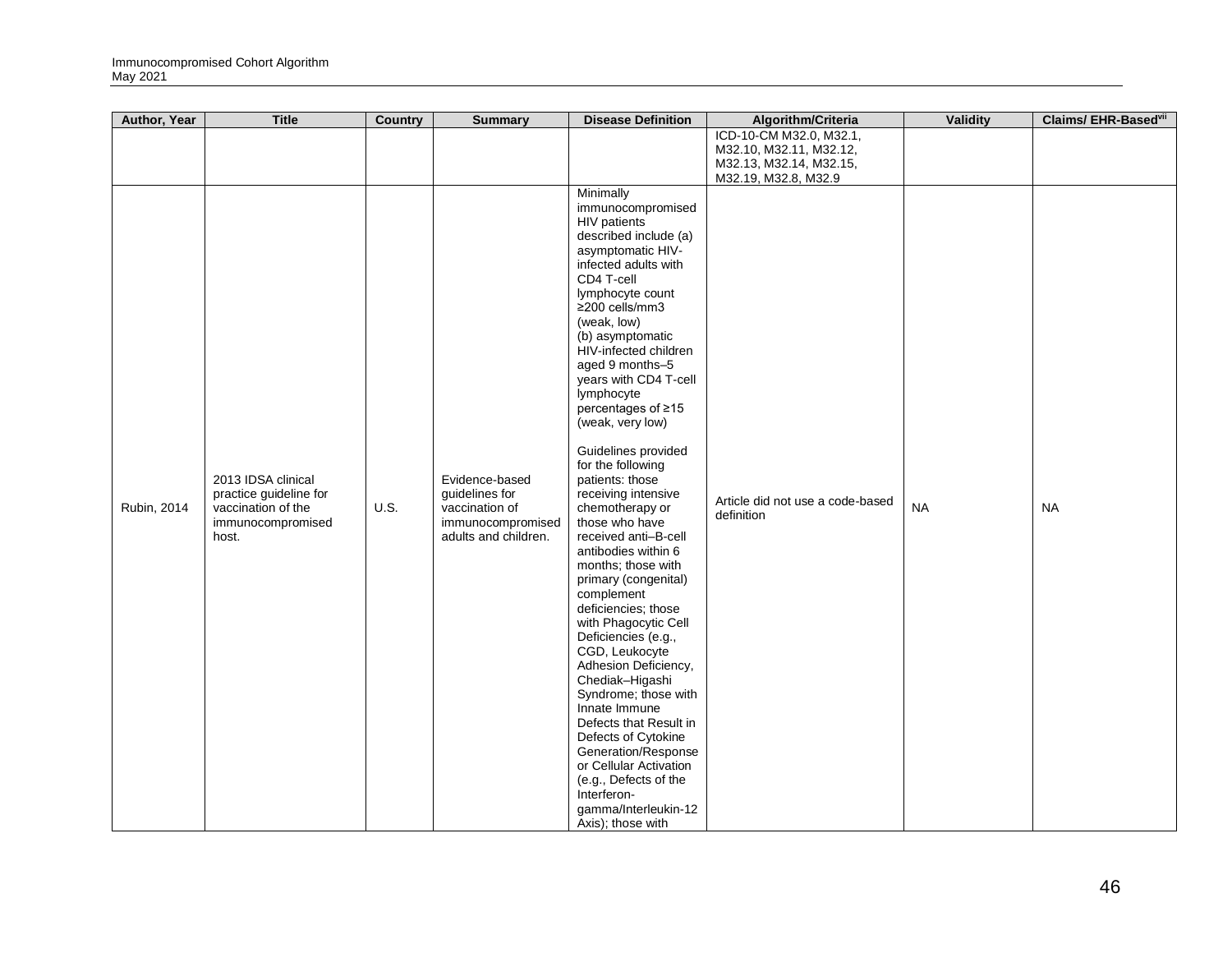| <b>Author, Year</b> | <b>Title</b>                                                                                                                                      | Country     | <b>Summary</b>                                                                                                                                                                    | <b>Disease Definition</b>                                                                                                                                                                                                                                                                                                                                                                                                                                | Algorithm/Criteria                                                                                                                                                                                                                                                                                                                                                                                                                                                                                                                                            | Validity                                                                                                                                                                            | Claims/ EHR-Based <sup>vii</sup> |
|---------------------|---------------------------------------------------------------------------------------------------------------------------------------------------|-------------|-----------------------------------------------------------------------------------------------------------------------------------------------------------------------------------|----------------------------------------------------------------------------------------------------------------------------------------------------------------------------------------------------------------------------------------------------------------------------------------------------------------------------------------------------------------------------------------------------------------------------------------------------------|---------------------------------------------------------------------------------------------------------------------------------------------------------------------------------------------------------------------------------------------------------------------------------------------------------------------------------------------------------------------------------------------------------------------------------------------------------------------------------------------------------------------------------------------------------------|-------------------------------------------------------------------------------------------------------------------------------------------------------------------------------------|----------------------------------|
|                     |                                                                                                                                                   |             |                                                                                                                                                                                   | minor Antibody<br>Deficiencies; those<br>with Major Antibody<br>Deficiencies Who are<br>Receiving<br>Immunoglobulin<br>Therapy; those with<br>combined<br>Immunodeficiencies;<br>HIV-infected; cancer<br>patients:<br>hematopoietic stem<br>cell transplant<br>patients; sold organ<br>transplant recipients;<br>those with chronic<br>inflammatory disease<br>on<br>immunosuppressive<br>medications; those<br>with asplenia or sickle<br>cell diseases |                                                                                                                                                                                                                                                                                                                                                                                                                                                                                                                                                               |                                                                                                                                                                                     |                                  |
| Shayne,<br>2013     | Risk factors for in-hospital<br>mortality and prolonged<br>length of stay in older<br>patients with solid tumor<br>malignancies                   | <b>U.S.</b> | Identified a cohort of<br>386,377 hospitalized<br>cancer patients with<br>known mortality aged<br>$\geq 65$ years to study<br>risk of prolonged<br>hospital stay and<br>mortality | NR.                                                                                                                                                                                                                                                                                                                                                                                                                                                      | Diagnosis of malignant disease<br>ICD-9-CM 140-208<br>By cancer type (ICD-9 CM)<br>lung (162-163), breast (174-<br>175), esophageal (150), gastric<br>(151), pancreatic (157), colon<br>$(153)$ , rectal $(154)$ , other intra-<br>abdominal (152, 155-156, 158-<br>159), ovarian (183), endometrial<br>or cervical (179-182), bladder<br>$(188)$ , renal $(189)$ , prostate<br>$(185)$ , testicular $(186)$ , brain<br>(191-192), head and neck<br>(140-149, 160-161), sarcoma<br>(170-171) and melanoma<br>(172), metastatic disease (ICD-<br>9-CM 196-199) | NA.                                                                                                                                                                                 | claims                           |
| Setoguchi,<br>2007  | Agreement of diagnosis<br>and its date for<br>hematologic malignancies<br>and solid tumors between<br>Medicare claims and<br>cancer registry data | U.S.        | Calculated PPV to<br>validate 4 algorithms<br>to identify potential<br>cases of hematologic<br>and solid<br>malignancies in<br>6,996 patients aged<br>$\geq 65$ years.            | Confirmed cases<br>were recorded in the<br>Pennsylvania State<br>cancer registry during<br>the study period.                                                                                                                                                                                                                                                                                                                                             | 4 Algorithms tested for each<br>cancer type<br>Definition 1: Any of the<br>following ≥1 cancer diagnosis +<br>any diagnosis or procedure<br>codes related to complications<br>of cancer or palliative care in<br>two weeks followed by another                                                                                                                                                                                                                                                                                                                | <u>Lung</u><br><b>Definition 1</b><br>PPV: 75.89%<br>Sensitivity: 56.35%<br>Specificity: 99.79%<br><b>Definition 2</b><br>PPV: 66.04%<br>Sensitivity: 76.19%<br>Specificity: 99.54% | claims                           |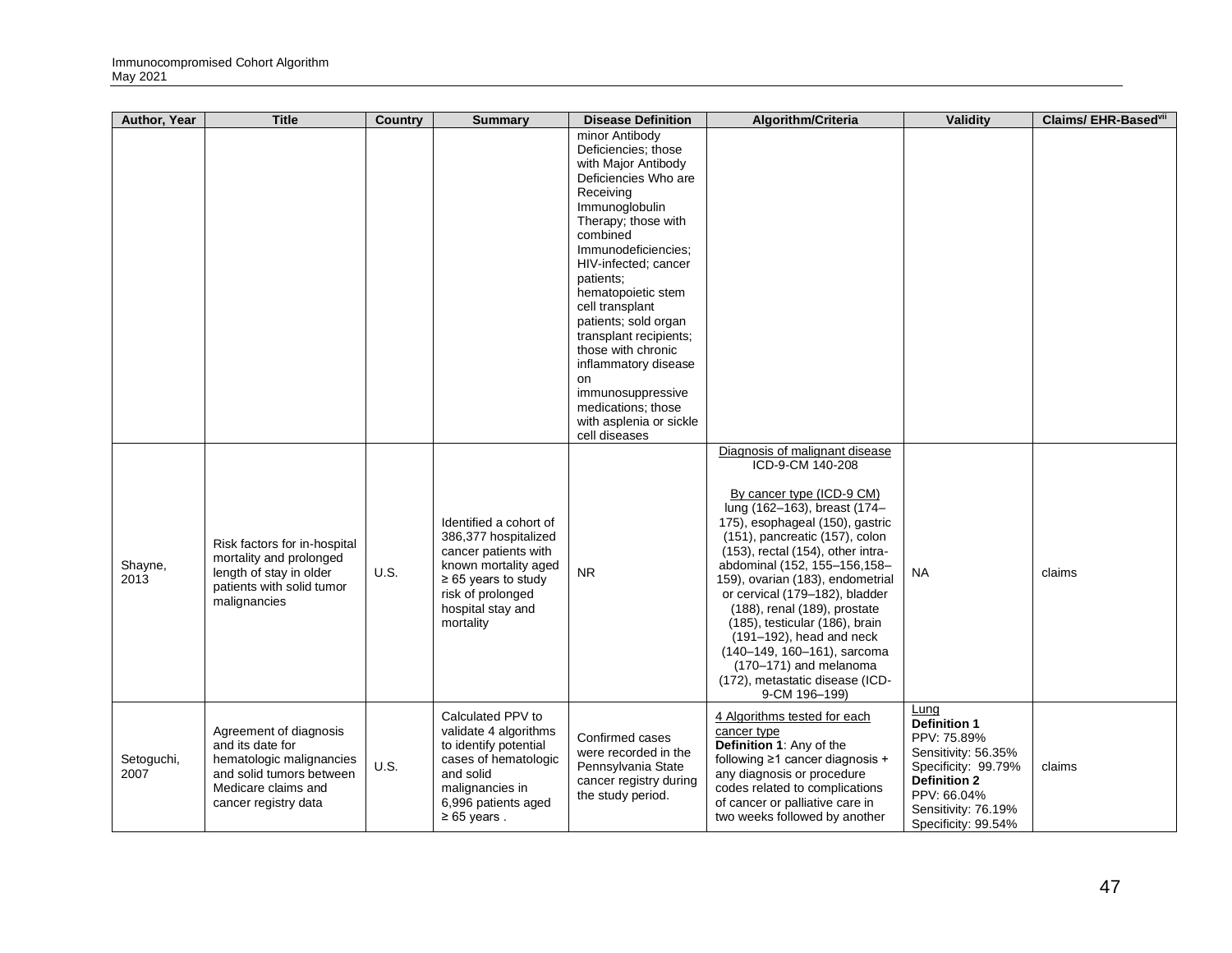| Author, Year | <b>Title</b> | <b>Country</b> | <b>Summary</b> | <b>Disease Definition</b> | Algorithm/Criteria                        | Validity                              | Claims/ EHR-Basedvil |
|--------------|--------------|----------------|----------------|---------------------------|-------------------------------------------|---------------------------------------|----------------------|
|              |              |                |                |                           | diagnosis of cancer within 12             | <b>Definition 3</b>                   |                      |
|              |              |                |                |                           | months.                                   | PPV: 64.83%                           |                      |
|              |              |                |                |                           | ≥1 diagnostic procedure with              | Sensitivity: 80.06%                   |                      |
|              |              |                |                |                           | biopsy followed by $\geq 2$ cancer        | Specificity: 99.49%                   |                      |
|              |              |                |                |                           | diagnoses at two different                | <b>Definition 4</b>                   |                      |
|              |              |                |                |                           | occasions within 12 months                | PPV: 45.19%                           |                      |
|              |              |                |                |                           | (recorded on different dates              | Sensitivity: 86.69%                   |                      |
|              |              |                |                |                           | from the procedures).                     | Specificity: 98.78%                   |                      |
|              |              |                |                |                           | $\geq$ 1 cancer diagnosis + any           |                                       |                      |
|              |              |                |                |                           | surgery related to cancer during          | Colorectal                            |                      |
|              |              |                |                |                           | the same hospitalization and/or           | <b>Definition 1</b>                   |                      |
|              |              |                |                |                           | visit.                                    | PPV: 70.95%                           |                      |
|              |              |                |                |                           | $\geq$ 1 cancer diagnosis + any           | Sensitivity: 67.25%                   |                      |
|              |              |                |                |                           | cancer chemotherapy during the            | Specificity: 99.62%                   |                      |
|              |              |                |                |                           | same hospitalization and/or visit         | <b>Definition 2</b>                   |                      |
|              |              |                |                |                           | $\geq$ 1 cancer diagnosis + any           | PPV: 69.40%                           |                      |
|              |              |                |                |                           | radiation therapy during the              | Sensitivity: 80.36%                   |                      |
|              |              |                |                |                           | same hospitalization and/or visit         | Specificity: 99.51%                   |                      |
|              |              |                |                |                           | $\geq$ 1 cancer diagnosis +               | <b>Definition 3</b>                   |                      |
|              |              |                |                |                           | hematopoietic cell                        | PPV: 63.84%                           |                      |
|              |              |                |                |                           | transplantation during the same           | Sensitivity: 83.98%                   |                      |
|              |              |                |                |                           | hospitalization and/or visit (for         | Specificity: 99.35%                   |                      |
|              |              |                |                |                           | leukemia only)                            | <b>Definition 4</b>                   |                      |
|              |              |                |                |                           | ≥1 cancer diagnosis + oral                | PPV: 44.82%                           |                      |
|              |              |                |                |                           | chemotherapy dispensing within            | Sensitivity: 88.02%                   |                      |
|              |              |                |                |                           | 2 weeks after the diagnosis               | Specificity: 98.51%                   |                      |
|              |              |                |                |                           | <b>Definition 2:</b>                      |                                       |                      |
|              |              |                |                |                           | ≥2 diagnoses of cancer within 2<br>months | <b>Stomach</b><br><b>Definition 1</b> |                      |
|              |              |                |                |                           | Definition 3:                             | PPV: 59.78%                           |                      |
|              |              |                |                |                           | Cases defined by using                    | Sensitivity: 69.92%                   |                      |
|              |              |                |                |                           | Definition 1 or 2                         | Specificity: 99.93%                   |                      |
|              |              |                |                |                           | <b>Definition 4:</b>                      | <b>Definition 2</b>                   |                      |
|              |              |                |                |                           | $\geq$ 1 diagnosis of cancer              | PPV: 55.65%                           |                      |
|              |              |                |                |                           |                                           | Sensitivity: 81.36%                   |                      |
|              |              |                |                |                           | Hematologic malignancies                  | Specificity: 99.90%                   |                      |
|              |              |                |                |                           | (lymphoma)                                | <b>Definition 3</b>                   |                      |
|              |              |                |                |                           | ICD-9-CM codes 200.xx, 201.xx,            | PPV: 51.96%                           |                      |
|              |              |                |                |                           | 202.xx (except 202.5x and                 | Sensitivity: 84.32%                   |                      |
|              |              |                |                |                           | 202.6x [Reported in Herman]               | Specificity: 99.88%                   |                      |
|              |              |                |                |                           | 2012]                                     | <b>Definition 4</b>                   |                      |
|              |              |                |                |                           |                                           | PPV: 35.05%                           |                      |
|              |              |                |                |                           | Algorithms for Solid                      | Sensitivity: 89.41%                   |                      |
|              |              |                |                |                           | Malignancies (leukemia), lung,            | Specificity: 99.75%                   |                      |
|              |              |                |                |                           | colorectal, stomach and breast            |                                       |                      |
|              |              |                |                |                           | cancers: ICD codes not reported           | Breast                                |                      |
|              |              |                |                |                           |                                           | <b>Definition 1</b>                   |                      |
|              |              |                |                |                           |                                           | PPV: 81.74%                           |                      |
|              |              |                |                |                           |                                           | Sensitivity: 46.91%                   |                      |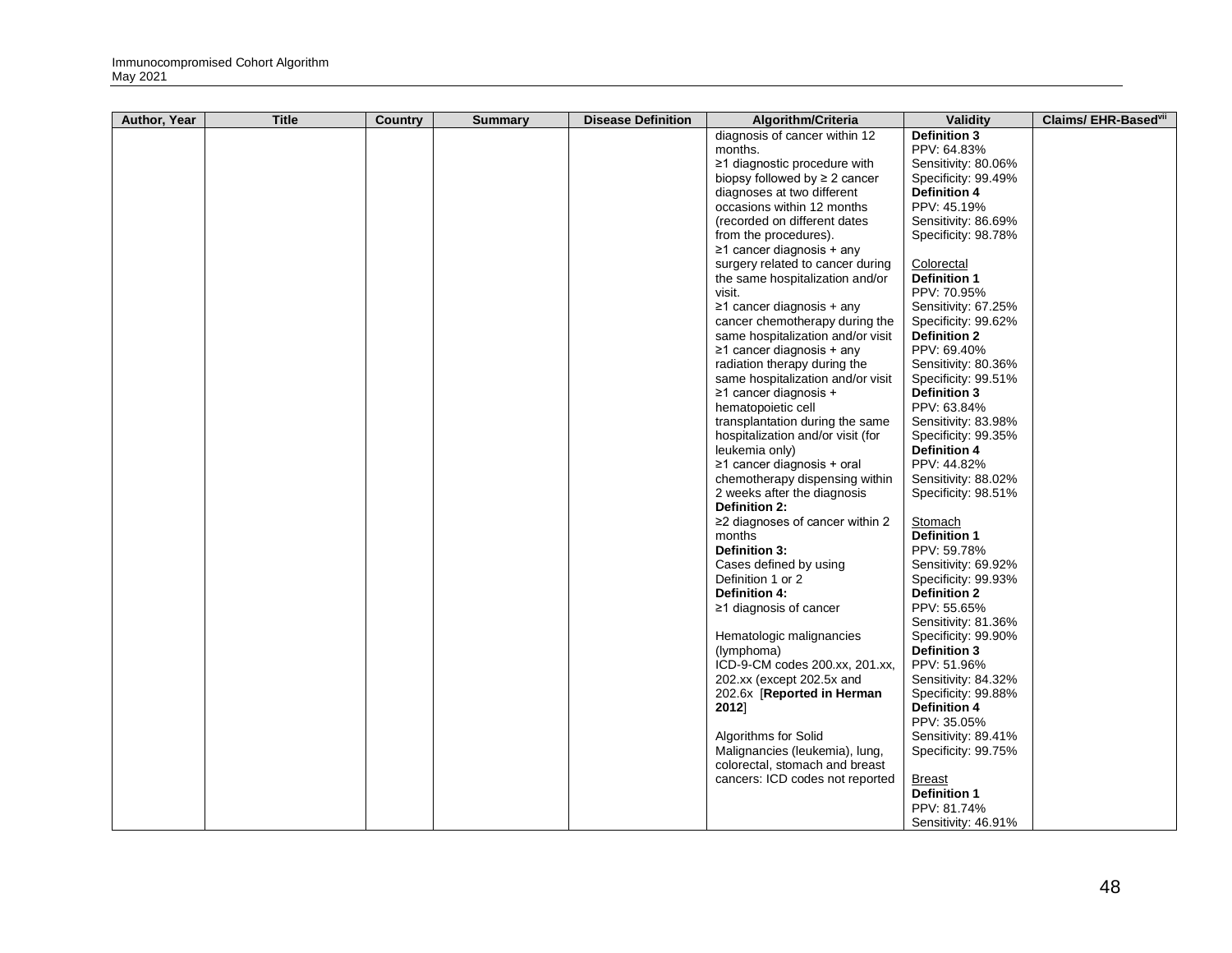| Author, Year | <b>Title</b> | <b>Country</b> | <b>Summary</b> | <b>Disease Definition</b> | Algorithm/Criteria | <b>Validity</b>                            | Claims/ EHR-Basedvil |
|--------------|--------------|----------------|----------------|---------------------------|--------------------|--------------------------------------------|----------------------|
|              |              |                |                |                           |                    | Specificity: 99.84%                        |                      |
|              |              |                |                |                           |                    | <b>Definition 2</b>                        |                      |
|              |              |                |                |                           |                    | PPV: 76.56%                                |                      |
|              |              |                |                |                           |                    | Sensitivity: 78.89%<br>Specificity: 99.62% |                      |
|              |              |                |                |                           |                    | <b>Definition 3</b>                        |                      |
|              |              |                |                |                           |                    | PPV: 74.55%                                |                      |
|              |              |                |                |                           |                    | Sensitivity: 83.03%                        |                      |
|              |              |                |                |                           |                    | Specificity: 99.56%                        |                      |
|              |              |                |                |                           |                    | <b>Definition 4</b>                        |                      |
|              |              |                |                |                           |                    | PPV: 50.19%                                |                      |
|              |              |                |                |                           |                    | Sensitivity: 87.23%                        |                      |
|              |              |                |                |                           |                    | Specificity: 98.65%                        |                      |
|              |              |                |                |                           |                    | Lymphoma                                   |                      |
|              |              |                |                |                           |                    | Definition 1                               |                      |
|              |              |                |                |                           |                    | PPV: 61.52%                                |                      |
|              |              |                |                |                           |                    | Sensitivity: 55.17%                        |                      |
|              |              |                |                |                           |                    | Specificity: 99.86%                        |                      |
|              |              |                |                |                           |                    | <b>Definition 2</b><br>PPV: 62.83%         |                      |
|              |              |                |                |                           |                    | Sensitivity: 79.81%                        |                      |
|              |              |                |                |                           |                    | Specificity: 99.81%                        |                      |
|              |              |                |                |                           |                    | <b>Definition 3</b>                        |                      |
|              |              |                |                |                           |                    | PPV: 56.59%                                |                      |
|              |              |                |                |                           |                    | Sensitivity: 83.31%                        |                      |
|              |              |                |                |                           |                    | Specificity: 99.74%                        |                      |
|              |              |                |                |                           |                    | <b>Definition 4</b>                        |                      |
|              |              |                |                |                           |                    | PPV: 34.72%<br>Sensitivity: 88.71%         |                      |
|              |              |                |                |                           |                    | Specificity: 99.33%                        |                      |
|              |              |                |                |                           |                    |                                            |                      |
|              |              |                |                |                           |                    | Leukemia                                   |                      |
|              |              |                |                |                           |                    | <b>Definition 1</b>                        |                      |
|              |              |                |                |                           |                    | PPV: 41.08%                                |                      |
|              |              |                |                |                           |                    | Sensitivity: 41.76%                        |                      |
|              |              |                |                |                           |                    | Specificity: 99.93%<br><b>Definition 2</b> |                      |
|              |              |                |                |                           |                    | PPV: 43.18%                                |                      |
|              |              |                |                |                           |                    | Sensitivity: 52.20%                        |                      |
|              |              |                |                |                           |                    | Specificity: 99.92%                        |                      |
|              |              |                |                |                           |                    | <b>Definition 3</b>                        |                      |
|              |              |                |                |                           |                    | PPV: 37.71%                                |                      |
|              |              |                |                |                           |                    | Sensitivity: 61.54%                        |                      |
|              |              |                |                |                           |                    | Specificity: 99.88%                        |                      |
|              |              |                |                |                           |                    | <b>Definition 4</b><br>PPV: 18.82%         |                      |
|              |              |                |                |                           |                    | Sensitivity: 73.63%                        |                      |
|              |              |                |                |                           |                    | Specificity: 99.63%                        |                      |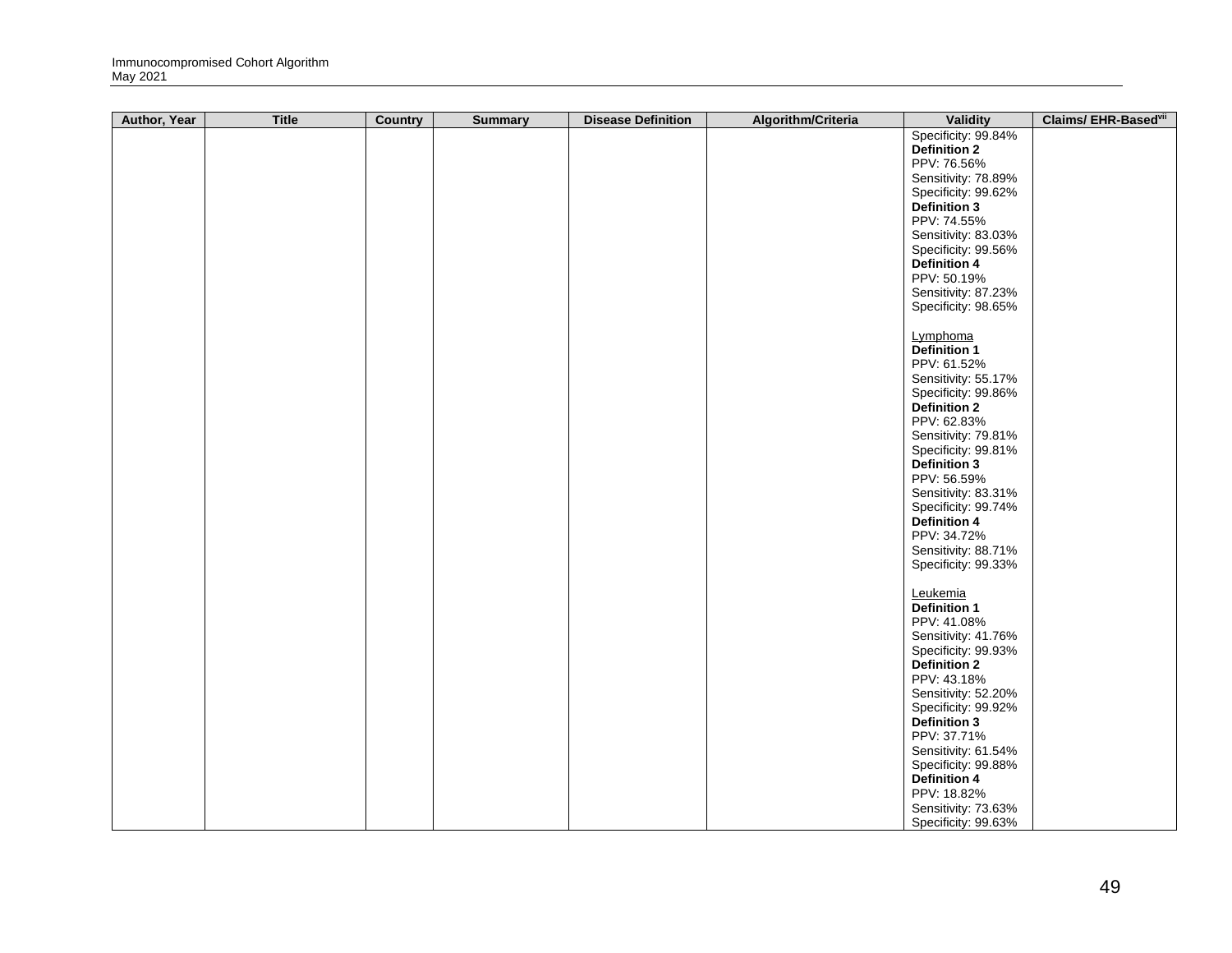| Author, Year     | <b>Title</b>                                                                                                                      | <b>Country</b> | <b>Summary</b>                                                                                                                                                                                                                       | <b>Disease Definition</b>                                                                                                                 | Algorithm/Criteria                                                                                                                                                                                                                                                                                                                                                                                                                                                                                                                                                                                                                                                                                                                                  | Validity                                                                                                                                                                                                                                                                                                              | Claims/ EHR-Basedvil |
|------------------|-----------------------------------------------------------------------------------------------------------------------------------|----------------|--------------------------------------------------------------------------------------------------------------------------------------------------------------------------------------------------------------------------------------|-------------------------------------------------------------------------------------------------------------------------------------------|-----------------------------------------------------------------------------------------------------------------------------------------------------------------------------------------------------------------------------------------------------------------------------------------------------------------------------------------------------------------------------------------------------------------------------------------------------------------------------------------------------------------------------------------------------------------------------------------------------------------------------------------------------------------------------------------------------------------------------------------------------|-----------------------------------------------------------------------------------------------------------------------------------------------------------------------------------------------------------------------------------------------------------------------------------------------------------------------|----------------------|
| Sunesen,<br>2010 | Immunosuppressive<br>disorders and risk of anal<br>squamous cell carcinoma:<br>a nationwide cohort study<br>in Denmark, 1978-2005 | Denmark        | Identified potential<br>cases with chronic<br>conditions associated<br>with<br>immunosuppression<br>in a nationwide<br>cohort study between<br>the ages of 0 and 96<br>years.                                                        | N <sub>R</sub>                                                                                                                            | <b>HIV/AIDS</b><br>ICD-10 B20-24<br>Hematologic malignancies<br>ICD-10 C80-85, C88, C90-96<br>Hematological system<br>ICD-10 D59.0, D59.1, D69.3<br>Endocrine system<br>ICD-10 E05.0, E06.3, E27.1<br>Central nervous /<br>neuromuscular system<br>ICD-10 G35, G70.0<br>Gastrointestinal / hepatobiliary<br>system<br>ICD-10 D51.0, K90.0, K50,<br>M07.4, K51, M07.5, K74.3<br>Skin<br>ICD-10 L10.0, L10.2, L10.4,<br>L12.0, L13.0, L40, M07.0-M07.3<br>Connective tissue diseases<br>ICD-10 M05, M06, G73.7D,<br>I32.8A, I39.8E, I41.8A, I52.8A,<br>M45, M33, M32, G73.7C,<br>139.8C, N08.5A, N16.4B, M35,<br>G73.7A, N16.4A, D86, G53.2,<br>H22.1A, I41.8B, K77.8B, M63.3,<br>Vasculitis syndromes<br>ICD-10 M30.0, M31.3, M31.5,<br>M31.6, M35.3 | <b>NA</b>                                                                                                                                                                                                                                                                                                             | EHR                  |
| Taneja, 2014     | Can Dialysis Patients be<br>Accurately Identified<br>Using Healthcare Claims<br>Data?                                             | U.S.           | Calculated PPV to<br>validate algorithm to<br>identify potential<br>dialysis<br>(hemodialysis and<br>peritoneal) cases in<br>233 patients with<br>evidence of end-<br>stage renal disease<br>between the ages of<br>18 and 63 years. | Confirmed cases<br>require medical<br>records include<br>description of dialysis<br>modality received<br>(hemodialysis or<br>peritoneal). | Hemodialysis-related ICD-9-CM<br>diagnosis 458.21, V56.0, V56.1,<br>V56.31<br>ICD-9-CM procedure code<br>38.95, 39.27, 39.42, 39.43,<br>39.95.<br>CPT-4 procedure 36145, 36800,<br>36810, 36815, 36831, 36832,<br>36833, 36838, 90935, 90937,<br>90939, 90940, 93990, 99512<br>HCPCS procedure A4674,<br>A4680, A4690, A4700, A4705,<br>A4706, A4707, A4708, A4709,<br>A4712, A4714, A4730, A4740,<br>A4750, A4755, A4770, A4774,<br>A4780, A4790, A4800, A4801,<br>A4802, A4820, A4850, A4870,<br>A4890, A4918, A4919, A4929,<br>E1510, E1520, E1530, E1540,<br>E1550, E1560, E1575, E1580,                                                                                                                                                        | <b>PPV</b><br>At least one form of<br>dialysis treatment<br>100%<br>Peritoneal-related<br>billing codes:<br>34.9% (95% CI:<br>$20.6\% - 49.1\%$ ± 30<br>days<br>67.4% (95% CI:<br>$53.4 - 81.4%$ ±90<br>days<br>67.4% (95% CI:<br>53.4-81.4%) ±180<br>days<br>ICD-9-CM<br>$(\pm 30/\pm 90/1 \pm 80$<br>days)<br>54.98 | Claims               |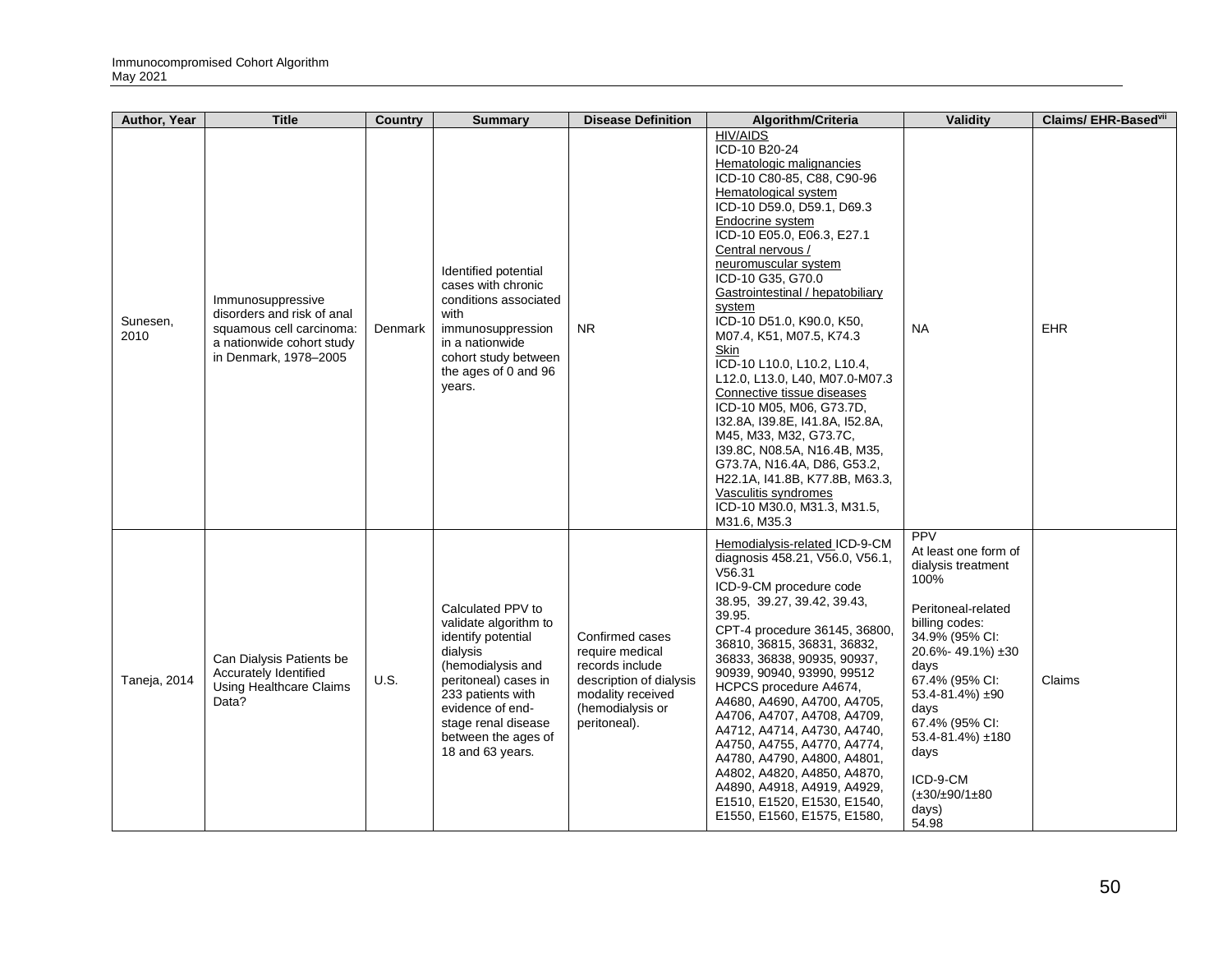| Author, Year | <b>Title</b> | <b>Country</b> | <b>Summary</b> | <b>Disease Definition</b> | Algorithm/Criteria                                                                                                                                                                                                                                                                                                                                                                                                                                 | Validity                                                                                                                                                                                                                                                                                                                                                                                                                                            | Claims/EHR-Basedvil |
|--------------|--------------|----------------|----------------|---------------------------|----------------------------------------------------------------------------------------------------------------------------------------------------------------------------------------------------------------------------------------------------------------------------------------------------------------------------------------------------------------------------------------------------------------------------------------------------|-----------------------------------------------------------------------------------------------------------------------------------------------------------------------------------------------------------------------------------------------------------------------------------------------------------------------------------------------------------------------------------------------------------------------------------------------------|---------------------|
|              |              |                |                |                           | E1590, E1600, E1610, E1615,<br>E1620, E1625, E1635, E1636<br>Peritoneal dialysis-related<br>ICD-9-CM diagnosis 996.56,<br>996.68, V56.2, V56.32, V56.8<br>CPT-4 procedure 49420, 49421,<br>90945, 90947<br>HCPCS procedure A4653,<br>A4671, A4672, A4673, A4719,<br>A4720, A4721, A4722, A4723,<br>A4724, A4725, A4726, A4728,<br>A4760, A4765, A4766, A4860,<br>A4880, A4900, A4901, A4905,<br>E1632, E1592, E1594, E1630,<br>E1634, E1638, E1640 | 50%/50%/50%<br>V56.2<br>0%/50/50%<br>996.68<br>50%/50%/50%<br>Hemodialysis-<br>related billing<br>codes:<br>86.7% (95% CI:<br>81.6-91.8%) ±30<br>days<br>90.8% (95% CI:<br>86.4-95.1%) ±90<br>days<br>93.1% (95% CI:<br>89.3-96.8%) ±180<br>days<br>ICD-9-CM<br>$(\pm 30/\pm 90/1 \pm 80)$<br>days)<br>38.95<br>86.8%/92.1%/93.4%<br>39.27<br>100%/100%/100%<br>39.95<br>91.8%/95.1%/96.7%<br>V56.0<br>93.9%/93.9%/93.9%<br>V56.1<br>100%/100%/100% |                     |

Abbreviations: CCE: Commercial Claims and Encounters; CDC: Centers for Disease Control and Disease Prevention; CI: Confidence Interval; CPT: current procedural terminology; EHR, electronic health record, EMR: electronic medical record; HCPS: Healthcare Common Procedure Coding System; HIV: human immunodeficiency virus; ICD-9-CM, International Classification of Diseases, Ninth Revision, Clinical Modification; ICD-10-CM, International Classification of Diseases, Tenth Revision, Clinical Modification; MC: Multi-State Medicaid; NA, not applicable; NR, not reported; PID: Primary Immunodeficiency Disease; PPV, positive predictive value; TSA: disease characterized by tissue-specific autoantigen; UEA: disease characterized by ubiquitously expressed autoantigen